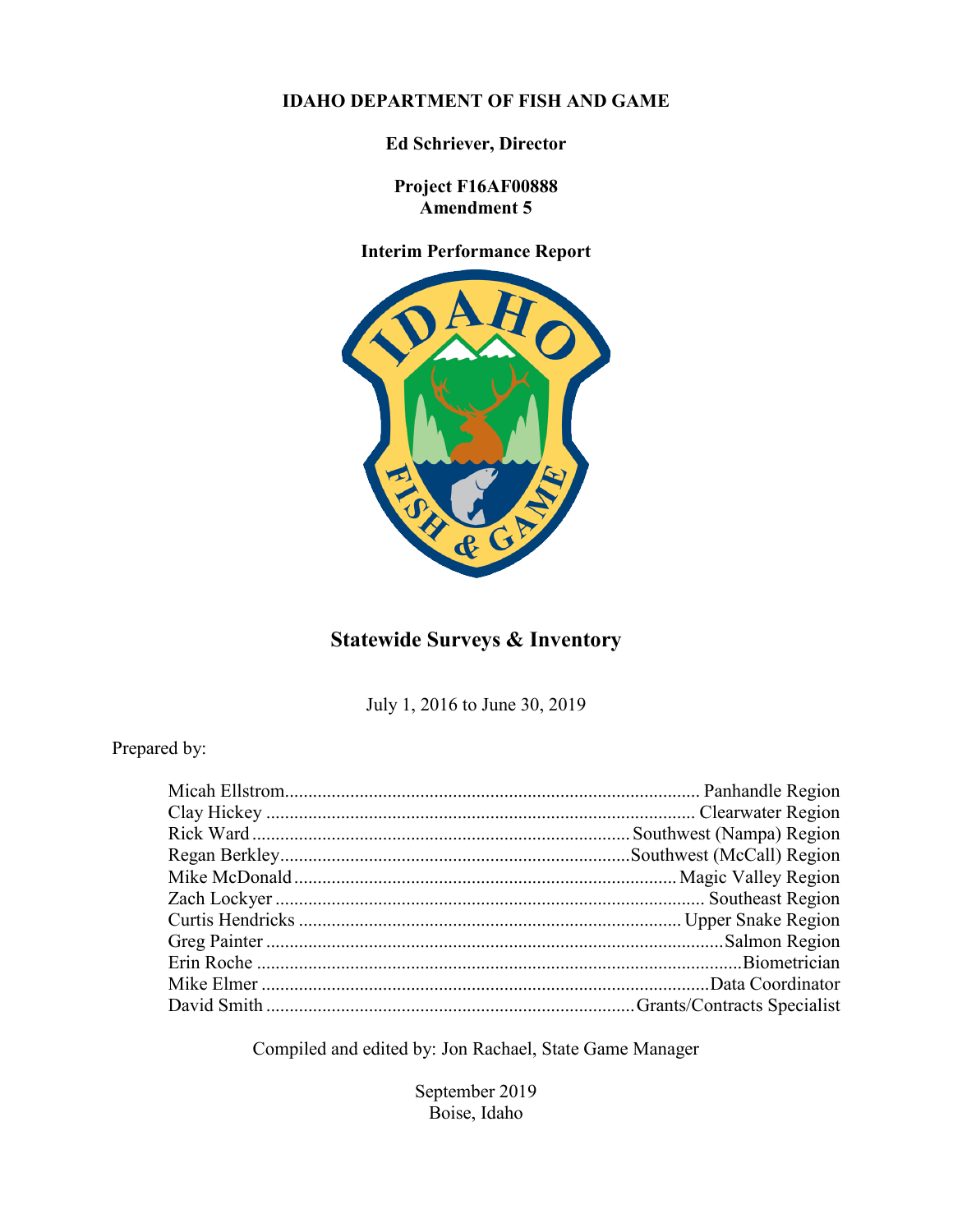Idaho Department of Fish and Game (IDFG) adheres to all applicable state and federal laws and regulations related to discrimination on the basis of race, color, national origin, age, gender, disability or veteran's status. If you feel you have been discriminated against in any program, activity, or facility of IDFG, or if you desire further information, please write to: Idaho Department of Fish and Game, PO Box 25, Boise, ID 83707 or US Fish and Wildlife Service, Division of Wildlife and Sport Fish Restoration Program, 5275 Leesburg Pike, MS: WSFR, Falls Church, VA 22041-3803, Telephone: (703) 358-2156. This publication will be made available in alternative formats upon request. Please contact IDFG for assistance.

Please note that IDFG databases containing this information are dynamic. Records are added, deleted, and/or edited on a frequent basis. This information was current as of date of this report. Raw data do not have the benefit of interpretation or synthesis by IDFG.

IDFG requests that you direct any requests for this information to us rather than forwarding this information to third parties.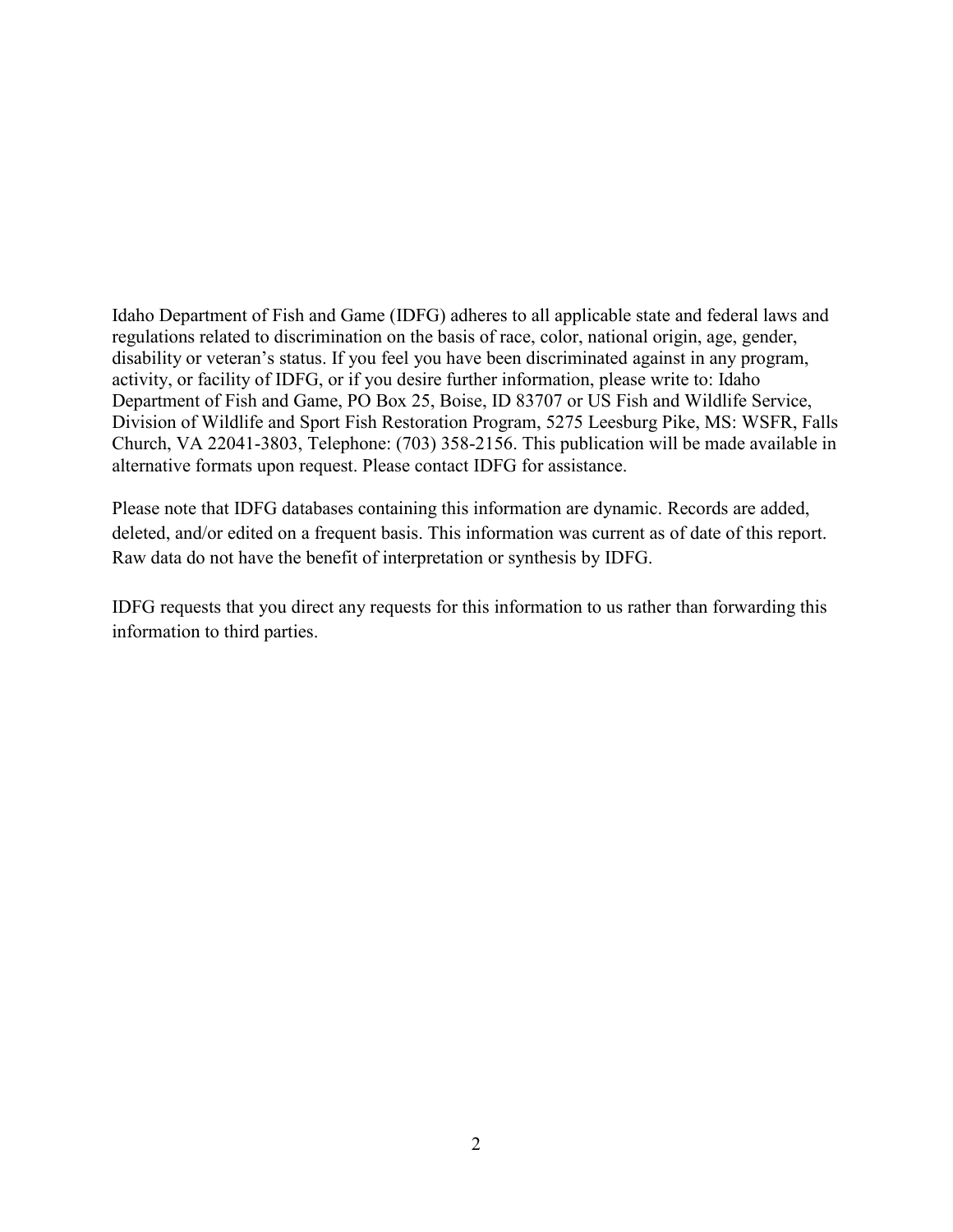# **Table of Contents**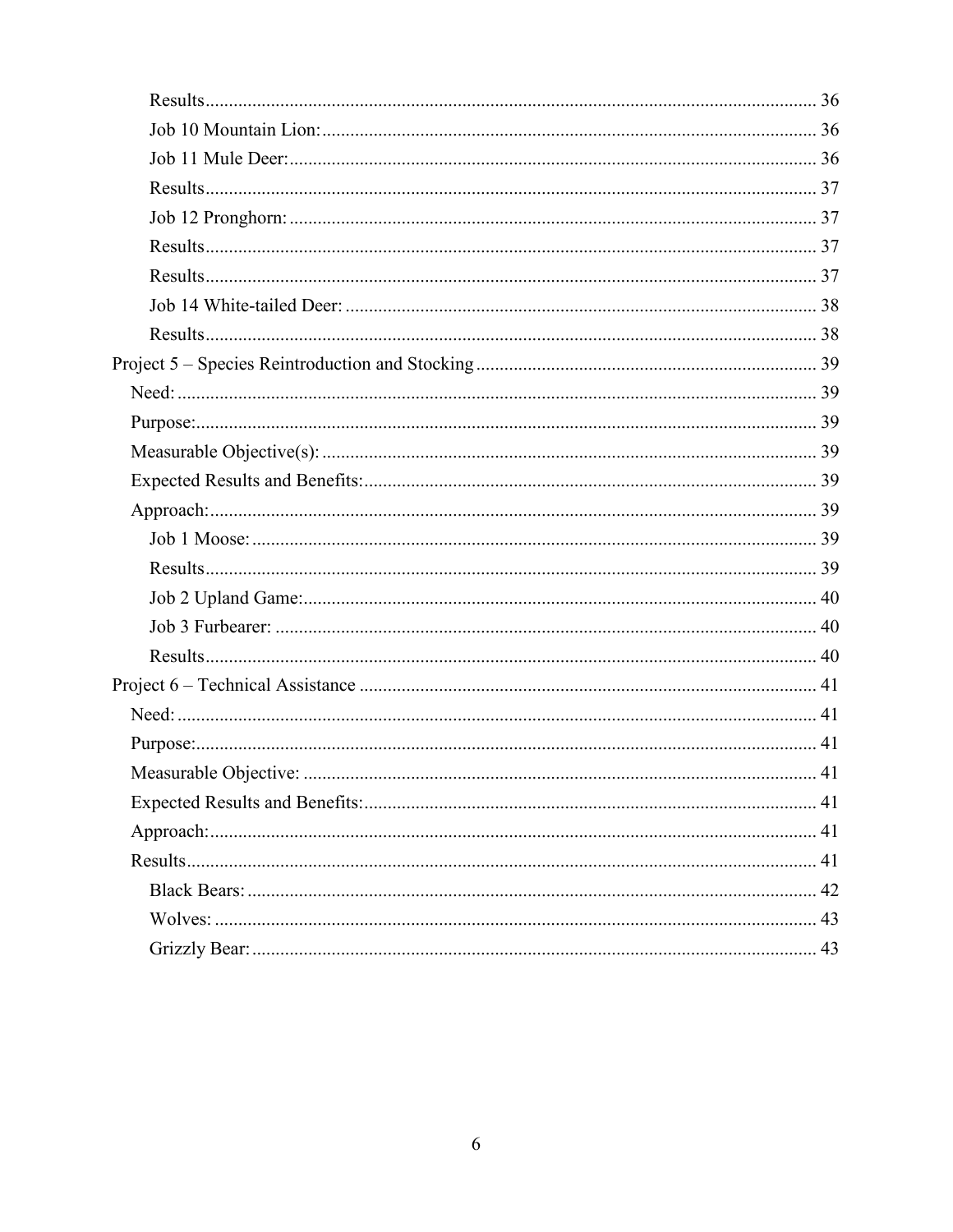## <span id="page-6-0"></span>**Federal Aid in Wildlife Restoration Annual Performance Report**

**State**: Idaho

**Grant number**: F16AF00888 Amendment 5

**Grant name**: Statewide Surveys & Inventory

**Report Period**: July 1, 2018 through June 30, 2019

**Report due date:** September 28, 2019

**Geographic Location** Statewide

## <span id="page-6-1"></span>**Purpose**

The purpose of this grant is to conduct surveys and inventories throughout Idaho that will inform and improve management of wildlife species, allowing IDFG and the Commission to fulfill their primary mission.

## <span id="page-6-2"></span>**Need:**

There is a need to conduct statewide Idaho game surveys and inventory to inform the management program, which includes 12 big game species (mule deer, white-tailed deer, elk, pronghorn, moose, Rocky Mountain and California bighorn sheep, mountain goat, black bear, mountain lion, wolves and grizzly bears), upland game, migratory birds, small game, and furbearers. Management efforts include data collection and analysis to determine population status, distribution and trend; evaluation of movements and habitat use; translocations to augment populations; analysis of harvest; assessing hunter and trapper attitudes and opinions; and providing technical assistance to private and public land management agencies for the effective conservation and management of wildlife.

## <span id="page-6-3"></span>**Measurable Objective(s)**

Administer 1 grant by 30 June 2019. Capture, radio-mark, and/or telemetry monitoring of 19 species by 30 June 2019. Survey and/or monitor 32 species by 30 June 2019. Estimate harvest for 35 species by 30 June 2019. Reintroduce and/or stock 3 species by 30 June 2019. Consult with 10 entities by 30 June 2019.

## <span id="page-6-4"></span>**Expected Results and Benefits**

See individual project reports contained herein.

**If the work in this grant was part of a larger undertaking with other components and funding, present a brief overview of the larger activity and the role of this project.** N/A

## **Describe how objectives were met:**

See individual project reports contained herein.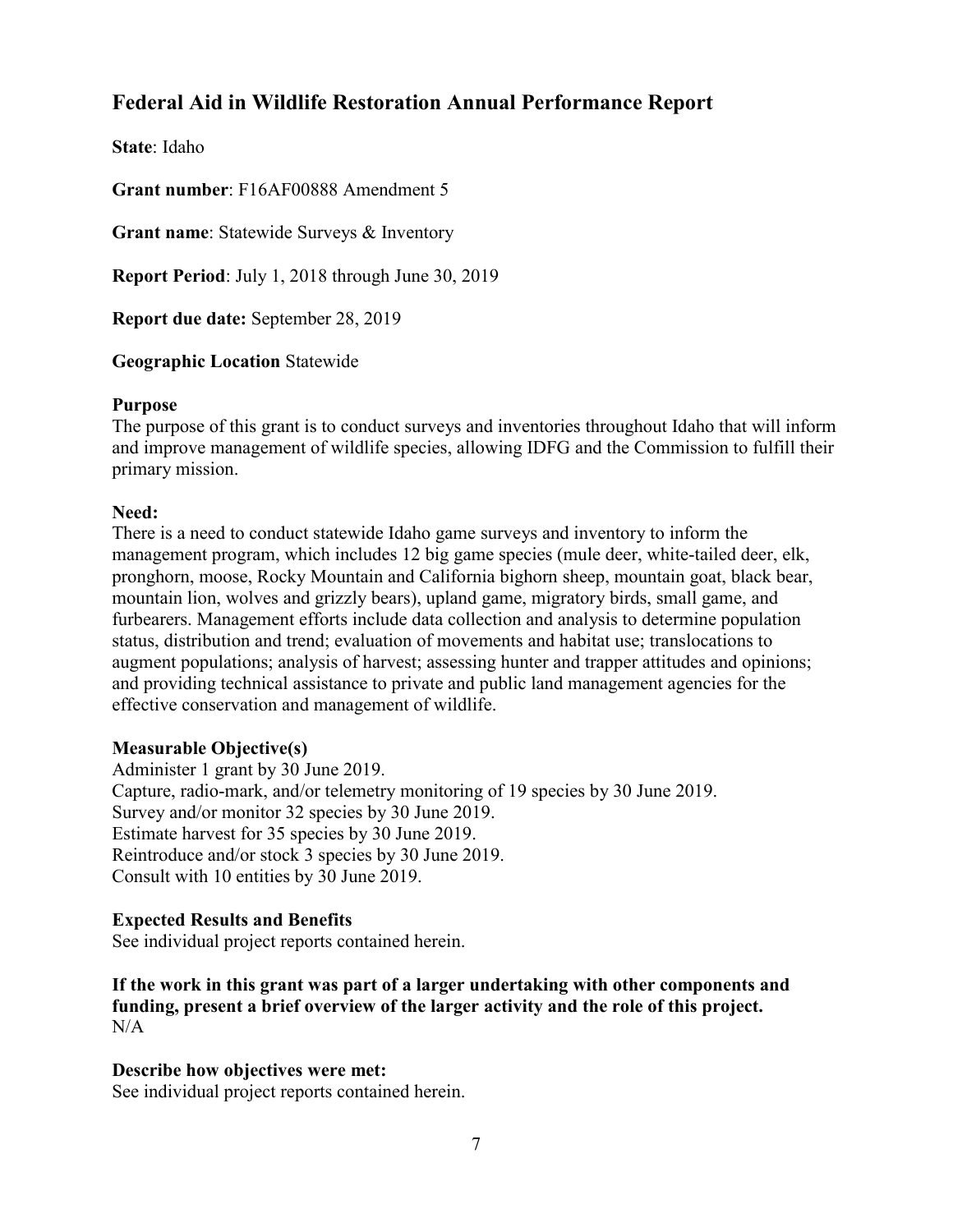**Discuss differences between work anticipated in grant proposal and grant agreement, and that actually carried out with WSFR grant funds; include differences between expected and actual costs**

N/A

**List any publications or in-house reports resulting from this work.** See Appendix.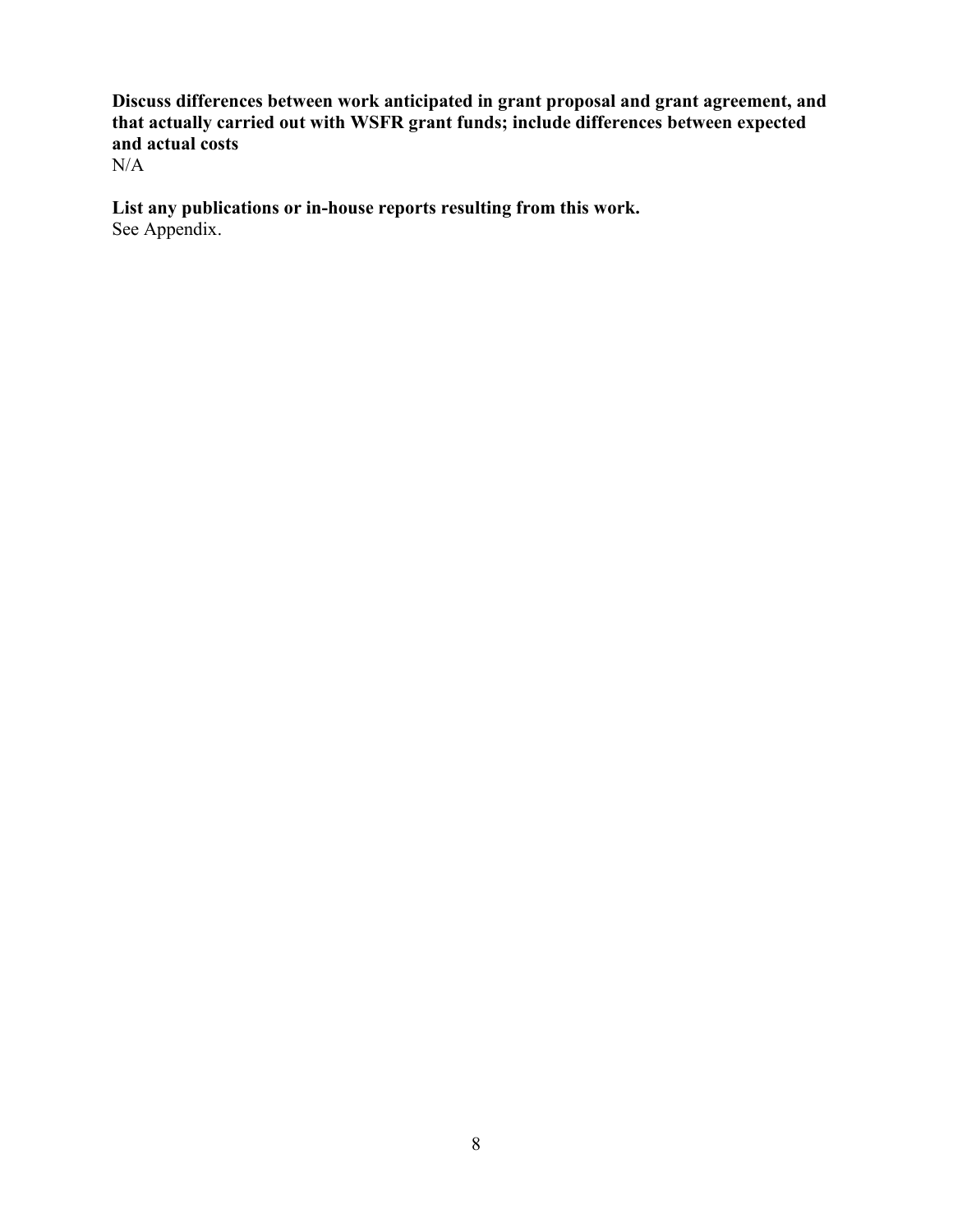## <span id="page-8-0"></span>**Project 1 – Coordination and Administration**

## <span id="page-8-1"></span>**Need:**

The Idaho Department of Fish and Game (Department) is apportioned funding each year under the Pittman‐Robertson Wildlife Restoration Act. These funds are administered by the Wildlife and Sport Fish Restoration Program (WSFR) of the U.S. Fish and Wildlife Service (FWS) and utilized by the Department through approved grant agreements for eligible projects. Approved projects must have as their objective the restoration, conservation, management, or enhancement of wild birds, wild mammals, or provide for public use and benefit from these resources. The use of these funds requires considerable coordination and administration, from the application process through cost accounting and performance reporting. Furthermore, to maintain eligibility, the Department must establish and maintain management control systems adequate to meet requirements for participation in these federal assistance programs, and must comply with applicable Federal laws and regulations.

The Department and the Idaho Fish and Game Commission are charged with the preservation, protection, perpetuation, and management of all wildlife to provide continuous supplies for hunting, trapping, and other wildlife-based opportunities. Management recommendations and actions, including establishment of appropriate harvest levels, require scientific information on population distribution, size, trend, health status, survival, and cause-specific mortality.

In state FY2019, 140 employees worked, at least part-time, in the Wildlife Survey and Inventory Program. Each of 7 administrative regions and headquarters office staff employ a seasonal work force comprised of volunteers, Department reservists, temporary employees, and contract personnel to complete necessary activities associated with the Wildlife Survey and Inventory Program. This large work force requires careful coordination and administration to fulfill project objectives.

## <span id="page-8-2"></span>**Purpose:**

The purpose of this project is to survey Idaho's wildlife populations to document population size and composition, changes in population trend and adjust management actions to promote sustainable populations.

## <span id="page-8-3"></span>**Measurable Objective(s):**

Administer 1 grant by 30 June 2019.

## <span id="page-8-4"></span>**Expected Results and Benefits:**

This project will provide staff, procedures and materials necessary to ensure the Department meets its responsibilities for participation in the Wildlife Restoration Program, including recruiting, hiring, work planning, record keeping, reporting, supervision of field staff, and coordination of federal aid activities with other state and agency programs. Effective administration of these federal assistance programs results in proper and efficient use of available program funding and maximizes potential benefits to wildlife resources and user groups.

This project will ensure that the Wildlife Survey and Inventory Program is adequately staffed, trained, and supervised so program objectives are achieved and contract obligations are fulfilled.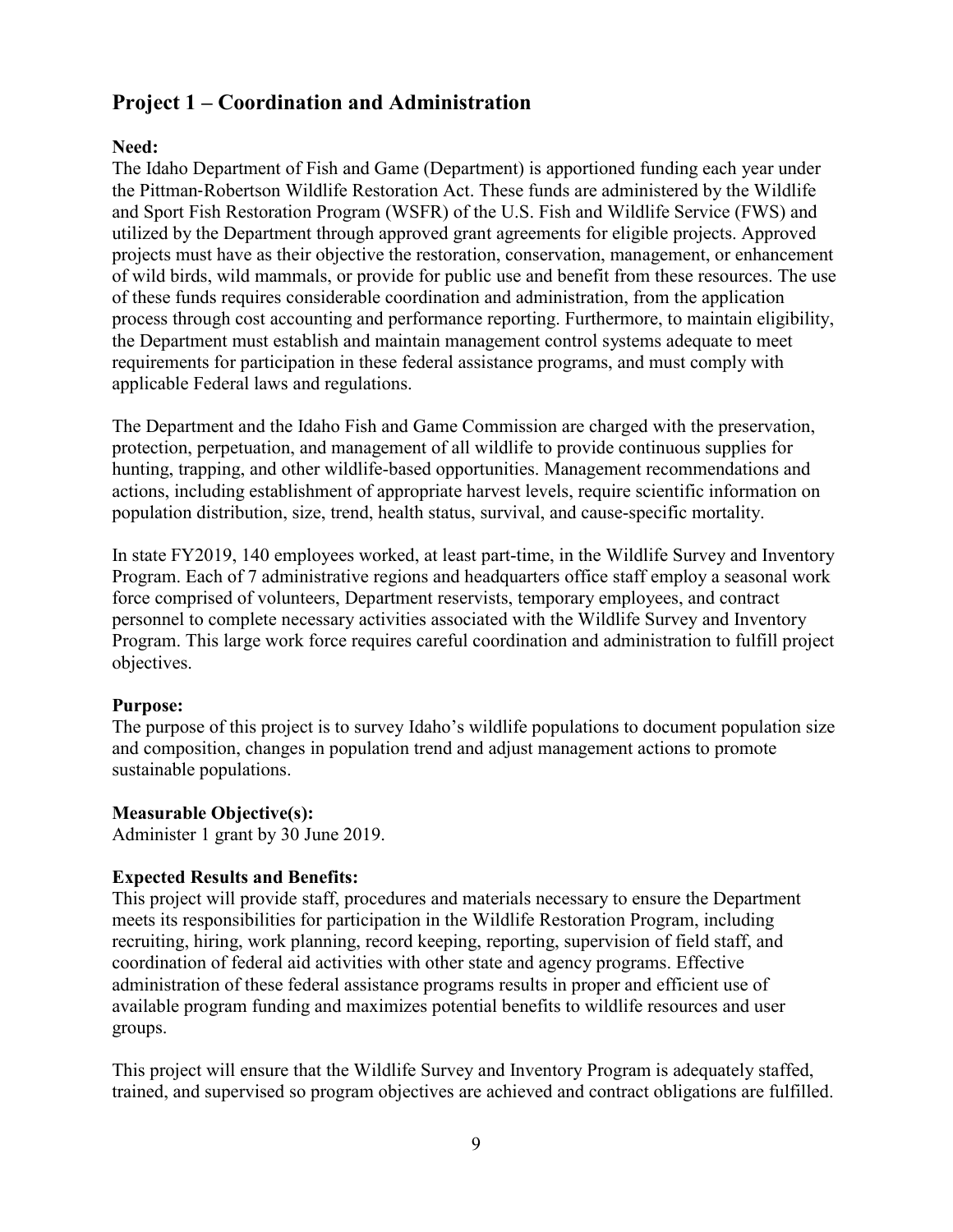## <span id="page-9-0"></span>**Approach:**

The Principal Investigator (PI), a State Wildlife Game Manager with the Bureau of Wildlife, with input from program leaders, will manage all WR activities and assign personnel and resources to the activities. The PI will coordinate activities with other PIs with Wildlife Restoration Programs to minimize duplication of effort, share monitoring data, and research results.

Supervision, administration, and coordination will be implemented to effectively and efficiently utilize the workforce and other resources. Current wildlife habitat and population information will be provided upon request on proposed projects or activities within individual districts, regions, or statewide.

## <span id="page-9-1"></span>**Results**

Management recommendations and actions, including establishment of appropriate harvest levels, require scientific information on population distribution, status, trend, health status, survival, and cause-specific mortality. The survey and inventory program was implemented during this grant cycle by 55 primary full time staff distributed among 9 offices in 7 administrative regions of the state. An additional 85 staff (seasonal temporaries and other full time staff associated with other projects) contributed to the grant objectives part time. These staff persons required supervision, coordination, and administration to effectively and efficiently implement the survey and inventory program. Lead program staff for the Survey and Inventory grant met together with 8 Regional Wildlife managers once during the grant cycle to develop strategies and prioritize captured efforts and program managers from the headquarters wildlife bureau held a work plan meeting in each of the 7 administrative regions to discuss program obligations, resources, and priorities to accomplish survey and inventory program objectives. Additionally, all regional wildlife managers and key program leaders met during summer to prioritize winter big game survey activities. Numerous telephone conferences and staff meetings were held throughout the year among wildlife managers and staff around the state to provide input and direction to ensure objectives were accomplished.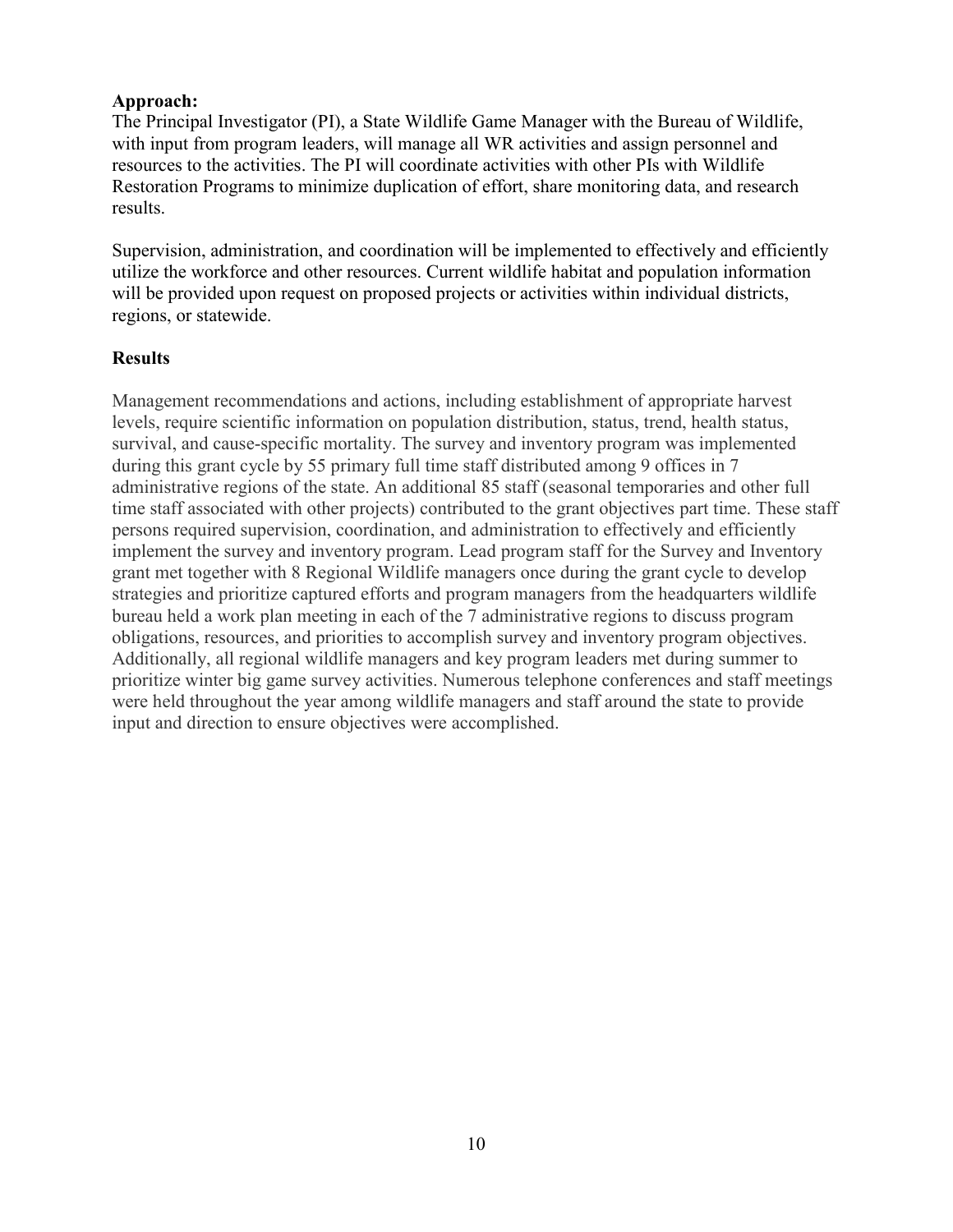## <span id="page-10-0"></span>**Project 2 – Capture, Radio-mark, and/or Telemetry Monitoring**

## <span id="page-10-1"></span>**Need:**

The Idaho Department of Fish and Game and the Idaho Fish and Game Commission are charged with the preservation, protection, perpetuation, and management of all wildlife to provide continuous supplies for hunting and other wildlife-based opportunities. Management recommendations and actions, including establishment of appropriate harvest levels, require scientific information on population distribution, status, trend, health status, survival, and causespecific mortality.

Continuation of statewide population monitoring efforts through capture, radio-marking and/or telemetry monitoring will provide population health information and aid in improving our understanding of survival, mortality factors, and seasonal movement information critical to assessing population status.

## <span id="page-10-2"></span>**Purpose:**

The purpose of this project is to survey Idaho's wildlife populations to document changes in populations and adjust management actions to promote sustainable populations for benefit of the hunting public and others.

## <span id="page-10-3"></span>**Measurable Objective(s):**

Capture, radio-mark, and/or telemetry monitoring of 19 species by 30 June 2019

## <span id="page-10-4"></span>**Expected Results and Benefits:**

This project will benefit the wildlife resources of Idaho by providing wildlife staff with sciencebased, quantitative data to ensure sound and responsible management of its various wildlife populations. Activities in this project will estimate population size, trend, and sex/age composition of wildlife in selected Game Management Units (GMUs), morphological parameters, and health data.

This project will also provide benefit to hunters. Enhanced management of Idaho's wildlife populations should result in continuous supplies for hunting and other wildlife-based opportunities that meet or exceed the public's expectations.

This project will also benefit local economies as hunters are willing to travel considerable distances to enjoy their passions. Local economies will derive benefits from increased sales of gasoline, food, supplies, lodging, and hunting equipment. The public will benefit from a healthy environment and increased outdoor recreation participation.

## <span id="page-10-5"></span>**Approach:**

## <span id="page-10-6"></span>**Job 1 Bighorn Sheep:**

Survival, cause-specific mortality, seasonal movements, distribution, range use patterns, and health status of Rocky Mountain and California bighorn sheep will be determined by tag recovery, GPS and VHF radio marking, telemetry, and collection of biological samples.

Rocky Mountain and California bighorn sheep are captured via helicopter net gun, helicopter chemical immobilization, or ground-based chemical immobilization. Ground-based captures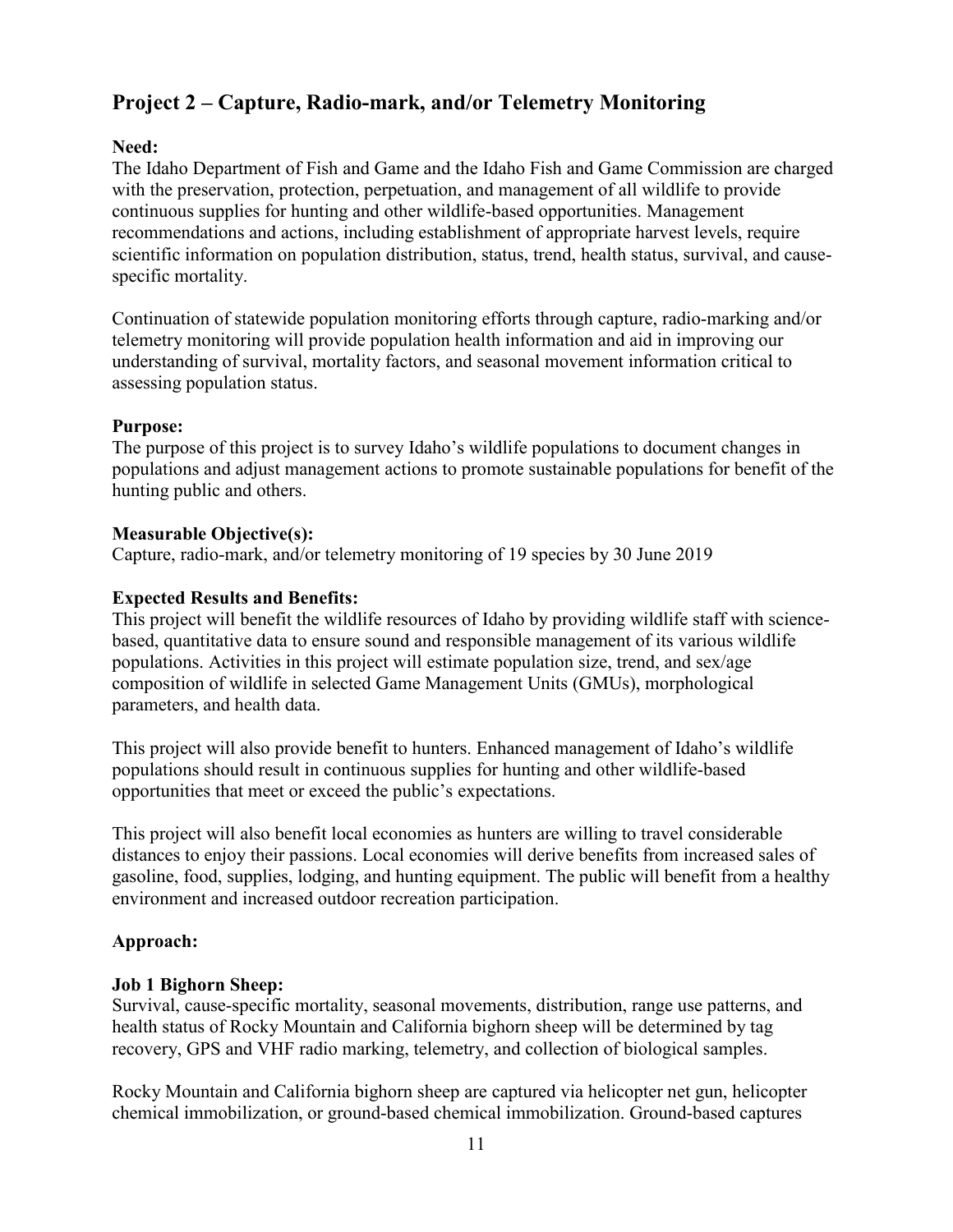occur by walking low elevation winter range and getting close enough to chemically immobilize with a dart projector. Helicopter captures occur predominately during winter, but summer ram captures are also an option. Baited drop nets may be used during the winter. Transplants may occur where individual bighorn are captured, radio-collared, and transplanted to existing occupied habitat. Monitoring methods include GPS and VHF radio marking, aerial and ground telemetry, and biological sampling. We plan to capture, radio-mark, and/or telemetry monitor 20 adult males, 80 adult females, and 60 lambs for demographic analysis.

## <span id="page-11-0"></span>**Results**

.

The Department continues to monitor survival of 12 radio-marked California bighorn sheep and conduct lamb surveys for marked ewes in GMU 42 (Owyhee River). Monitoring of 4 radiomarked Rocky Mountain bighorns in GMU 59 (South Beaverhead) continues. Fifty-six (56) Rocky Mountain bighorn sheep are also being monitored, including lamb surveys, in the Lost River Range (GMUs 37, 50, 51). Two bighorn sheep were captured and radio-collared in the East Fork PMU (GMUs 36, 36A). Including those sheep, there are 13 active collars in the East Fork that are currently being monitored, including lamb surveys. All active GPS collars continue to provide waypoints used to determine seasonal movements, distribution, and habitat use.

Additional bighorn sheep captured and monitored for research in the Hell's Canyon population management unit (PMU) are reported in the research grant report.

Biological samples were collected from bighorn sheep when they are captured and radio-marked, during necropsy of dead bighorn sheep (marked and unmarked), and from hunter harvested animals. All bighorn sheep hunters  $(n=97)$  were mailed a sampling kit to collect biological samples on their harvested bighorn sheep. Additional biological samples were also collected from hunter-harvested bighorns at the regional offices. Sixteen (16) California and 50 Rocky Mountain bighorn sheep were harvested in 2018. Analysis of collected samples will be reported in F16AF00747 Wildlife Health Program.

## <span id="page-11-1"></span>**Job 2 Black Bear:**

There were no plans to capture, radio-mark, or telemetry monitoring of black bears under the survey and inventory grant during this year.

## **Results**:

No capture, radio-marking, or telemetry of black bears occurred for the purpose of monitoring during this reporting period. Although nuisance bears are occasionally relocated, black bears were not a focus of department-lead capture or collaring efforts.

#### <span id="page-11-2"></span>**Job 3 Elk:**

Survival, cause-specific mortality, seasonal movements, distribution, range use patterns, habitat quality, and health status of elk will be determined by tag recovery, GPS and VHF radio marking, aerial telemetry, vegetation sampling, and collection of biological samples.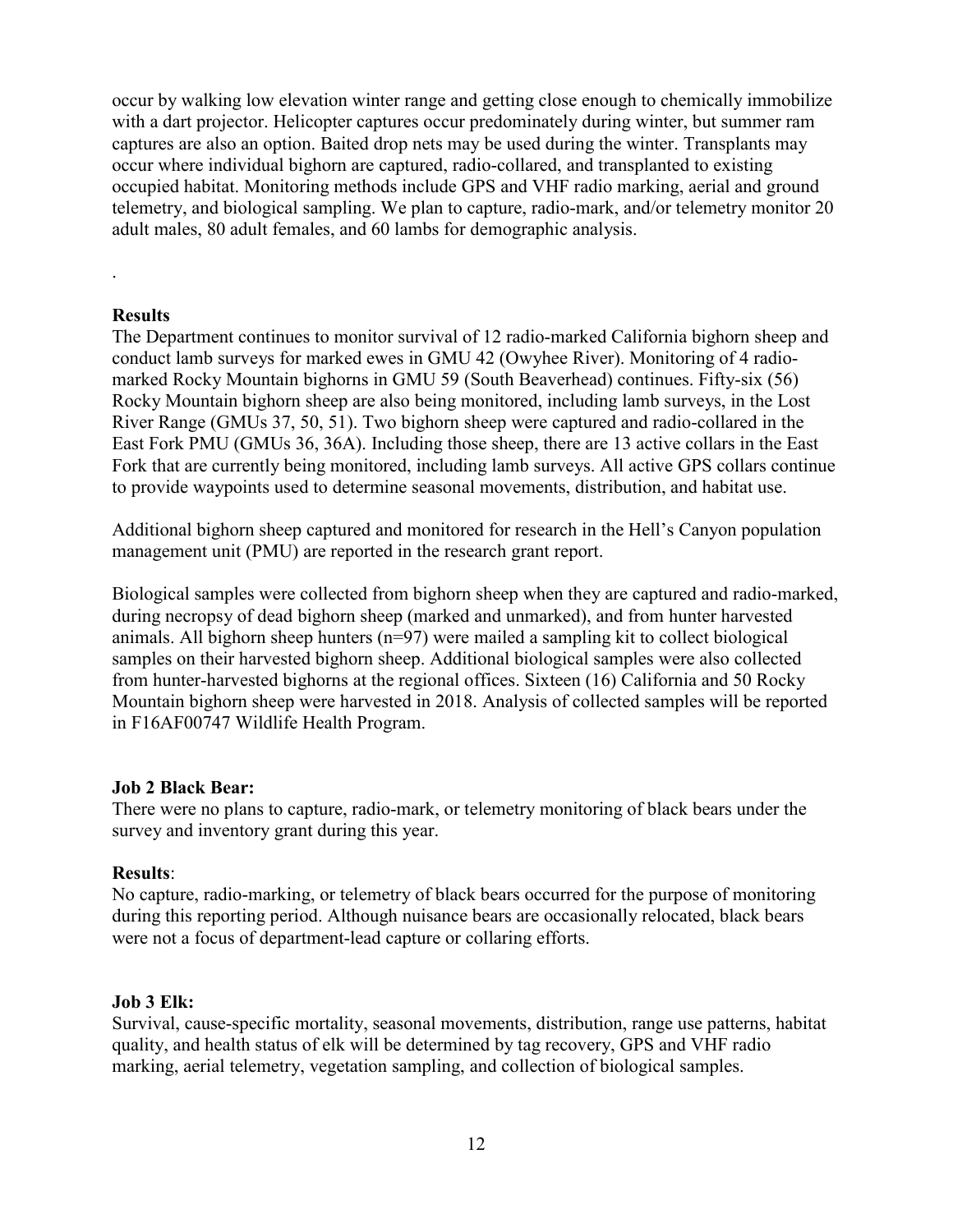Aerial capture of elk follows procedures described in the Statewide Wildlife Research grant. Ground-based methods are used when the animals are located near roads, and aerial captures will occur in areas that are more remote. Elk capture activities are conducted on low-elevation elk winter ranges. Non-target species captures are eliminated by visual confirmation prior to capture. Capture methods include helicopter net gun, helicopter chemical immobilization, food source baited clover traps, helicopter drive net, drop-nets or ground-based chemical immobilization. Ground-based captures involve walking or driving low elevation winter range and getting close enough to chemically immobilize.

Monitoring methods include GPS and VHF radio marking, aerial telemetry, and biological sampling. Aerial telemetry monitoring activities are conducted from fixed-wing aircraft along transects >5 miles (mi) apart at a speed of 80 - 150 mph with an altitude of >500 ft AGL. Frequency of telemetry flights range from once every week to once-a-month. After contact of a live or mortality signal, they descend to about 300 ft AGL and circle to pinpoint the location that the signal is coming from, and this usually takes a couple of minutes to do before resuming the search. If a mortality signal is detected, the carcass will be investigated within 24 hours to determine the cause of death. GPS collars reduce the need for most, but not all, telemetry monitoring from aircraft. We plan to capture, radio-mark, and/or telemetry monitor 750 adult females and 240 calves for demographic analysis. We plan to assess habitat quality by completing non-destructive, visual vegetation sampling in selected GMUs.

#### <span id="page-12-0"></span>**Results**

A total of 196 elk calves were captured, radio collared, and monitored during this report period. Captures took place during December 2018 and January 2019. A total of 135(69%) monitored radio-collared elk calves survived until June 1, 2019. Major causes of mortality included mountain lion and wolf predation.

Biologists captured 58 adult cow elk and monitored them along with 520 cow elk captured and radio-collared in previous years for a total of 578 adult cow elk monitored during this report period. A total of 556 (96%) survived until June 1, 2019. The major cause of mortality was mountain lion predation.

Blood and fecal samples were collected from 58 adult cow elk. These samples are tested for disease surveillance and pregnancy rates. See test results in the Wildlife Lab grant report.

The elk GPS radio collars collect approximately 2 locations a day. The data are used to document seasonal movements, distribution and range use patterns. See results in the Wildlife Research Report.

#### <span id="page-12-1"></span>**Job 4 Furbearers:**

Beavers and their associated activities on the landscape have been identified as an important tool for riparian restoration in a variety of habitat types in Idaho. The Department plans to live trap and mark (telemetry tag) beaver throughout the state. Tagged beaver will fall into two categories: 1) Beavers that will be released into waterways that have been identified as potential sites for restoration, but are absent of beavers; or 2) Resident beavers in streams that are suspected (based on habitat modeling) to be below carrying capacity. Survival, cause-specific mortality, seasonal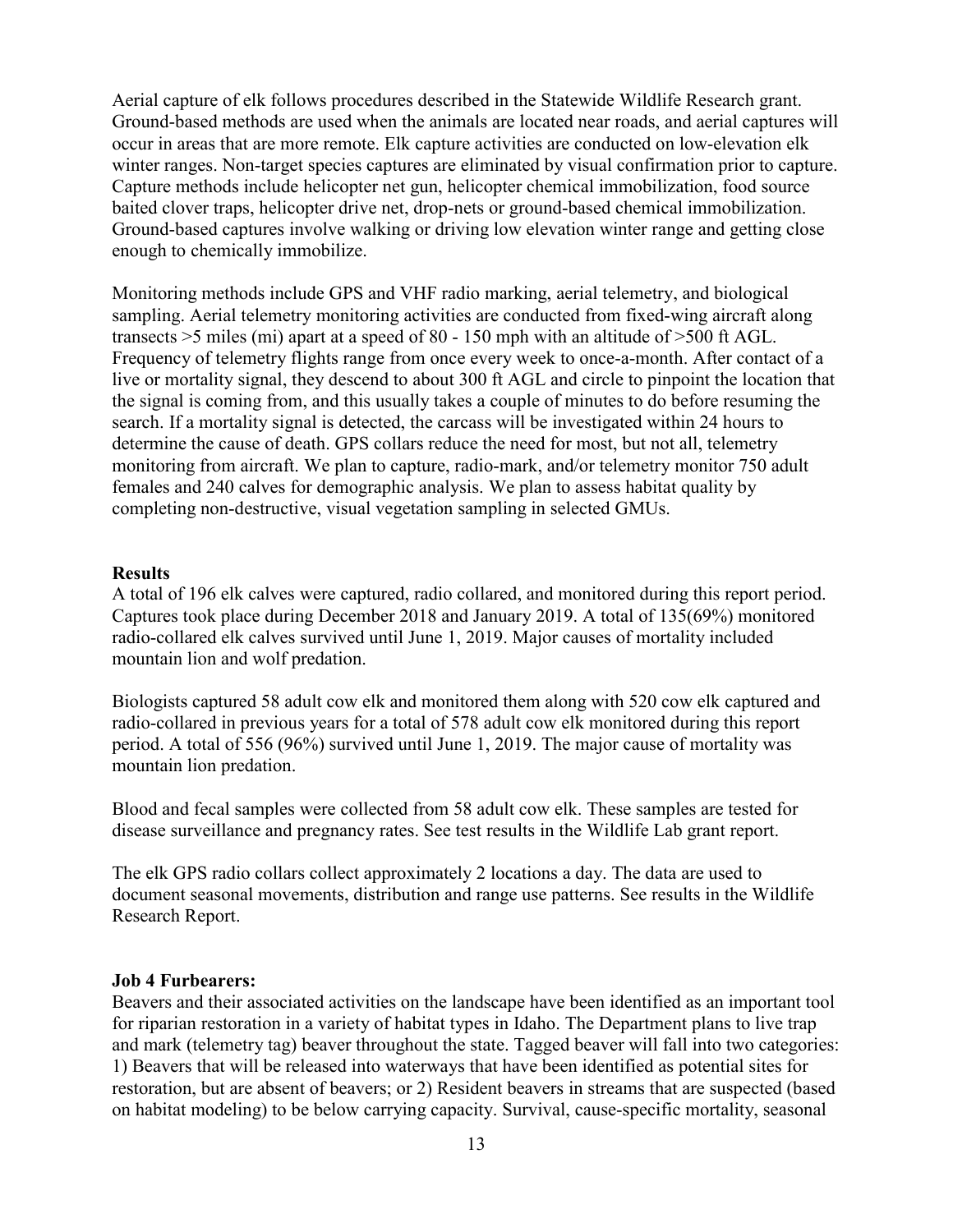movement, dispersal rates/distances and establishment rate of marked individuals quantified through this tagging effort. This information will inform restoration activities to better guide management actions in future efforts.

Most beavers used for restoration efforts are individuals that have been identified as causing damage to private property and/or infrastructure, thus the number, sex, and age of animals is unknown in advance. Capture and relocation efforts are primarily opportunistic (see project 5). For captures of resident beavers in streams with known populations, the Department plans to prioritize tagging efforts on 2 yr olds individuals of either sex.

#### <span id="page-13-0"></span>**Results**

In the southwest region population program staff worked with wildlife diversity staff to capture and transport one adult beaver. This beaver was not radio-tagged. In the Upper Snake region, population staff worked with diversity staff to capture 12 beavers. These animals were processed under our disease transmission minimization guidelines; 7 were fitted with tail-mounted radio transmitters and are monitored opportunistically. Animals were released in 2 areas: the Duck Creek drainage in GMU 61 (where beaver dam analogs have previously been installed), and Modoc Creek in GMU 59.

No animals were trapped and/or marked in the Southeast or Salmon Regions.

#### <span id="page-13-1"></span>**Job 5 Gray Wolf:**

Seasonal movements, distribution and range use patterns of gray wolves will be determined by GPS radio marking, and collection of biological samples.

In past years, the Department used aircraft to capture wolves for monitoring purposes, primarily during December through March, and to monitor radio-marked wolves throughout the year. During those years, radio-marked wolves were typically used to pinpoint the pack's location using a Supercub or small Cessna airplane flying at >500 AGL. Aerial telemetry activities are conducted from fixed-wing aircraft at a speed of 80 - 150 mph with an altitude of >500 feet AGL. Monitoring occurred approximately monthly from high altitude (>500 AGL). In recent years, the Department has switched over almost exclusively to using GPS radio-collars which reduce the need for most aerial monitoring flights, except when there is a need for visual observation.

Wolves are captured using Service-approved protocols including chemical immobilization. Capture may include use of a helicopter, often on low elevation winter range where deer and elk (primary prey base) are concentrated. Unmarked wolves are selected for capture unless there is a need to replace an older radio collar. The helicopter proceeds at a high altitude (>500 ft AGL) and cruising speed (40-65 mph) to the pack's location until the wolves are observed at which time the helicopter will descend for capture using immobilizing drugs or a net gun. The Department also uses Service-approved protocols for capture of wolves with padded foot-hold or offset/laminated traps. In rare cases pups may be captured by hand at den sites. We plan to capture, radio-mark, and or telemetry monitor approximately 4 wolves for demographic analysis.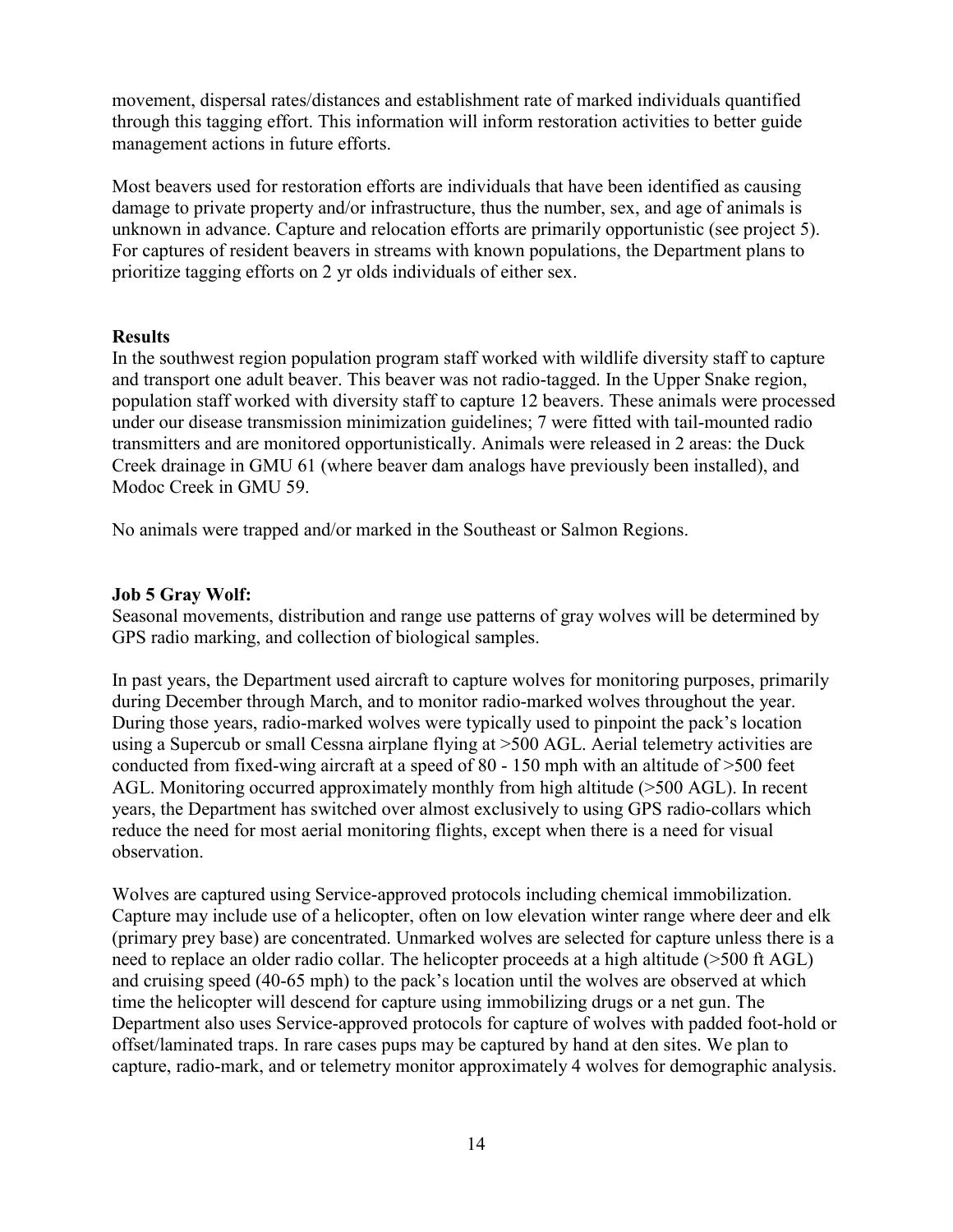## <span id="page-14-0"></span>**Results**

No wolves were captured and radio-marked specifically for population and monitoring purposes during this reporting period. However, wolves captured for other purposes (e.g., predation management, livestock depredation control) with other funding sources were monitored with radio telemetry and GPS collar coordinate uploads for monitoring of survival, seasonal movements and distribution under this grant.

## <span id="page-14-1"></span>**Job 6 Grizzly Bears:**

Survival, cause-specific mortality, season movements, distribution, prey selection, and range use patterns of grizzly bears will be determined by telemetry, tag recovery, GPS and VHF radio marking, and collection of biological samples. We plan to capture and monitor approximately 5 grizzly bears in eastern Idaho during the grant period. Capture will be accomplished with culvert traps or foothold snares and chemically immobilized with a dart projector using federallyapproved protocols.

## <span id="page-14-2"></span>**Results**

Department personnel chemically immobilized 12 grizzly bears in the Upper Snake Region captured using Culvert traps and foot snares, . This included 6 females and 6 males. Nine of those bears had no previous capture records; and 8 bears were fitted with GPS radio collars for year-round monitoring. All trap sites received prior approval from the land management agencies. Trapping efforts and trap site signing followed protocols established by the Interagency Grizzly Bear Study Team. By radio-collaring bears, we document agse of first reproduction, average litter size, cub and yearling survival, how often a female produces a litter, causes of mortality, and estimates of survival among different sex and age classes of bears.

## <span id="page-14-3"></span>**Job 7 Migratory Game Birds:**

Survival, cause-specific mortality, harvest information, seasonal movements, distribution, and range use patterns of migratory birds will be determined by telemetry, banding, band recovery, and GPS marking. Capture methods include hand capture (e.g., pursuing juveniles on foot or with a vehicle), swim-in traps, walk-in traps, noose carpets/foot snares, night light/netting, and rocket nets. We plan to capture and band mallards as part of the Western Mallard model banding needs assessment; band mourning doves as part of the mourning dove harvest strategy, and capture and/or monitor sandhill cranes. We plan to band 700 waterfowl and capture and/or monitor 10 sandhill cranes.

## <span id="page-14-4"></span>**Results**

During the reporting period, 1,476 mallards were captured and banded in the Panhandle, Southwest, and Upper Snake regions to inform the Western Mallard Adaptive Harvest Management model for the Pacific Flyway. An additional 417 ducks – primarily gadwall and wood ducks – were banded during capture operations.

Sandhill cranes were captured in the Southeast and Upper Snake Regions during the reporting period. In the Southeast Region, 9 birds were captured and banded; 8 birds were fitted with GPS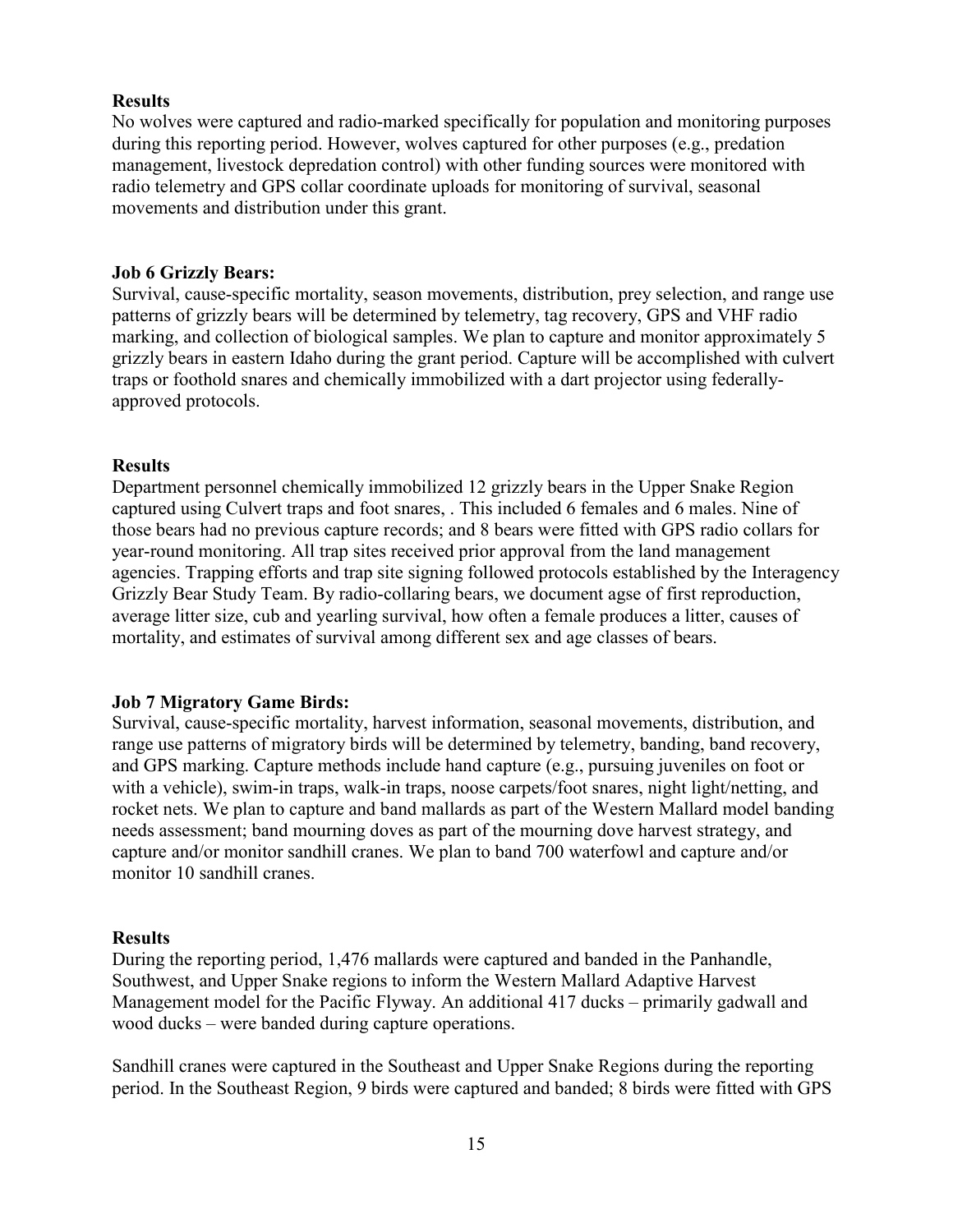transmitters. In the Upper Snake Region, six cranes were captured, banded, and fitted with GPS transmitters.

Mourning doves were captured and banded in nearly every region of the state. Overall, 525 mourning doves were banded in Idaho to inform and support the national mourning dove harvest strategy.

#### <span id="page-15-0"></span>**Job 8 Moose:**

Survival, cause-specific mortality, seasonal movements, distribution, health status, and range use patterns of moose will be determined by tag recovery, GPS and VHF radio marking, telemetry, and collection of biological samples.

Capture methods include helicopter or ground based chemical immobilization. Monitoring methods include GPS and VHF radio marking, telemetry, and biological sampling. We plan to capture, radio-mark, and/or telemetry monitor moose (5 adult males and 15 adult females) for demographic analysis.

#### <span id="page-15-1"></span>**Results**

In January of 2018, 13 moose were captured and radio-marked in the Clearwater and Southeast Regions. These collars are no longer on the moose collecting data. After preliminary analysis of the data from these GPS collars, we decided not to deploy collars during this reporting period pending data analysis and additional planning.

Some moose were radio-marked when they were captured and moved out of urban areas. These animals are reported in capture and translocation. Biological samples were collected from radiomarked moose during capture and during necropsy of dead moose that were found in the regions. Analysis of samples will be reported in F16AF00747 Wildlife Health Program.

## <span id="page-15-2"></span>**Job 9 Mountain Goat:**

Survival, cause-specific mortality, seasonal movements, distribution, range use patterns, and health status of mountain goat will be determined by tag recovery, GPS and VHF radio marking, telemetry, and collection of biological samples.

Capture methods include helicopter net gun, helicopter chemical immobilization, or groundbased chemical immobilization. Monitoring methods include GPS and VHF radio marking, telemetry and biological sampling. We plan to capture, radio-mark and/or telemetry monitor approximately10 mountain goats for demographic analysis.

## <span id="page-15-3"></span>**Results**

No additional mountain goats were captured and radio-marked during this reporting period. Monitoring (including telemetry) continues for 2 GPS radio-collared mountain goats in the Clearwater Region and 4 radio-collared mountain goats in the Upper Snake Region. GPS collars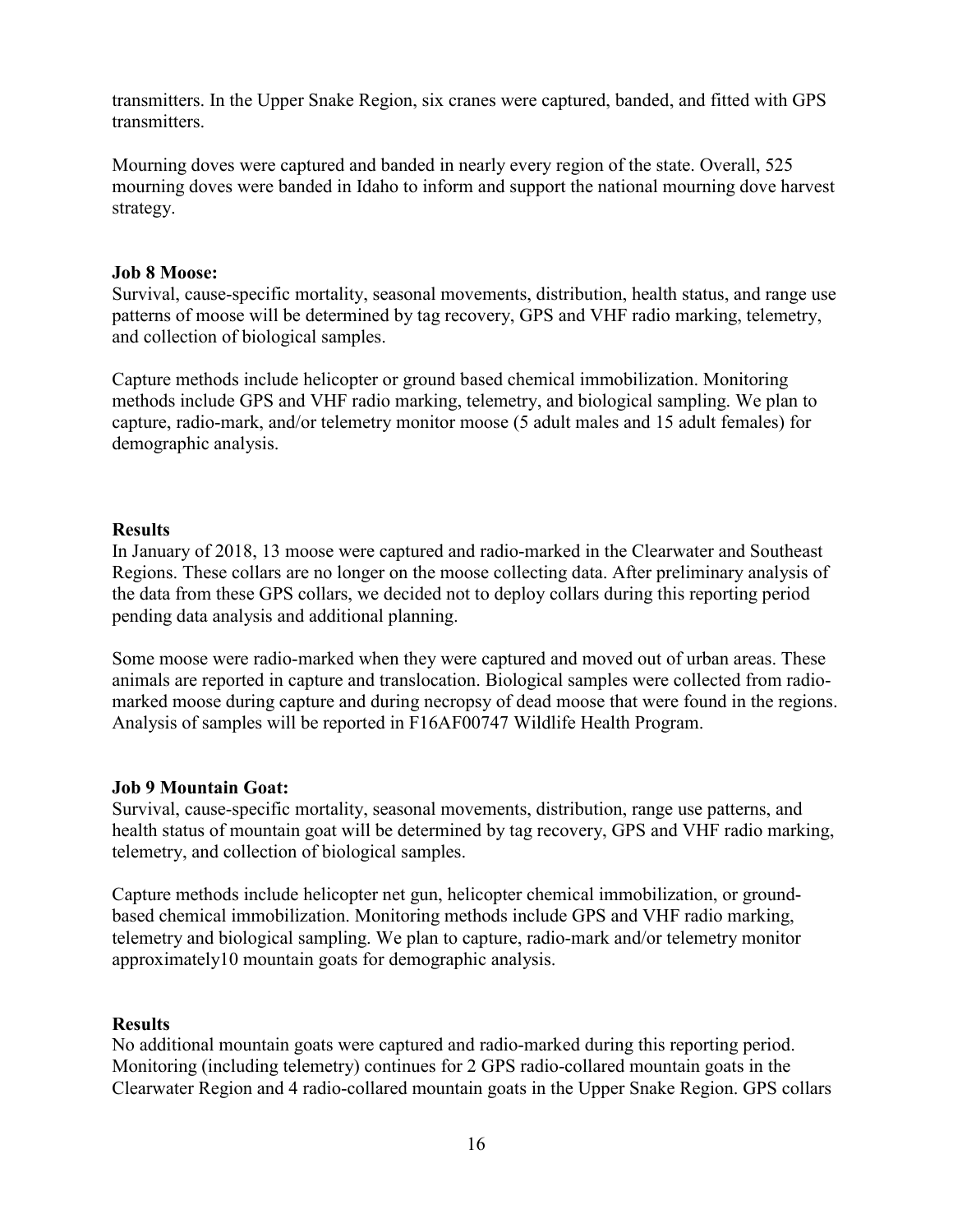continue to provide location data used to determine seasonal movements, distribution, and habitat use.

Biological samples were collected from hunter harvested mountain goats. All mountain goat hunters  $(n = 48)$  were mailed a sampling kit to use to collect biological samples on their harvested goat. Additional biological samples were collected at the regional offices. Hunters harvested 37 mountain goats in 2018. Analysis of samples will be reported in F16AF00747 Wildlife Health Program.

#### <span id="page-16-0"></span>**Job 10 Mountain Lion:**

Survival, cause-specific mortality, seasonal movements, territory use patterns, and health status of mountain lion will be determined by GPS radio marking, telemetry, and collection of biological samples. Mountain lions will be captured in the winter by treeing the animals using trained dogs. Once treed, the mountain lion will be chemically immobilized and radio-collared. Traps used will be culvert, foothold, or foot snares. All personnel involved with tracking cougar have years of experience in trapping and treeing cougars. GPS Telemetry collars will be monitored via satellite. We plan to capture, radio-mark, and/or monitor 2-10 mountain lions for demographic analysis.

#### <span id="page-16-1"></span>**Results**

During FY19, Southeast Region staff captured 3 mountain lions in response to conflict with homeowners. All 3 were opportunistically equipped with GPS collars and monitored. Of the 3, one was harvested in fall 2018 in Montana. While nuisance mountain lions are occasionally captured and relocated, mountain lions are not a focus of department-lead capture or collaring efforts.

## <span id="page-16-2"></span>**Job 11 Mule Deer:**

Survival, cause-specific mortality, seasonal movements, distribution, range use patterns, and health status of mule deer will be determined by tag recovery, GPS and VHF radio marking, telemetry, and collection of biological samples.

Capture methods include helicopter net gun, helicopter chemical immobilization, clover traps, camera traps, helicopter drive net, drop-nets or ground-based chemical immobilization. Groundbased captures involve walking or driving low elevation winter range and getting close enough to chemically immobilize. Ground-based capture methods will be used when the animals are located near roads. Mule deer capture activities (*e.g*., drop nets, drive nets using helicopters, clover traps, helicopter net gun) are conducted on low-elevation deer winter ranges. Non-target species captures are eliminated by visual confirmation prior to capture while using drop nets, drive nets, aerial darting, or helicopter net guns. Bait for clover traps is limited to attractants for mule deer (*e.g*., alfalfa, corn, grain). If darting or netting animals, the helicopter will descend to an altitude of about 30 ft AGL to deliver a sedative dart or net the animal before landing.

Monitoring methods include GPS and VHF radio marking, telemetry, and biological sampling. Aerial telemetry activities are conducted from fixed-wing aircraft at a speed of 80 - 150 mph with an altitude of >500 feet AGL. Frequency of telemetry flights may range from once every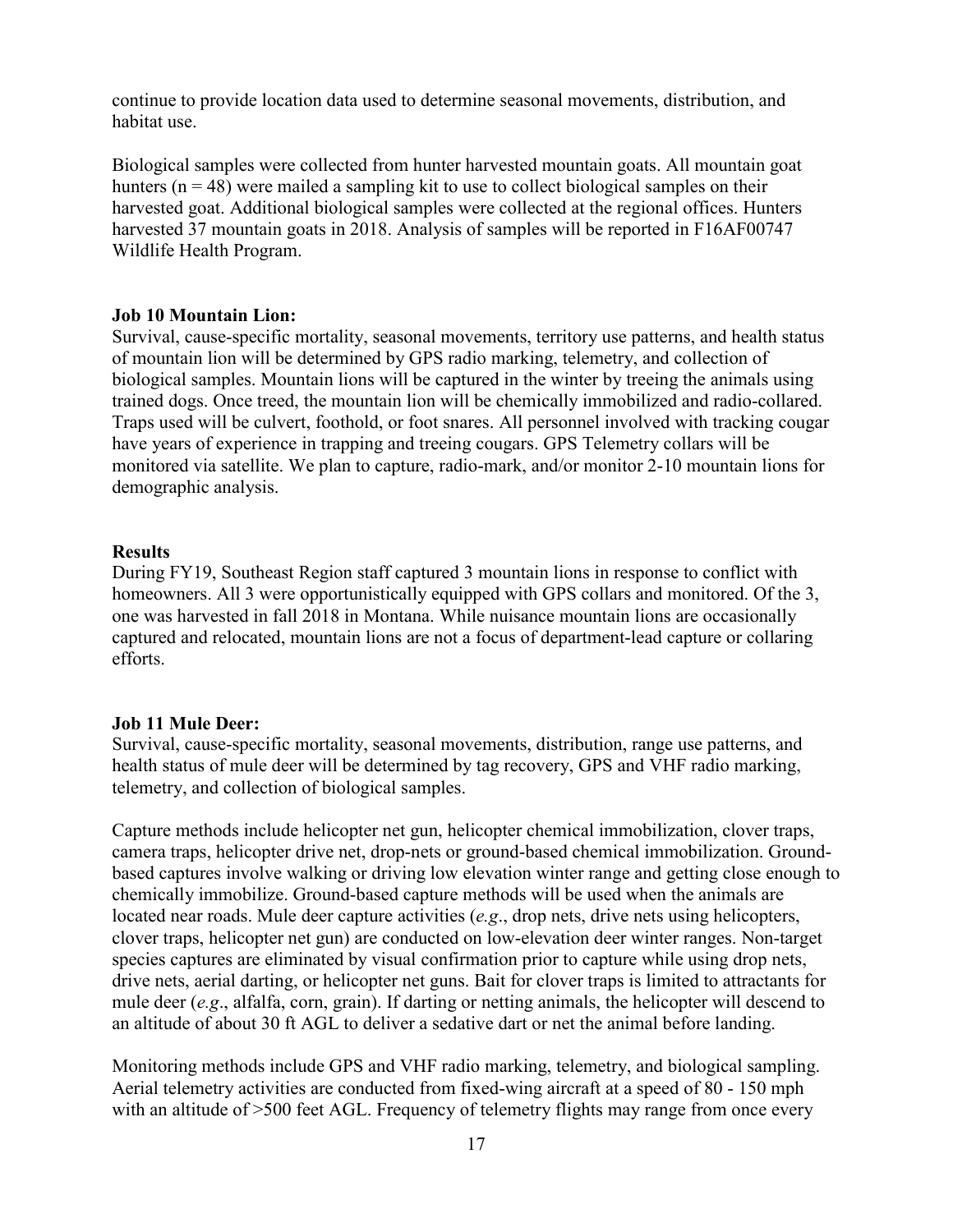week to once-a-month. GPS radio collars considerably reduce the need for most aerial monitoring flights. We plan to capture, radio-mark, and/or telemetry monitor approximately 750 adult females, and 180 fawns for demographic analysis.

## <span id="page-17-0"></span>**Results**

A total of 209 mule deer fawns were captured, radio collared and monitored during this report period. Capture took place during December 2018 and January 2019. A total of 87 fawns survived (42%) until June 1, 2019. Major causes of mortality included malnutrition, coyote and mountain lion predation.

Biologist's monitored 539 adult mule deer does during this report period. A total of 492 survived (91%) until June 1, 2019. The major cause of mortality was mountain lion predation.

Blood and fecal samples are collected from each adult doe captured. These samples are tested for disease surveillance pregnancy rates. Results can be found in the Wildlife Lab Report.

The GPS radio collars collect approximately 2 locations a day. The data will be used to document seasonal movements, distribution and range use patterns. Results can be found in the Wildlife Research Report.

## <span id="page-17-1"></span>**Job 12 Pelican:**

Determination of breeding status and nesting locations of pelicans foraging on Yellowstone Cutthroat Trout (YCT) in the Blackfoot River system was identified as a need in the Management Plan for the Conservation of American White Pelicans in Idaho 2016- 2025.

*Capture*: We will diversify our captures as much as possible, both temporally (early May through late June) and geographically (mouth of the Blackfoot River up through the Blackfoot River WMA) to increase the likelihood of encompassing the full picture of pelicans using the river. Most birds taken during depredation efforts have been male, and all depredation hazing activities have taken place during daylight hours. We will attempt to capture a sample of birds at night using net guns and/or leg hold traps in case some of this gender bias is a result of different temporal foraging strategies. We expect hazing activities to continue during this project, and we do not want birds with transmitters to be inadvertently shot, each pelican fitted with a transmitter will also be painted with red dye on both wings to enable hazers to identify them. Because these PTTs also contain a VHF transmitter (primarily for retrieving transmitters from dead birds), we will equip hazers with receivers that will enable them to determine if a marked bird is in the area. The hazers will document whether an individual was within a hazed group and whether an accompanying bird was shot, potentially allowing us to determine individual effects of hazing. We will document where the bird subsequently chooses to forage.

*Transmitters*: Pending results from the 2018 effort, we will deploy up to 10 backpack Solar GSM/GPS transmitters (also known as PTTs – Platform Transmitter Terminals) between early May and late June 2019, on pelicans found within the Blackfoot River system. Because our objectives concern resource selection as opposed to survivorship, we anticipate that the 2018 sample size of 20 will be adequate given the typical range of pelican numbers detected during hazing activities on the river (approx. 20–200). The first year of this project (2018) will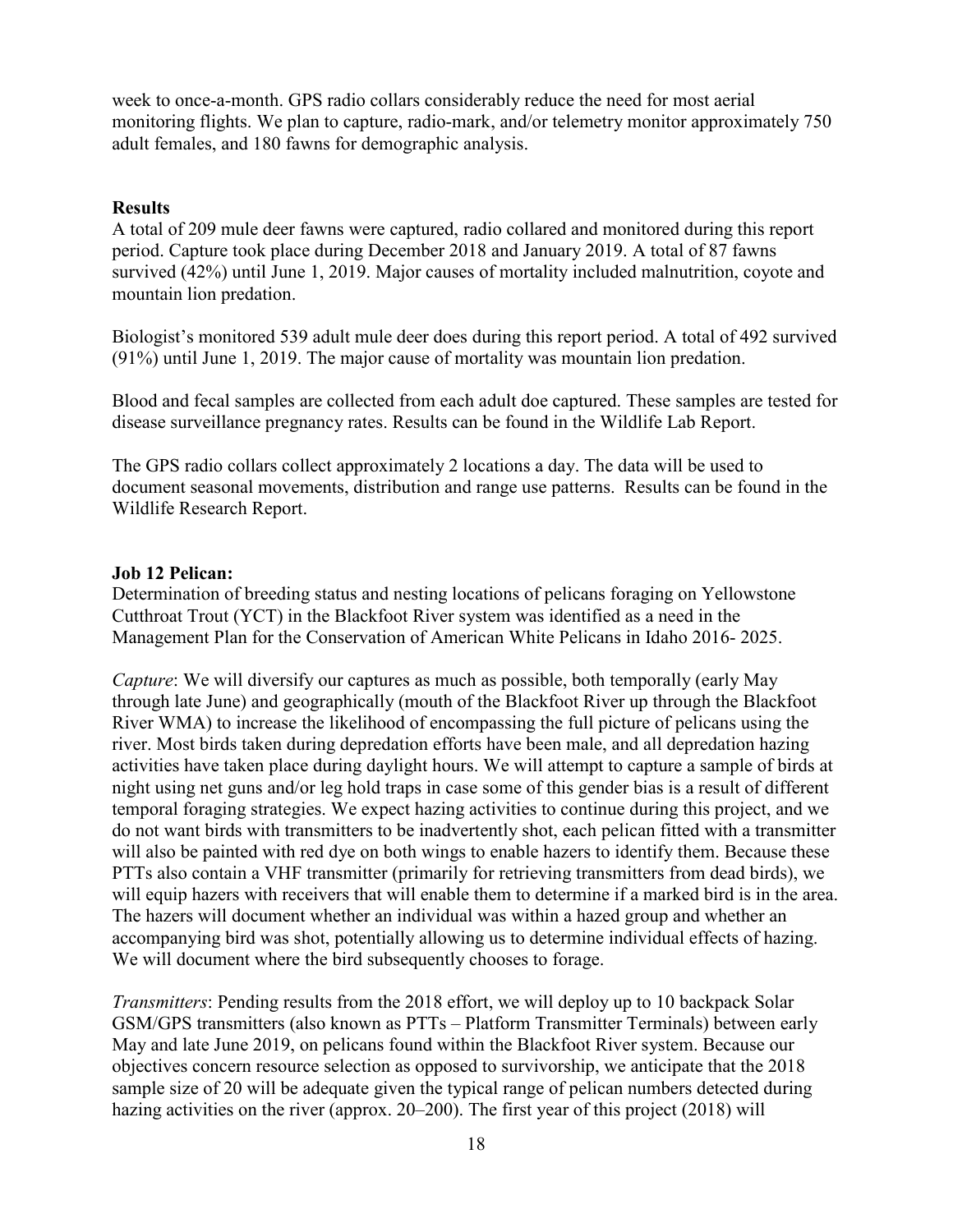determine if the sample size is indeed adequate, or if more transmitters need to be deployed in 2019. The need for additional transmitters would primarily result from a more diverse foraging population than anticipated. As our primary interest is foraging activity during the breeding season (i.e., when pelicans are present in Idaho), transmitters will be set to collect frequent locations (ideally hourly during daylight hours and twice during the night) from April through August, and less frequent locations (e.g., once per day) from September through March. Final determination of data frequency timing will be made after consultation with the transmitter manufacturer, and assessment of technological capability for meeting our information needs.

Results from this project will directly inform the Department's management strategies to address pelican predation on YCT in the Blackfoot River. This project will determine whether pelicans foraging on YCT in the river are breeding, and if so, at which regional nesting colony. This information will allow the Department to focus both lethal and nonlethal management activities in the most effective manner, and in the most effective place(s), to reduce predation on YCT in the river system (e.g., if a large proportion of foraging birds are not breeders from the Blackfoot colony, this would indicate the need to increase focus on the river itself for hazing and habitat work to protect fish from predation).

#### <span id="page-18-0"></span>**Results**

Results from capture activities in 2018 revealed a heavily male-biased trapped population. None of the 25 pelicans captured in 2018 were females. The Department concluded that any additional transmitters that may be deployed needed to be attached to females. This would likely necessitate capturing females on the nesting colony itself. As the Department was not comfortable with the potentially high levels of disturbance that would entail, no transmitters were deployed in 2019. The Department will continue to explore other avenues for capturing female pelicans in the Blackfoot River system.

## <span id="page-18-1"></span>**Job 13 Pronghorn:**

Survival, cause-specific mortality, seasonal movements, distribution, range use patterns, and health status of pronghorn will be determined by tag recovery, GPS and VHF radio marking, telemetry, and collection of biological samples.

Capture methods include helicopter net gun, helicopter chemical immobilization, clover traps, camera traps, helicopter drive net, and drop-nets or ground-based chemical immobilization. Monitoring methods include GPS and VHF radio marking, telemetry, and biological sampling. We plan to capture, radio-mark, and/or telemetry monitor 50 adult males, 100 adult females, and 100 fawns for demographic analysis. See project 2 table for details.

## <span id="page-18-2"></span>**Results**

Department staff captured pronghorns in GMUs 39, 40, 41, and 45. All captured pronghorn were fitted with GPS collars and biological samples were collected during capture. Analysis of samples will be reported in F16AF00747 Wildlife Health Program. Survival, cause-specific mortality, migration, and habitat use will be derived from the data collected from the radiomarked animals. In March 2019, 13 female pronghorn were captured and radio-collared in GMU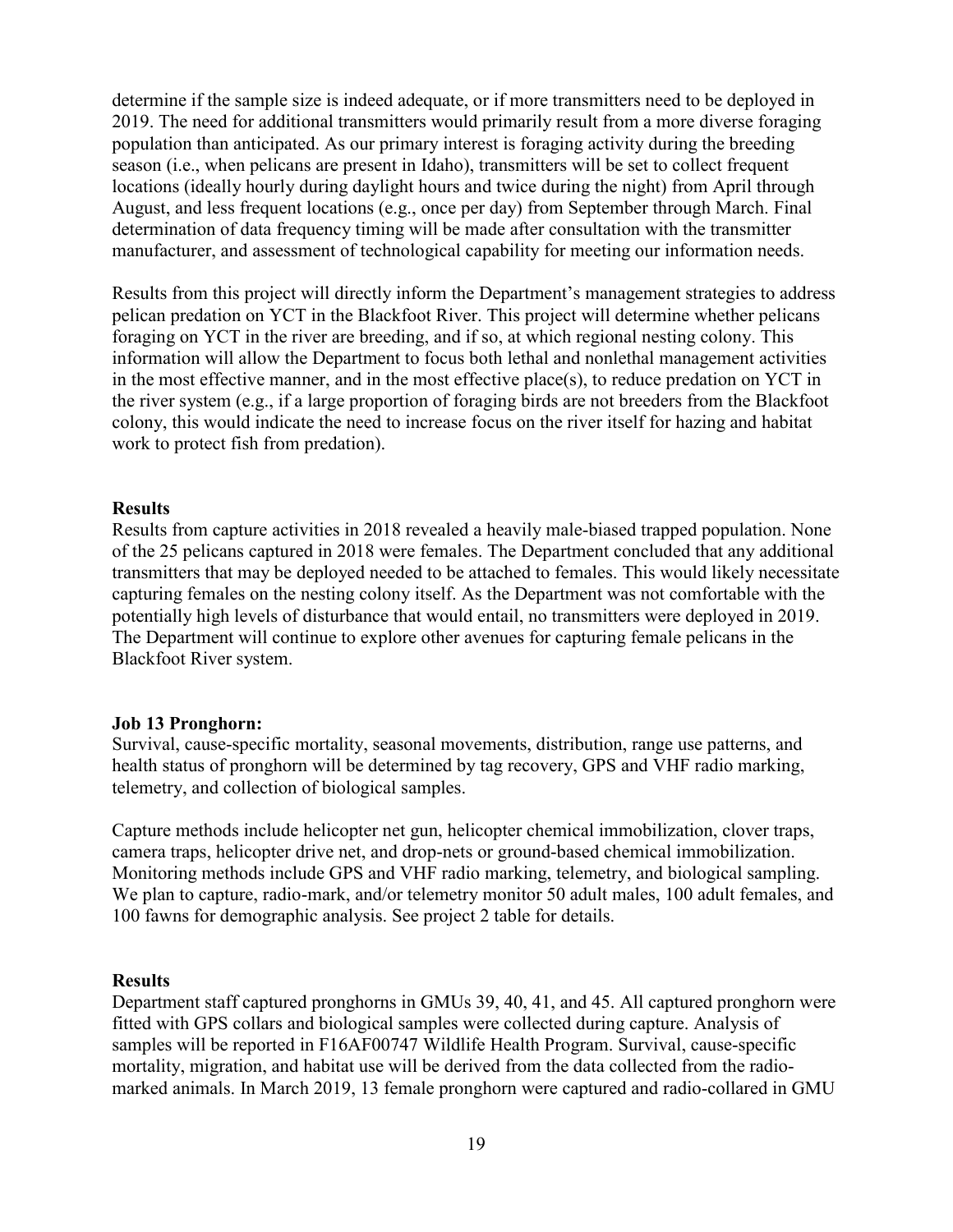39 and 9 were captured and marked in GMU 45. Seven (7) female pronghorn were captured and radio-collared in GMUs 40 and 41.

## <span id="page-19-0"></span>**Job 14 Upland Game:**

Survival, cause-specific mortality, seasonal movements, distribution, and range use patterns of upland game will be determined by GPS and VHF radio marking, telemetry, banding, and tag recovery.

Grouse capture methods include walk-in traps, night-lighting, and rocket nets. Non-target captures are released unharmed. Other capture methods include hand netting, ground traps, and rocket netting. We plan to capture and monitor Columbian sharp-tailed grouse, greater sagegrouse, and wild turkeys.

## <span id="page-19-1"></span>**Results**

No Columbian sharp-tailed grouse, greater sage-grouse, or wild turkeys were captured and marked for monitoring or demographic purposes during this reporting period. All capture and telemetry efforts for greater sage-grouse were conducted under the F16AF00908 Research grant.

## <span id="page-19-2"></span>**Job 15 White-tailed Deer:**

Survival, cause-specific mortality, seasonal movements, distribution, range use patterns, and health status of white-tailed deer will be determined by tag recovery, GPS and VHF radio marking, telemetry, and biological sampling.

Capture methods include helicopter net gun, helicopter chemical immobilization, food source baited clover traps, helicopter drive net, drop-nets or ground-based chemical immobilization. Ground-based captures involve walking or driving low elevation winter range and getting close enough to chemically immobilize. Helicopter captures also occur at low elevation big game winter ranges.

Monitoring methods include GPS and VHF radio marking, telemetry, and biological sampling. Aerial telemetry activities are conducted from fixed-wing aircraft at a speed of 80 - 150 mph with an altitude of >500 feet AGL. Frequency of telemetry flights range from once every week to once-a-month. We plan to telemetry monitor approximately 50 adult females for demographic analysis.

## <span id="page-19-3"></span>**Results**

No capture of white-tailed deer occurred for purposes of monitoring or demographic information during this reporting period under this grant. However, research was initiated in portions of GMU 10A and 15, and capturing and radio collaring were a part of that research. Please see F16AF00908 State Wildlife Research Report FY19 for more information.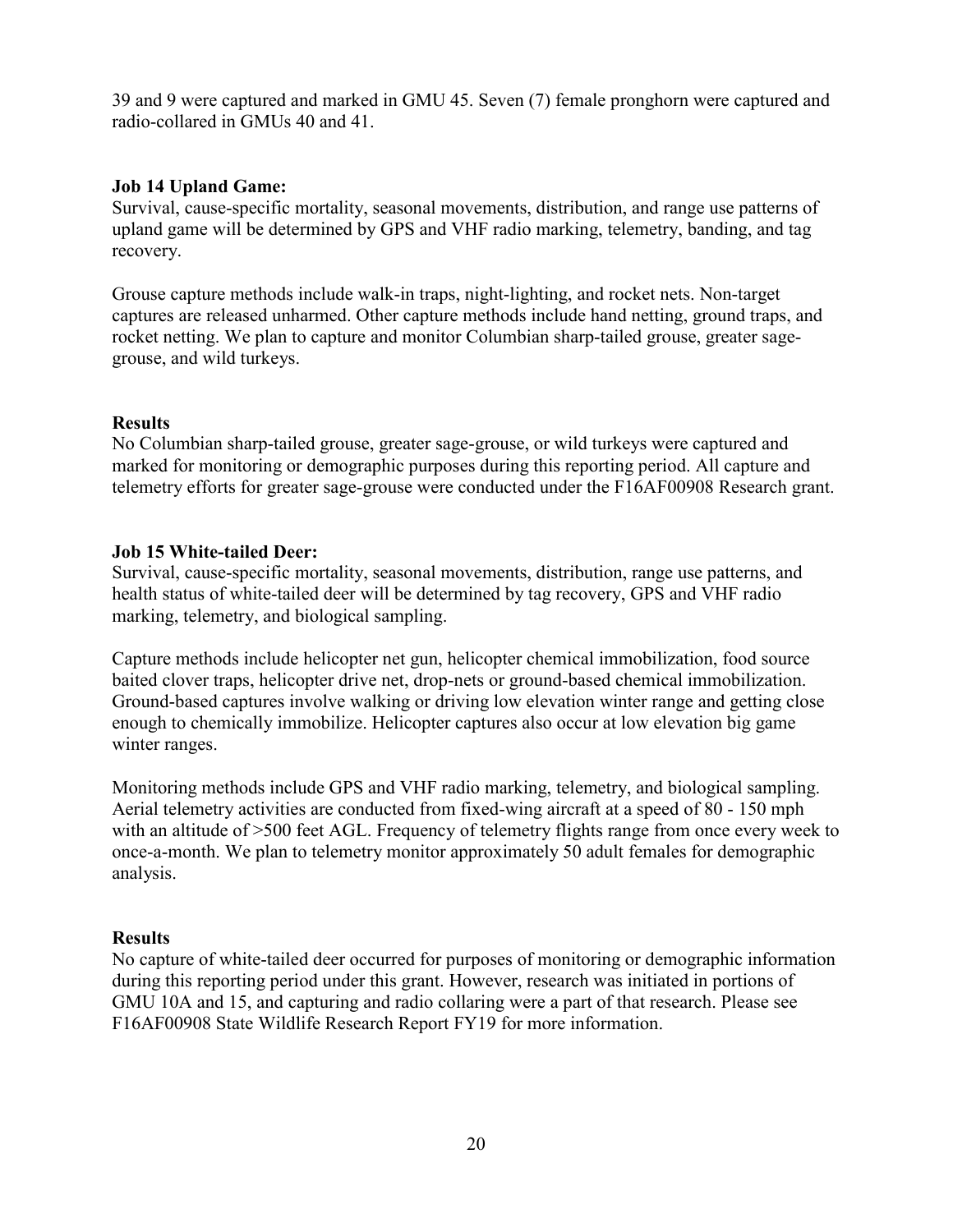## <span id="page-20-0"></span>**Project 3 – Survey and Monitoring**

## <span id="page-20-1"></span>**Need:**

The Idaho Department of Fish and Game and the Idaho Fish and Game Commission are charged with the preservation, protection, perpetuation, and management of all wildlife to provide continuous supplies for hunting and other wildlife-based opportunities. Management recommendations and actions, including establishment of appropriate harvest levels, require scientific information on population distribution, status, trend, health status, survival, and causespecific mortality.

The proposed wildlife surveys are critical to assess population status relative to management plan objectives, and population trends. Metrics of population size inform our assessment of management actions, including harvest seasons and bag limits for game species.

## <span id="page-20-2"></span>**Purpose:**

The purpose of this project is to survey Idaho's wildlife populations to document changes in populations and adjust management actions to promote sustainable populations.

## <span id="page-20-3"></span>**Measurable Objective(s):**

Survey and/or monitor 32 species by 30 June 2019

## <span id="page-20-4"></span>**Expected Results and Benefits:**

This project will benefit the wildlife resources of Idaho by providing wildlife staff with sciencebased, quantitative data to ensure sound and responsible management of its various wildlife populations. Activities in this project will estimate population trend and sex/age composition of wildlife in selected GMUs and an assessment of hunter harvest, hunter participation, morphological parameters, and health data from hunter harvested wildlife. In addition, staff can provide timely and science-based information regarding wildlife and wildlife habitat through technical assistance, resulting in minimized negative impacts and maximized positive impacts to wildlife and wildlife habitat.

This project will also provide benefit to hunters. Enhanced management of Idaho's wildlife populations allow the Department to ensure continuous supplies for hunting and other wildlifebased opportunities that meet or exceed the public's expectations.

This project will also benefit local economies as hunters are willing to travel considerable distances to enjoy their passions. Local economies will derive benefits from increased sales of gasoline, food, supplies, lodging, and hunting equipment. Society will benefit from a healthy environment and increased outdoor recreation participation.

## <span id="page-20-5"></span>**Approach:**

## <span id="page-20-6"></span>**Job 1 Bighorn Sheep:**

Conduct monitoring to determine Rocky Mountain and California bighorn sheep herd abundance and age/sex composition data in selected GMUs. Data collected will include total numbers of adult males, yearling males, adult females, and young by location. Aerial surveys follow protocols outlined in the Aerial Survey User's Manual (Unsworth et al). The state is divided into 99 GMUs which are combined into Population Management Units (PMUs) (Idaho Bighorn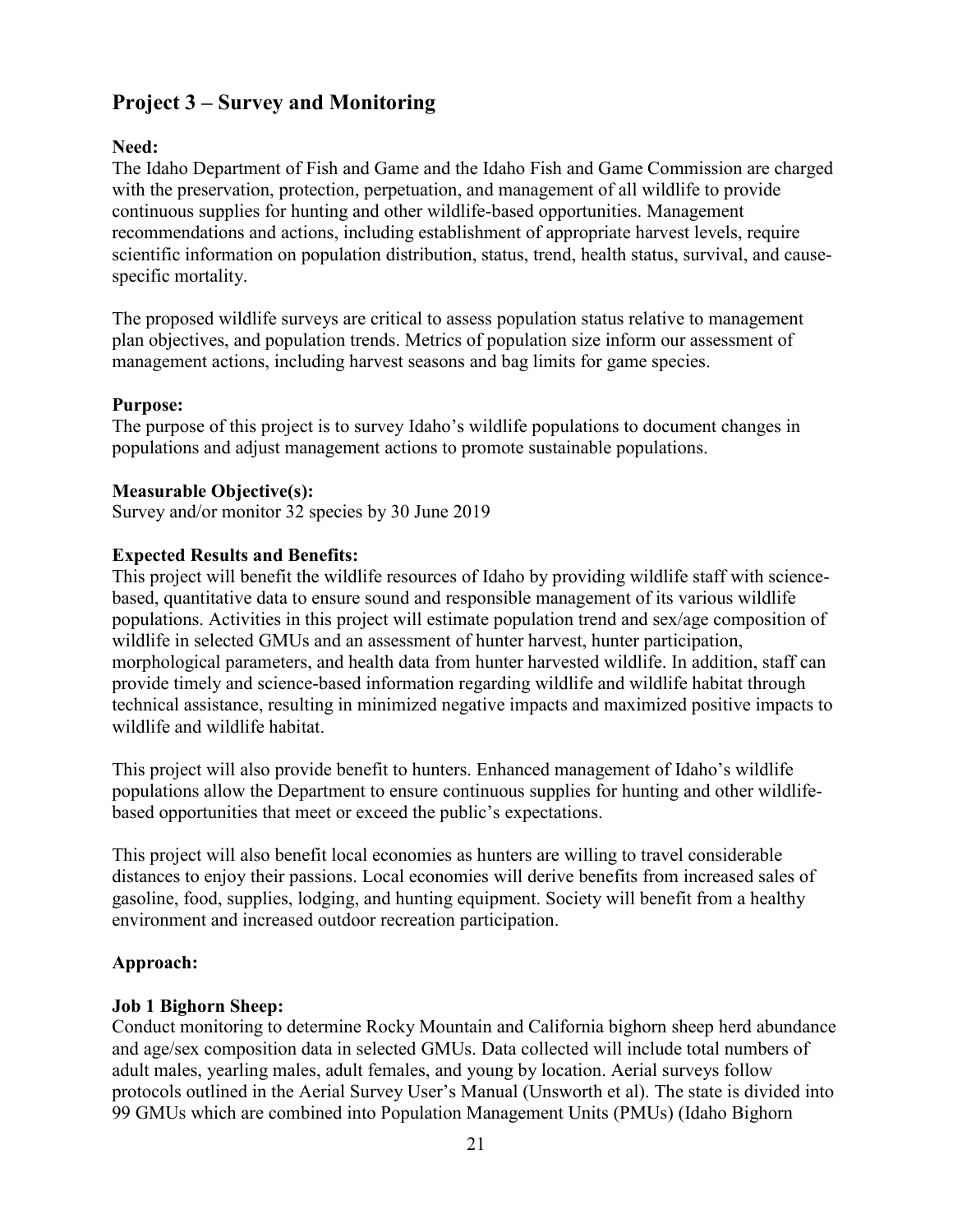Sheep Management Plan 2010). PMUs are surveyed approximately every 3 - 8 years. Total number, age/sex composition data will also be collected using ground observations and cameras. We plan to survey 21 GMUs (aerial and ground) and fly an estimated 43 hours.

## <span id="page-21-0"></span>**Activity:**

## <span id="page-21-1"></span>**Results**

Herd composition data was collected in 6 GMUs during lamb surveys (ground monitoring and fixed wing surveys during the spring and fall). This data was collected in the Owyhee River (GMU 42), East Fork (GMUs 36, 36A), and Lost River PMUs (GMUs 37, 50, 51) using radiomarked bighorn sheep.

A total of 12 GMUs were surveyed by helicopter to generate estimates of herd abundance and age and sex ratios. This took a total of approximately 54 hours.

The Bruneau-Jarbidge PMU (GMUs 41, 46, 47) was surveyed by helicopter in July 2018. There were 133 total bighorn sheep counted, including 90 ewes, 23 lambs, and 20 rams. Three bighorn sheep were observed in the South Hills PMU (GMU 54) during the July 2018 survey. One ewe, 1 lamb, 1 ram. In July 2018, 67 bighorn sheep were counted during the Jim Sage PMU (GMU 55) survey. This includes 35 ewes, 18 lambs, and 14 rams.

The Lower Salmon PMU (GMUs 14, 19, 19A, 20, 20A) was surveyed by helicopter in March 2019. A total of 425 bighorn sheep were counted (238 ewes, 67 lambs, 118 rams, 2 unclassified). In July 2018, bighorn sheep were surveyed in the South Lemhi PMU (GMUs 51, 58). A total of 80 bighorn sheep were counted (35 ewes, 15 lambs, 24 rams, 6 unclassified).

## <span id="page-21-2"></span>**Job 2 Black Bear:**

Black bears will be monitored incidental to camera trap surveys for wolf distribution during this grant period. The Department will monitor 176-220 unbaited remote cameras deployed in a stratified random sampling framework across the state. Cameras will be placed in the field during June, and data cards retrieved during early fall. We will determine location of all harvested black bears (for monitoring purposes) through a mandatory harvest check.

## <span id="page-21-3"></span>**Results**

Population monitoring consisted of monitoring trends in harvest demographics (sex and age obtained from tooth cementum analysis) via mandatory checks of all harvested bears.

Black bears were monitored incidentally to camera trap surveys for wolf distribution during this grant period. Department personnel deployed a total of 725 unbaited cameras in the field during June 2019. During early fall 2018, data cards were retrieved from 416 cameras deployed during the previous report period. Analysis of grizzly bear images obtained from cameras will be in cooperation with F16AF00908 State Wildlife Research Report FY19.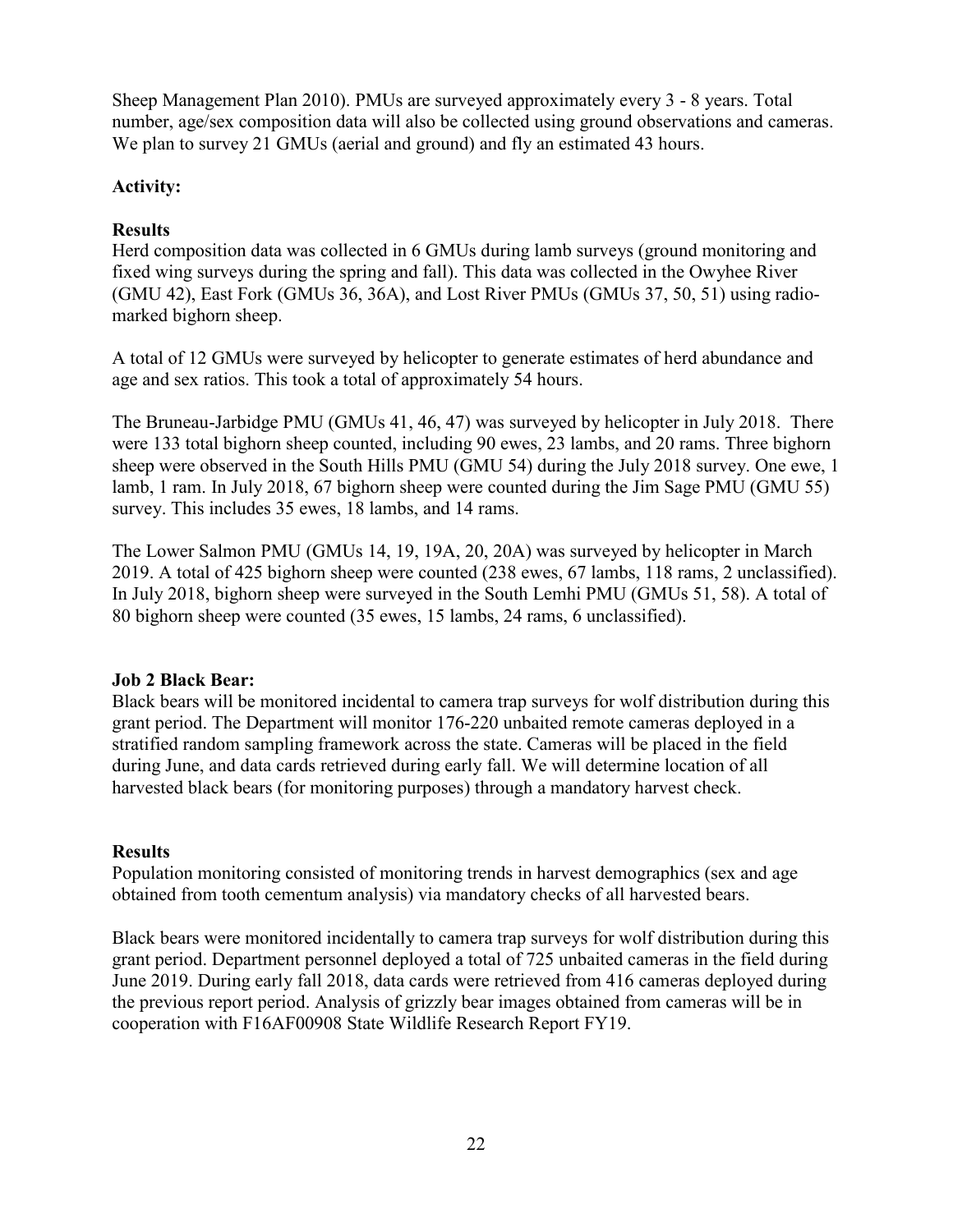## <span id="page-22-0"></span>**Job 3 Elk:**

Conduct aerial survey sightability counts to determine elk herd abundance and age/sex composition data in selected GMUs. Data collected will include total numbers of adult bulls (including age class informed by antlers), yearling bulls, cows, and calves by location.

Survey methods for elk include aerial and ground-based observations as well as remote camera stations. Aerial surveys follow protocols outlined in the Aerial Survey User's Manual (Unsworth, et al). Helicopters (Hiller 12E, Bell 47, Hughes 500, Bell 206 or similar) are flown along elevation contour transects 300 - 500 ft apart, at a speed of 40 - 50 mph, and at an altitude of 100 - 150 ft above ground level (AGL). When animals are observed, the total number, sex/age composition, screening cover, snow cover, activity (bedded, standing, moving), and GPS location are recorded. Each of the GMUs is surveyed for elk every 3 - 5 years. Surveys are only conducted on low elevation big game winter ranges. Monitoring methods include non-destructive visual vegetation sampling, remote camera, and DNA surveys. We plan to fly an estimated 202 survey hours surveying 9 GMUs. We plan to deploy and/or monitor 470 remote camera stations.

## <span id="page-22-1"></span>**Results**

In the Hells Canyon Zone which includes game management units (GMU) 11, 13 and 18, an aerial survey was flown during January 2019. A total population estimate of 3,892 elk was calculated, including: 2,556 cows, 799 bulls and 577 calves. This resulted in a bull:cow:calf ratio of 31:100:23.

An aerial sightability survey was performed in the Weiser River Zone which includes GMUs 22, 32 and 32A between Jan 14 – Feb 12, 2019. The total population estimate for the zone was 8,505 elk (5,409 cows, 1,234 bulls, 1,862 calves). This resulted in a bull:cow:calf ratio of 23:100:34. The current estimate exceeds population objectives.

An aerial sightability survey was conducted during late Jan 14 – Feb 12, 2019, in the Brownlee Elk Zone which include GMU 31. Survey results estimate 1,874 elk (942 cows, 599 bulls, and 334 calves) in the zone. This resulted in a bull:cow:calf ratio of 64:100:35. The current estimate exceeds population objectives.

During January 2019, a sex/age composition survey was flown in parts of the Sawtooth zone including GMUs 33 and 35. A total of 1,173 elk were classified, resulting in a calf:cow ratio of 33:100.

## <span id="page-22-2"></span>**Job 4 Furbearers:**

Conduct furbearer surveys using various sampling techniques and using Occupancy Modeling to estimate various population trends. The primary techniques for collecting data on presence/absence of furbearers are DNA analysis from hair snaring, remote cameras, eDNA, snow tracks, aerial surveys, latrine surveys, and ground surveys. Riparian areas will be surveyed for current/past beaver presence, and a subset of locations will be identified as areas for potential translocation efforts.

We will conduct camera/DNA surveys to determine fisher and other forest carnivore populations. From approximately the beginning of December to the end of March, approximately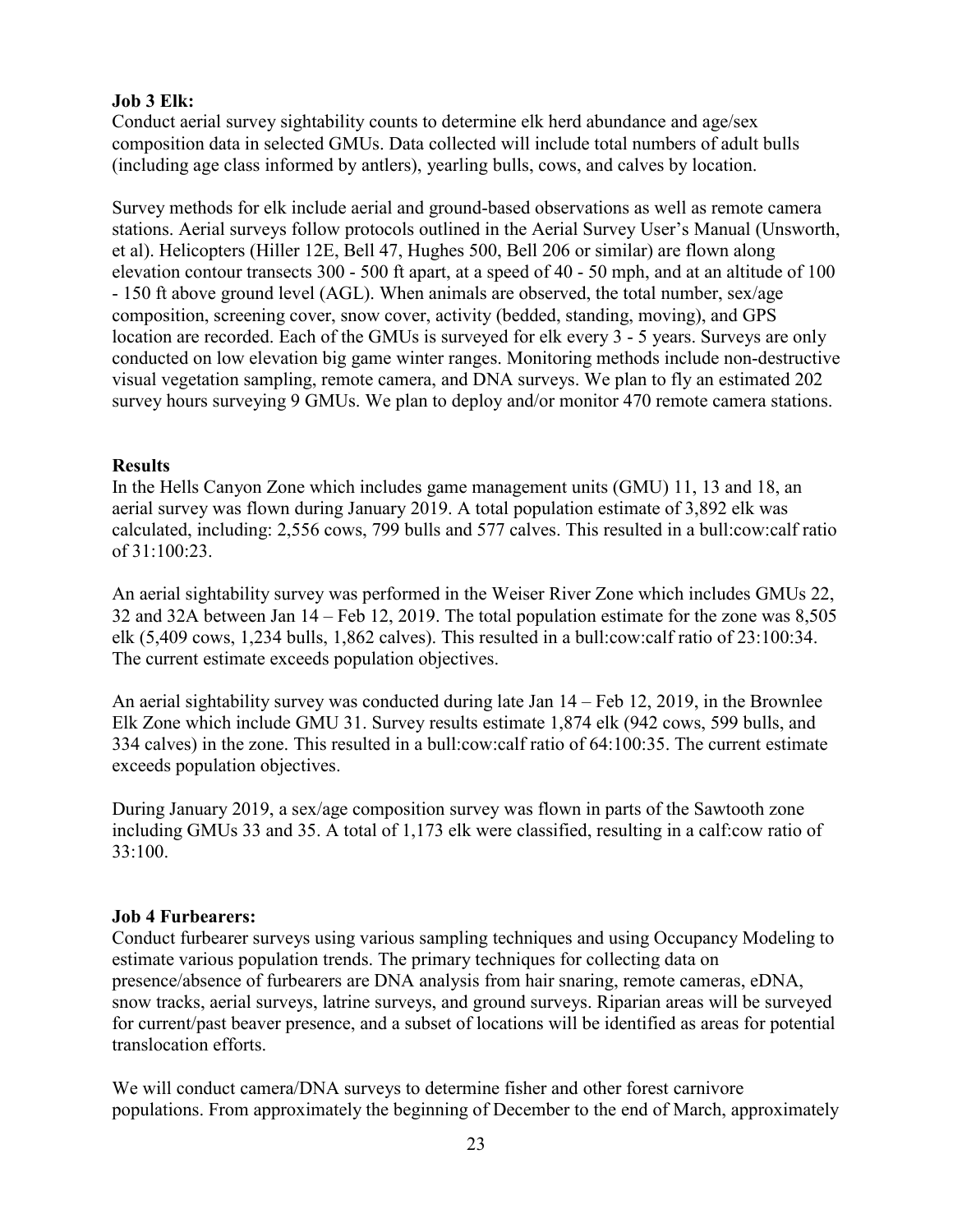155 non-invasive baited remote camera stations with corresponding hair snares will be set to determine the occupancy rate of fisher and other forest carnivores in Idaho. These stations include road-killed game as bait, a long-call lure, and a configuration of gun brushes to snag hair for DNA. This effort will be mirrored by Montana Fish, Wildlife and Parks to determine the distribution and overall rate of fisher occupancy in the northern Rocky Mountains population. This rate of occupancy, combined with DNA samples that provide insight on connectivity and sex structure, will be used to investigate how broad forest composition influences fisher populations. Additionally, this work will serve as a baseline of fisher occupancy in Idaho with the intention of combining fisher and wolverine camera trap/DNA sampling efforts in future years. We also plan to conduct 30 snow track surveys.

Efforts to survey and inventory areas for potential beaver translocations will be conducted throughout the year. Stream gradient, woody vegetation composition (forage), evidence of past/present beaver activity, and potential for conflict will be evaluated to determine suitability of sites. A subset of sites will be chosen to have beavers introduced in an effort to restore and improve riparian habitat.

An eDNA approach will be evaluated as a survey technique for river otters. Water samples will be collected in late summer/ early fall in conjunction with conventional latrine survey techniques to investigate method based detection probabilities and cost estimates. Environmental covariates (water temp, pH, stream transport, and channel complexity) and sampling rates/sample locations will be investigated to determine how these factors influence detection. This work will serve as a pilot to determine if an eDNA approach is a feasible option for the Department to monitor otter populations in future efforts.

Through voluntary submission, the Department will collect the bottom jaws of harvested bobcats to document the age structure of the harvested population statewide. We plan to deploy 150 DNA hair snare/camera trapping stations to monitor fisher and other forest carnivores in 59 GMUs. Riparian zones will be surveyed for potential beaver translocations in up to 47 GMUs. Water samples for eDNA based otter detection will be collected in 15 GMUs. Bobcat jaws will be collected from harvested bobcats statewide from the trapping and hunting season.

## <span id="page-23-0"></span>**Results**

A fisher occupancy study using baited camera stations (baited with bait for accessible stations, and a scent pump that dispenses lure for inaccessible stations.) was conducted in the Panhandle, Clearwater, McCall sub region, and the Salmon region. Through 10 hired technicians, approximately 90 accessible stations were deployed and monitored from December 2018 through March 2019. In addition to diversity staff, other regional staff assisted in deployment of cameras (accessible and inaccessible), and approximately 10 cameras were monitored by regional staff. Stations collected photos and hair for DNA extraction. This work collected important data on fisher, wolverine, marten, red fox, bobcat, and other mesocarnivores.

All regions participated in the voluntary collection of bobcat jaws from harvested bobcats. For the 2018 season, over 300 jaw samples were collected representing ~25% of the harvest statewide. Teeth are being processed for DNA to confirm sex and being sent to a lab for aging.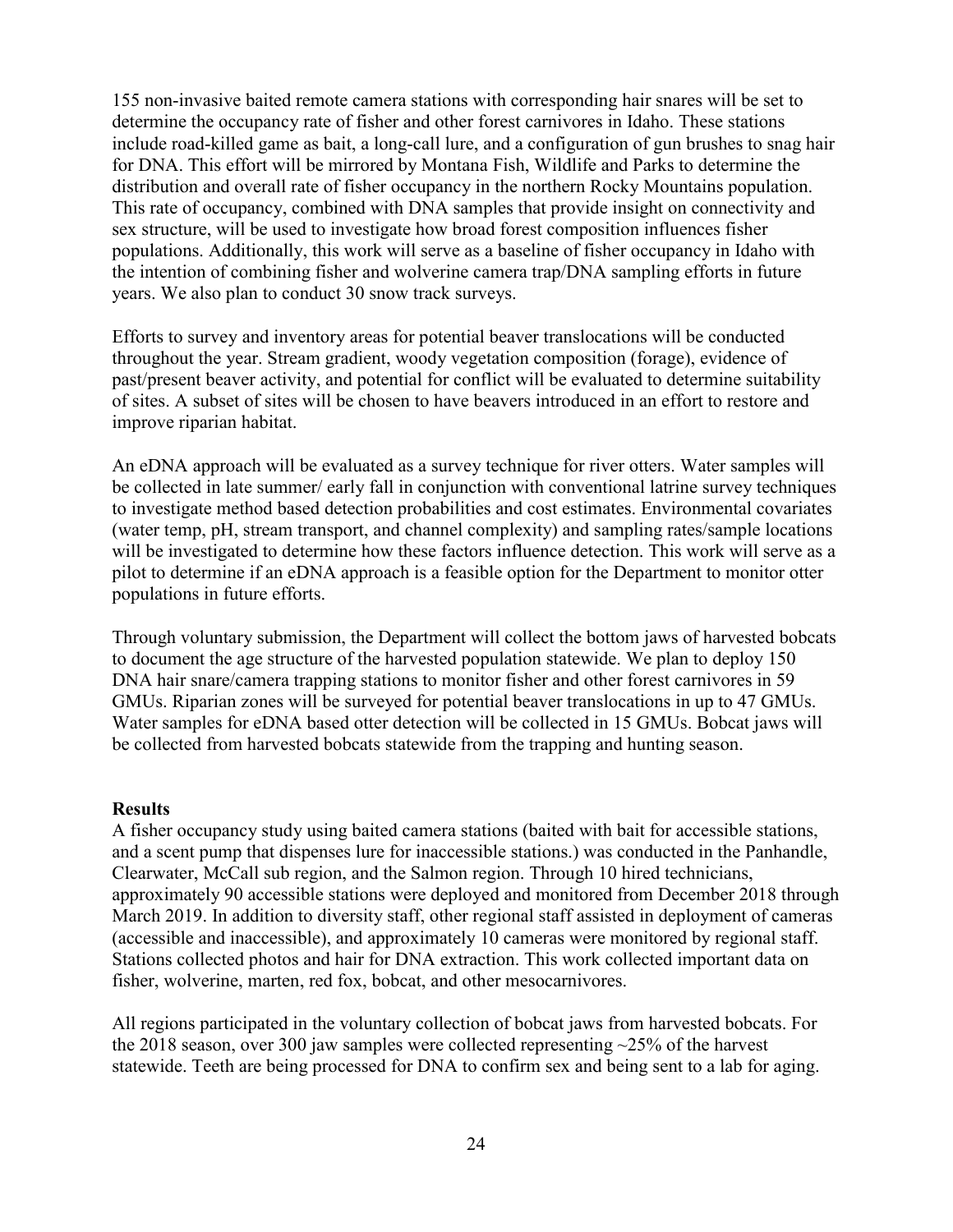No otter eDNA or latrine surveys were conducted this year. In lieu of field work, eDNA samples collected from areas known to have otter populations were compared against otter eDNA assays to determine the feasibility of this tool for monitoring river otter populations.

In the Southeast, Upper Snake, and Salmon regions, sites of known beaver activity were documented to inform the development of the Idaho Beaver Restoration Assessment Tool (BRAT). In the Upper Snake regions, multiple sites were assessed for habitat quality for potential translocation sites.

## <span id="page-24-0"></span>**Job 5 Gray Wolf:**

We will evaluate the distribution of wolves through occupancy modeling and by examination of the locations of harvested wolves.

Methods include conducting surveys to determine wolf abundance for packs in selected GMUs. Surveys are conducted by investigating predicted rendezvous sites, and sampling any wolf scats encountered. DNA from scats is used to establish individual genotypes to determine the number of adult and young of the year wolves by gender in the selected packs.

We will monitor 176-220 unbaited remote cameras deployed in a stratified random sampling framework across the state. Cameras will be set out during June, and data cards retrieved during early fall. We will determine location of all harvested wolves for monitoring purposes through a mandatory check of harvested wolves. These data will be used in conjunction with a variety of covariates in an occupancy model framework to determine wolf distribution. In addition, noninvasive genetic surveys will be conducted in >3 GMUs.

## <span id="page-24-1"></span>**Results**

In June 2019, Department staff deployed 725 unbaited remote cameras deployed in a stratified random sampling framework across the state. Data cards retrieved during early fall. During early fall 2018, data cards were retrieved from 416 cameras deployed during the previous report period. A total of 2,576 images were collected from FY2018 cameras. We will determine location of all harvested wolves for monitoring purposes through a mandatory check of harvested wolves. These data will be used in conjunction with a variety of covariates in an occupancy model framework to determine wolf distribution. Analysis of wolf images obtained and occupancy estimates from cameras will be in cooperation with F16AF00908 Statewide Wildlife Research Report FY19.

## <span id="page-24-2"></span>**Job 6 Grizzly Bears:**

Grizzly bears will be monitored through remote cameras deployed in a stratified random sampling framework in the Panhandle and Upper Snake regions and will be monitored incidental to camera trap surveys for wolf distribution throughout the grant period. Cameras will be placed in the field during June and data cards will be retrieved during early fall. We will determine location of any harvested grizzly bear (for monitoring purposes) through a mandatory harvest check.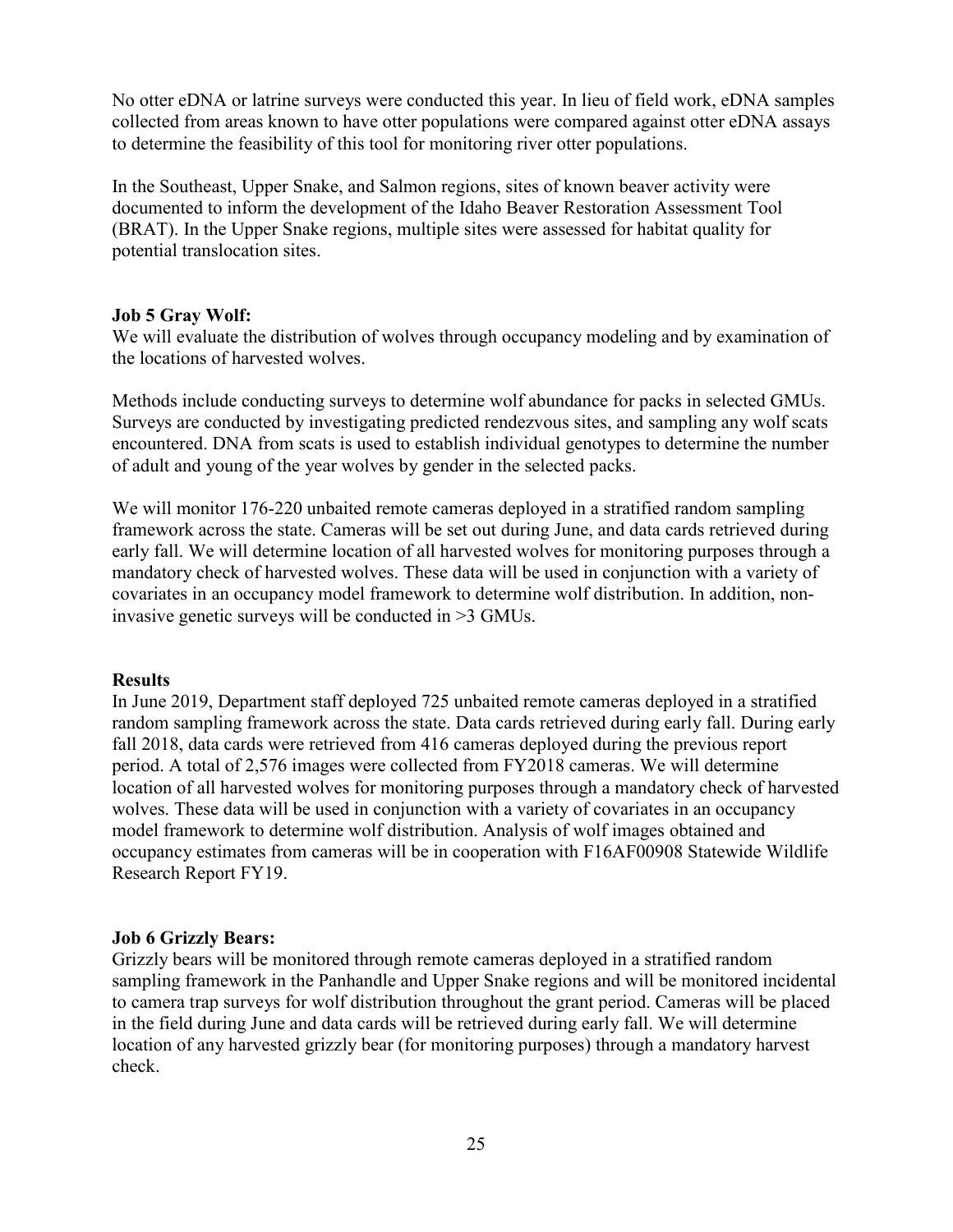## <span id="page-25-0"></span>**Results**

Grizzly bears were monitored through remote cameras deployed in the Panhandle and Upper Snake regions and were monitored incidental to camera trap surveys for wolf distribution throughout the grant period. During fall 2018, data cards were retrieved from cameras deployed during the FY18 reporting period. Cameras were placed in the field during June 2019 and data cards will be retrieved during early fall 2019.

Upper Snake Regional staff performed aerial surveys with a focus of locating females with young. Surveys are conducted in 4 flight observation units in June and repeated in July. Six (6) grizzly bears were observed during surveys conducted in July, 2018 and June, 2019, which included a sow with 3 yearlings and 2 lone bears. In the Greater Yellowstone Ecosystem the annual grizzly bear population estimate is derived from the number of unduplicated females with cubs of the year observed. To augment survey flight efforts, an additional 21 cameras were deployed between June and August 2018 with the primary purpose of monitoring female grizzly bears and cubs of the year in the project area, exceeding the objective by 13 cameras. We had 48 site visits by grizzly bears, including a site visit by a female with cubs of the year.

## <span id="page-25-1"></span>**Job 7 Migratory Game Bird:**

Conduct migratory game bird surveys in selected GMUs to assess population status and trend, seasonal movements, distribution, and range use patterns.

Surveys methods include aerial and ground surveys. Waterfowl breeding pair and brood surveys are conducted in May - August. Canada goose nest count surveys are conducted in April and May. Wood duck box monitoring is conducted in spring and summer. Waterfowl migration surveys are conducted in spring and fall. Sandhill crane staging surveys and trumpeter swan productivity surveys are conducted in September. We plan to conduct, Canada goose nest surveys, wood duck box surveys, waterfowl migration, pair, and brood surveys, ground and aerial survey to estimate abundance, productivity, and distribution of trumpeter swans during late summer, and aerial and ground surveys to estimate abundance and distribution of sandhill cranes.

## <span id="page-25-2"></span>**Results**

Staff in the Magic Valley, Southeast, and Upper Snake regions participated in the September 2018 Survey of the Rocky Mountain Population of Greater Sandhill Cranes. Trumpeter swan productivity surveys were conducted in conjunction with this survey effort.

Canada goose nest surveys, wood duck nest box monitoring, swan migration surveys, and duck pair and brood counts were conducted in the Panhandle Region.

## <span id="page-25-3"></span>**Job 8 Moose:**

Conduct aerial counts to determine moose herd abundance and age/sex composition data in selected GMUs. Data collected will include total numbers of adult males, adult females, and young. Aerial surveys follow protocols outlined in the Aerial Survey User's Manual (Unsworth, et al). Moose are sometime surveyed in combination with elk surveys. The state is divided into 99 GMUs. GMUs occupied by moose are surveyed in combination with elk or deer surveys, or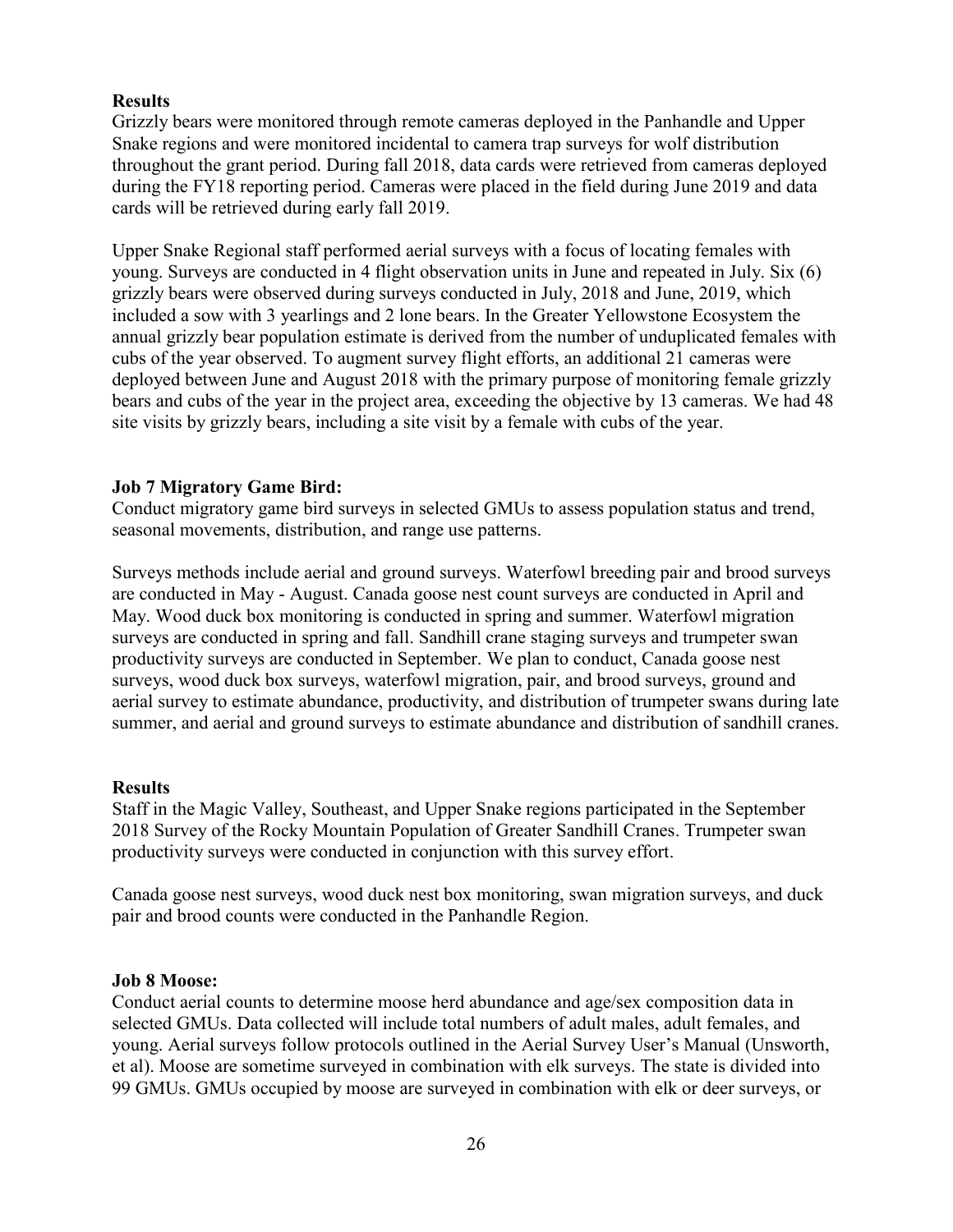surveys specifically for moose when deemed necessary. Data including total numbers, age, and sex will also be collected using cameras. We plan to survey 10 GMUs.

#### <span id="page-26-0"></span>**Results**

Moose were incidentally counted during the Caribou PMU mule deer survey (GMUs 76, 72, 71) in February 2019. There were 231 total moose observed with a bull:cow:calf ratio of 56:100:30. During other ungulate surveys in the Salmon Region, one moose was observed in GMU 21A.

Remote cameras were deployed for other species statewide. Moose are observed in photos taken by these remote cameras. Data analysis continues to determine if remote cameras can be used to estimate moose densities.

#### <span id="page-26-1"></span>**Job 9 Mountain Goat:**

Conduct aerial surveys to determine mountain goat herd abundance and age/sex composition data in selected GMUs. Data collected will include total numbers of adults and young. The state is divided into 99 GMUs. GMUs occupied by mountain goats are prioritized and surveyed when deemed necessary. Data to estimate population size and composition will also be collect from ground observation and cameras. We plan to survey 11 GMUs.

#### <span id="page-26-2"></span>**Results**

Aerial surveys were flown in 12 GMUs to estimate mountain goat herd abundance and age ratios. Approximately 121 hours were flown statewide.

Population surveys were conducted in February 2019 in GMUs 35, 39. We observed 139 mountain goats including 131 adults, 4 yearlings, and 15 kids in GMU 39 and 52 mountain goats (45 adults, 5 kids, 2 yearlings) in GMU 35. In August 2018 GMU's 29, 37A, 51, and 58 (Lemhi Range) were surveyed. A total of 131 mountain goats were observed with 26 kids per 100 adults counted. The Palisades mountain goat population (GMU 67) was surveyed in August 2018. A total of 126 mountain goats were counted, including 109 adults and 17 kids. Survey counts in GMU 61 totaled 57 mountain goats (43 adults and 14 kids). In February 2019, mountain goats were surveyed in GMU 36 (80 total, kid to adult ratio was 24). In GMUs 21, 21A, and 30 a total of 64 mountain goats were observed (kid to adult ratio was 12).

## <span id="page-26-3"></span>**Job 10 Mountain Lion:**

Mountain lions will be monitored incidental to camera trap surveys for wolf distribution during this grant period. We will monitor 176-220 unbaited remote cameras deployed in a stratified random sampling framework across the state. Cameras will be set out during June, and data cards retrieved during early fall. We plan to monitor 176-220 remote cameras.

## <span id="page-26-4"></span>**Results**

Population monitoring consisted of monitoring trends in harvest demographics (sex and age obtained from tooth cementum analysis) via mandatory checks of all harvested mountain lions.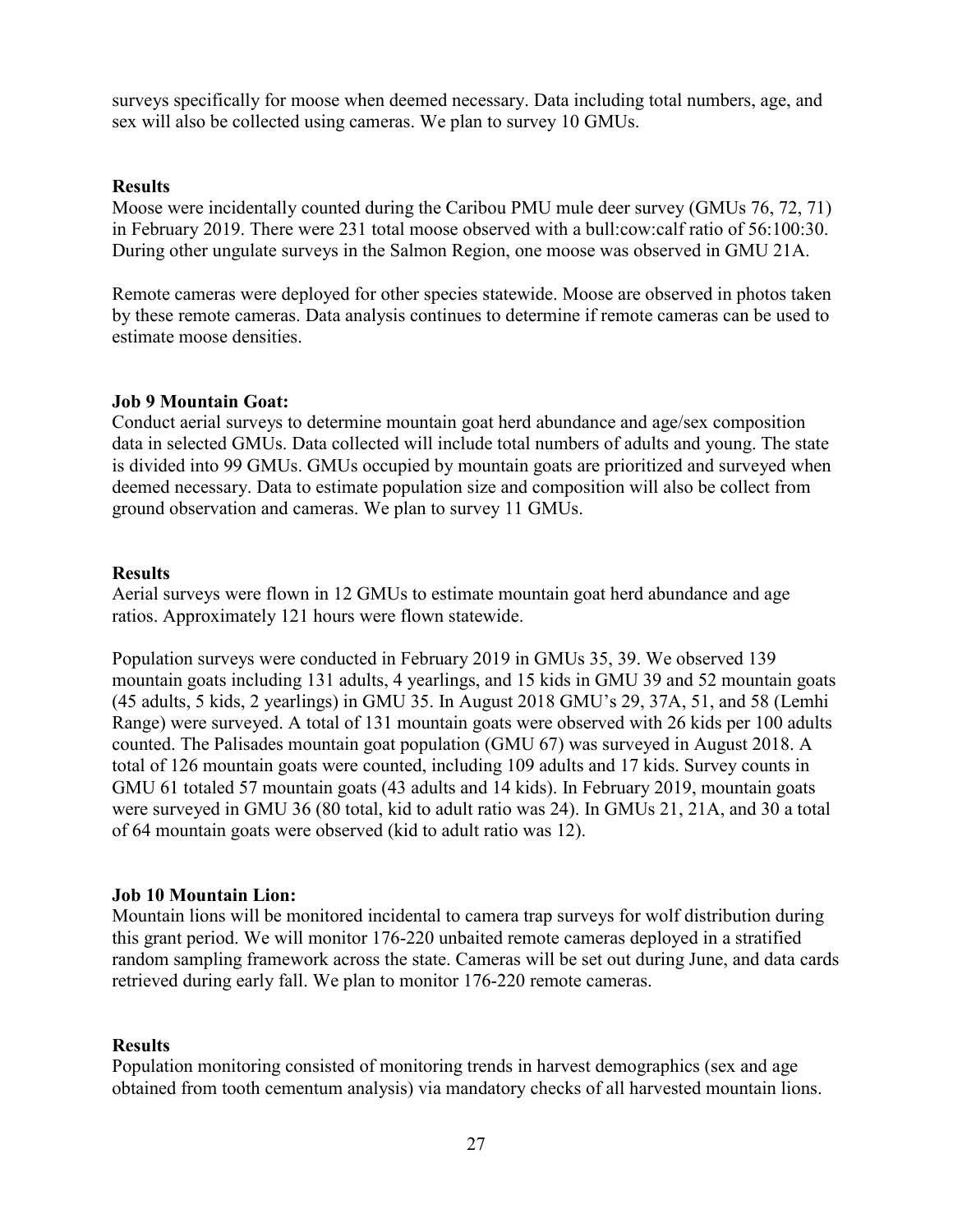Mountain lions were monitored incidentally to camera trap surveys for wolf distribution during this grant period. Department personnel deployed a total of 416 unbaited cameras in the field during June 2019. During early fall 2018, data cards were retrieved from cameras deployed during the previous report period. Analysis of mountain lion images obtained from cameras will be in cooperation with our research program grant.

#### <span id="page-27-0"></span>**Job 11 Mule Deer:**

Conduct sightability counts to determine mule deer herd abundance and age/sex composition data in selected GMUs. Data collected will include total numbers of adult males, yearling males, adult females, and young by location.

Survey methods include aerial and remote camera stations. Aerial surveys follow protocols outlined in the Aerial Survey User's Manual (Unsworth, et al). Helicopters are flown along elevation contour transects  $300 - 500$  feet apart, at a speed of  $40 - 50$  mph, at an altitude of  $100 -$ 150 feet AGL. When animals are observed, total number, sex/age composition, screening cover, snow cover, activity (bedded, standing, moving), and GPS location are recorded. Idaho is divided into 99 GMUs. Each GMU is surveyed for every 3 - 8 years. Surveys are only conducted on low elevation big game winter ranges. We plan to survey 60 GMUs by flying an estimated 179 survey hours in helicopters. Additionally, we plan to deploy and/or monitor 220 remote cameras.

#### <span id="page-27-1"></span>**Results**

During the month of December 2018, helicopter surveys were conducted across 11 Population Management Units (PMUs) to document age/sex composition data. Fawn doe ratios ranged from 53 to 85 fawns per 100 does. Buck doe ratios ranged from 17 to 47 bucks per 100 does.

A mule deer abundance survey was conducted in the Caribou PMU which includes big game management units 66, 66A, 69, 72 and 76 during the month of February 2019. A population estimate of 19,701 mule deer was slightly fewer than the 2013 population estimate of 21,585. In conjunction with the aerial survey, 150 cameras were deployed across mule deer winter range in the Caribou PMU during the month of November 2018 and left in place until April 2019. The over 3 million photos taken during this time period are being analyzed to generate a comparable population estimate, age and sex composition data and buck quality.

#### <span id="page-27-2"></span>**Job 12 Peregrine:**

Once every 3 years (2018, 2021, etc.), each known eyrie will be visited two or more times to determine occupancy, nest success, and productivity. Surveys will follow protocols recommended by USFWS for post-delisting monitoring of peregrine falcons (USFWS 2013), as follows: Visits to the territory will be timed appropriately for geographic areas. The first visit will occur during late courtship, egg laying, or early incubation to determine occupancy; a second visit will occur during the early nestling stage to determine the age of the nests, or to check the 'unoccupied' status of territories sill in question; and a third visit (or more) will be made to occupied territories during the late nestling stage, when young are 28-42 days old to determine nest success and productivity. Even if no evidence of territory occupancy is found in the first four hour visit, a second visit of four hours (ideally 3 to 4 weeks later) is required for the territory to be deemed unoccupied. During all visits, the number and age (adult or subadult) of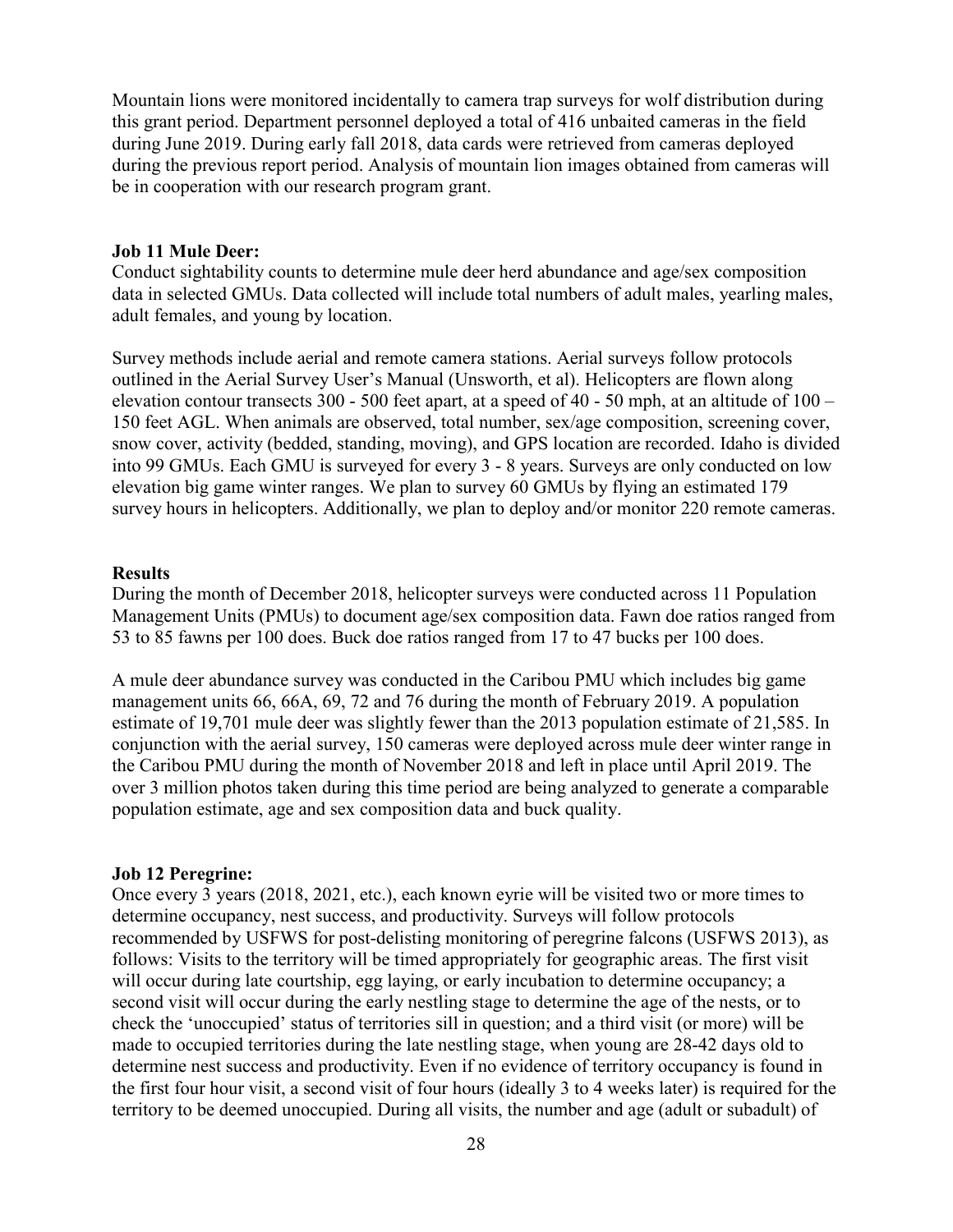peregrines seen in the territory will be recorded, with behavioral or physical evidence of breeding activity if observed. Peregrines sometimes have alternate nest sites within a single territory. If the territory checked does not appear to be occupied, some realistic survey effort will be expended to try and locate potential alternate nest sites within the territory.

Nest monitoring will be done during favorable weather conditions by observers familiar with peregrine nesting behavior. Observers will use binoculars and spotting scopes to make observations, and will avoid flushing incubating peregrines, or monitor during poor weather (e.g. heavy rain, snow, high winds). Observers will minimize any potential stress to the peregrines caused by their presence, and observation posts, in general, will be far enough from the nest so as to not elicit sustained territorial behavior from either adult [150 - 1700 meters is recommended (Pagel 1992)]. Most eyries are on cliffs, and thus, unlikely to be disturbed by observers. Survey dates vary geographically and may occur anytime between March and August. Most surveys will likely occur between April and June.

Survey data will be used to update information on peregrine falcon distribution, abundance and productivity. Results from these surveys will directly impact the number of permits allocated for falconry take for the ensuing 3-year period. We plan to conduct surveys in 5 regions.

#### <span id="page-28-0"></span>**Results**

The Department conducted a productivity survey of all known peregrine eyries within the state in July 2018. These surveys completed a 3-survey season that began prior to 30 June 2018. Combined, these data directly informed the number of permits allocated for falconry in calendar years 2019 through 2021. During this survey season, 43 eyries were surveyed. Twenty-five were occupied and produced 34 young. As peregrine monitoring occurs every 3<sup>rd</sup> year, the next survey will take place in 2021.

## <span id="page-28-1"></span>**Job 13 Pronghorn:**

Conduct counts to determine herd abundance and age/sex composition data in selected GMUs. Data collected will include total numbers of adult males, adult females, and young. Survey methods include ground observations and cameras. Ground based surveys are conducted using pickup trucks driving predetermined routes. We plan to survey 27 GMUs and monitor 10 remote cameras. See project 3 table for details.

## <span id="page-28-2"></span>**Results**

.

Ground surveys to estimate buck:doe: ratios was conducted in August, 2018 in GMUs 46, 47, and 49. Reported ratios are 43 bucks per 100 does and 20 fawns per 100 does. Ground surveys were also conducted in GMU 44. The observed ratio was 50 bucks per 100 does and 47 fawns per 100 does.

Ground surveys and aerial surveys were conducted in GMU 37, 51, and 30A in July of 2018. Buck:doe:fawn ratios varied between areas. These ratios also varied between survey types within an area. This data is being used in a graduate student research project.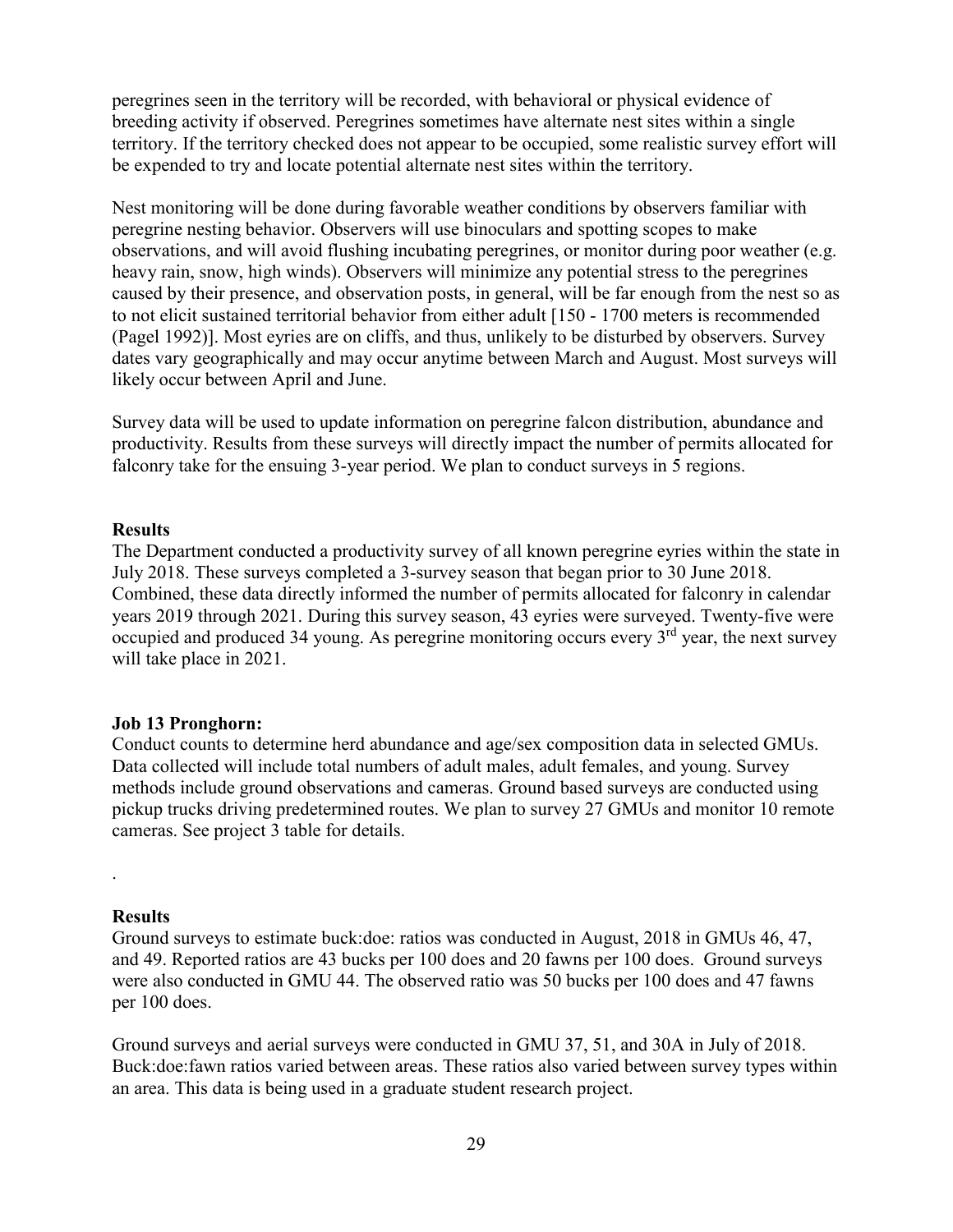#### <span id="page-29-0"></span>**Job 14 Upland Game:**

Conduct population status and trend surveys for upland game including sage-grouse/sharp-tailed grouse lek aerial or ground counts/routes, and roadside brood surveys.

Brood routes for upland game birds such as pheasants are conducted along established routes (roads) 15-20 miles in length from July - August. Sage-grouse and sharp-tailed grouse are counted annually on known leks from a distance not disruptive to the birds by aid of binoculars or spotting scopes.

Aerial sage-grouse surveys are conducted using a helicopter flying 0.5 mi contours at a speed of 40 - 60 mph at an altitude of 100 - 200 ft AGL in appropriate habitat (e.g., low elevation sagebrush steppe) during April and May. Surveys are conducted during the first 2 hours of light each morning to maximize detection of males on leks.

## <span id="page-29-1"></span>**Results**

To assess greater sage-grouse status and trends, 556 leks were counted on 84 lek routes during this reporting period; an additional 945 leks were counted, but not part of lek routes. Lek counts were conducted in the Southwest, Magic Valley, Southeast, Upper Snake, and Salmon regions.

To assess Columbian sharp-tailed grouse status and trends, 52 leks were counted on 10 lek routes; an additional 146 leks were counted, but not part of lek routes. Lek counts were conducted in the Southwest, Magic Valley, Southeast, and Upper Snake regions.

To assess population status and trend of upland game birds, 40 road-side surveys were conducted in the Clearwater (12), Southwest (20), and Magic Valley (8) regions during this reporting period; 796 miles were surveyed.

## <span id="page-29-2"></span>**Job 15 White-tailed Deer:**

Monitor to determine white-tailed deer herd abundance and age/sex composition data in selected GMUs. Data collected will include total numbers of adult males, adult females, and young by location.

Survey methods include aerial and remote camera stations. Aerial surveys follow protocols outlined in the Aerial Survey User's Manual (Unsworth, et al). Helicopters are flown along elevation contour transects 300 - 500 feet apart, at a speed of 40 - 50 mph, at an altitude of 100 – 150 feet AGL. When animals are observed, total number, sex/age composition, screening cover, snow cover, activity (bedded, standing, moving), and GPS location are recorded. The state is divided into 99 GMUs. Each GMU is surveyed for every 3 - 8 years. Surveys are only conducted on low elevation big game winter ranges. We plan to survey 14 GMUs through deployment and/or monitor 300 remote cameras.

## <span id="page-29-3"></span>**Results**

Personnel have attempted to collect sightability data on white-tailed deer incidentally while conducting past elk and mule deer surveys. This data was analyzed with the mule deer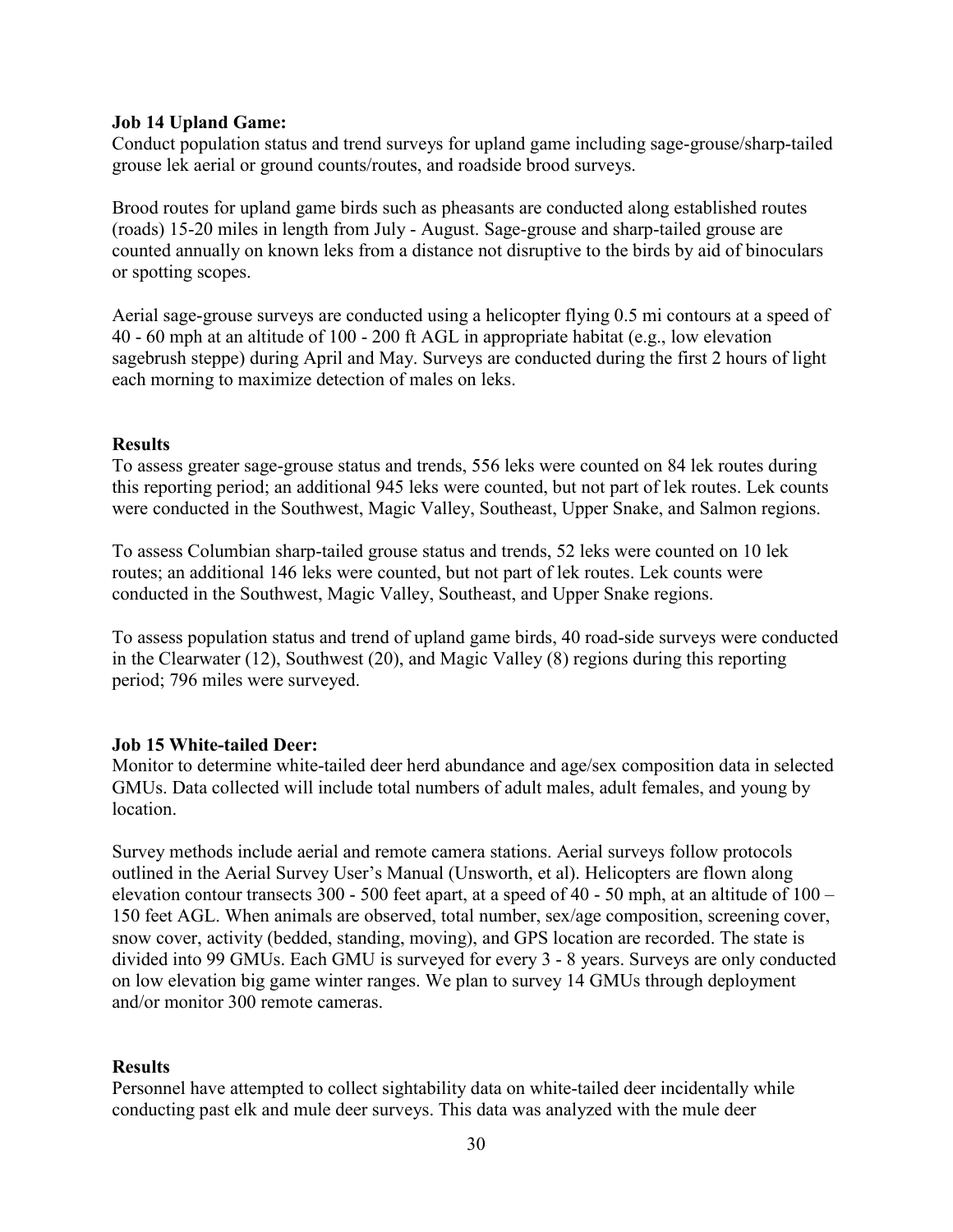sightability model to evaluate if it would provide any useful index to whitetail population status. The results of this effort were not encouraging and the practice has been discontinued.

Approximately three hundred cameras were deployed in GMUs 6 and 15 during November 2018 and picked up during April 2019. Approximately 6 million photos were collected. Data is currently being analyzed to determine a population estimate, buck:doe:fawn ratios and a measure of buck quality.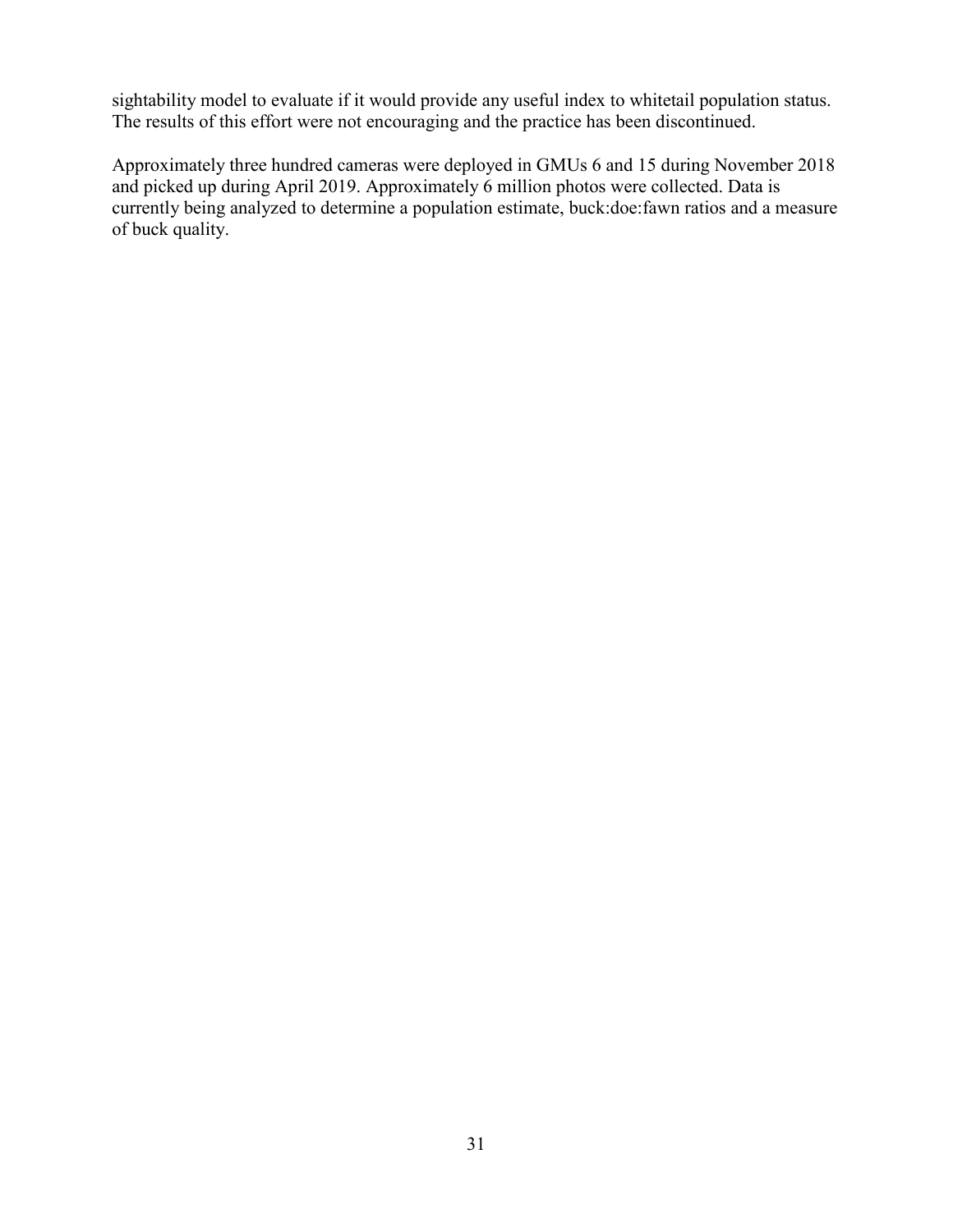## <span id="page-31-0"></span>**Project 4 – Estimating Harvest**

## <span id="page-31-1"></span>**Need:**

The Idaho Department of Fish and Game and the Idaho Fish and Game Commission are charged with the preservation, protection, perpetuation, and management of all wildlife to provide continuous supplies for hunting and other wildlife-based opportunities. Management recommendations and actions, including establishment of appropriate harvest levels, require scientific information on population distribution, status, trend, health status, survival, and causespecific mortality.

The proposed wildlife harvest surveys provide critical information on hunter harvest, hunter effort, hunter success rates, and other information on hunter behavior. These data enable the Department staff to assess harvest season effectiveness and inform recommendations for future season and bag limit adjustments to maintain populations at levels consistent with management plan objectives.

## <span id="page-31-2"></span>**Purpose:**

The purpose of this project is to estimate Idaho's wildlife populations harvest in order to adjust management actions to promote sustainable harvest and maintain populations within management plan objectives.

## <span id="page-31-3"></span>**Measurable Objective(s):**

Estimate harvest for 35 species by 30 June 2019

## <span id="page-31-4"></span>**Expected Results and Benefits:**

This project will benefit the wildlife resources of Idaho by providing wildlife staff with sciencebased, quantitative data to ensure sound and responsible management of its various wildlife populations. Activities in this project will estimate harvest numbers, harvest trend, and sex/age composition of wildlife harvested in selected GMUs and an assessment of hunter harvest, hunter participation, morphological parameters, and health data from hunter harvested wildlife.

This project will also provide benefit to recreational hunters. Enhanced management of Idaho's wildlife populations should result in continuous supplies for hunting and other wildlife-based opportunities that meet or exceed the public's expectations. In addition, harvest of quality and mature species should also meet or exceed the public's expectations.

This project will also benefit local economies as hunters are willing to travel considerable distances to enjoy their passions. Local economies will derive benefits from increased sales of gasoline, food, supplies, lodging, and hunting equipment. Society will benefit from a healthy environment and increased outdoor recreation participation.

## <span id="page-31-5"></span>**Approach:**

## <span id="page-31-6"></span>**Job 1 Bighorn Sheep:**

Determine Rocky Mountain and California bighorn sheep harvest using a mandatory check process. Mandatory checks are used to monitor harvest, age, sex, and method of take. Any hunter harvesting a Rocky Mountain or California bighorn sheep must present the horns and have a big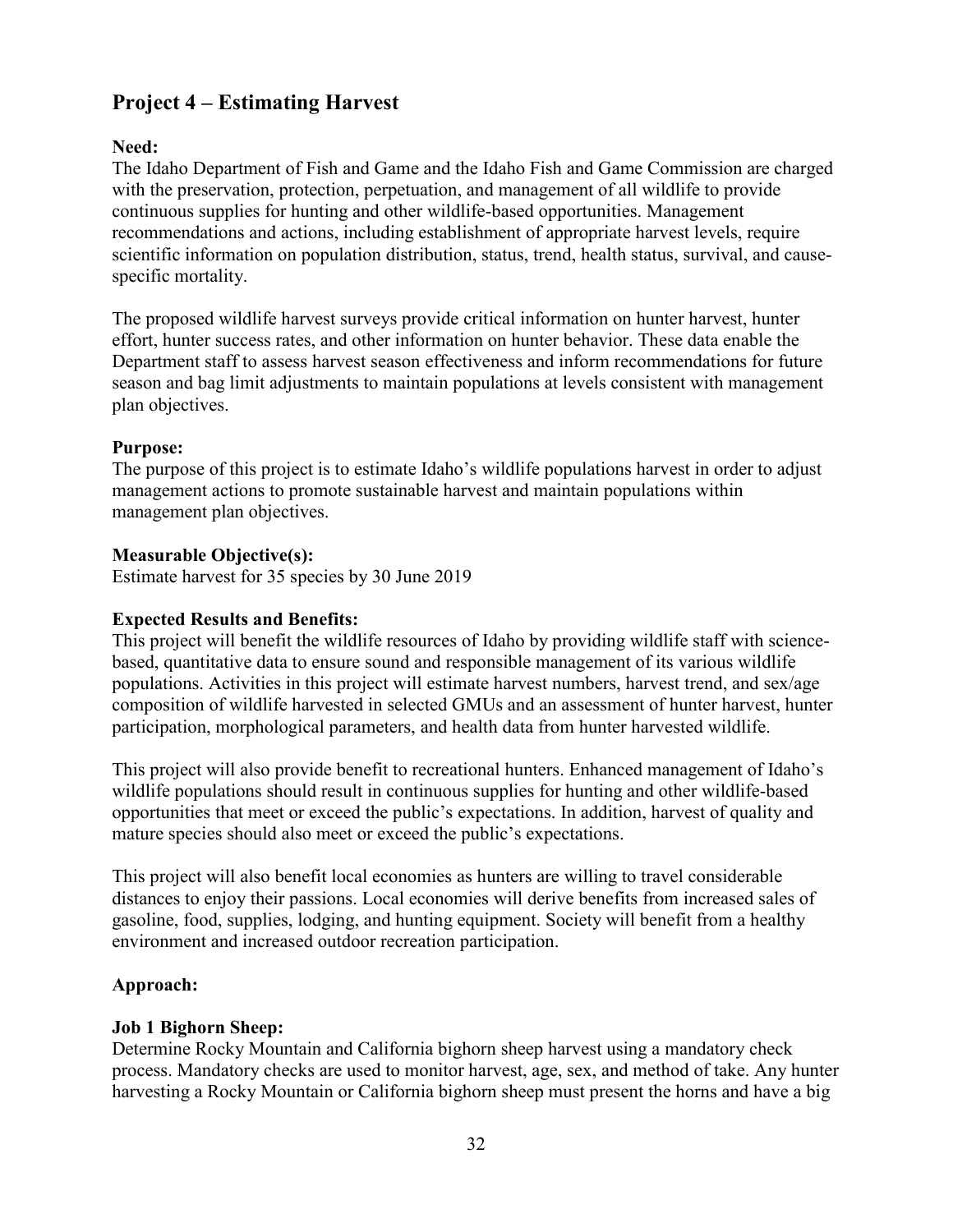game mortality report completed and the horns pinned at an Idaho Fish and Game regional office within 10 days of the date of harvest. Estimate harvest for ~95 bighorn sheep by 30 June 2019.

## **Results**

The Department issued 21 California bighorn sheep tags. Sixteen (16) hunters successfully harvested a ram and completed the big game mortality report. Unsuccessful hunters returned their tags or reported by phone to confirm that they did not harvest a bighorn sheep.

The Department issued 74 Rocky Mountain bighorn sheep tags plus the auction and lottery tag hunters also hunted Rocky Mountain bighorns for a total of 76 tags. Fifty (50) hunters harvested a ram and completed the big game mortality report. Unsuccessful hunters returned their tags or reported by phone to confirm that they did not harvest a bighorn sheep.

## <span id="page-32-0"></span>**Job 2 Black Bear:**

Conduct mandatory check of harvested black bears statewide to collect sex, age, hunt unit, and method of take information. Any hunter harvesting a black bear must present the carcass and have a big game mortality report completed at an Idaho Fish and Game regional office within 10 days of the date of harvest. Estimate harvest for ~2,100 black bear by 30 June 2019.

## **Results**

The number of bears checked (2,625) was above the rough average number estimated to be checked  $(\sim 2,100)$ . The number of completed harvest mortality reports received is expected to vary from year to year given changes in harvest under a general hunting season framework. It is not atypical for additional reports completed for harvest during this reporting period to be submitted late, so the final number of reports received will likely increase modestly.

A mandatory check program was conducted statewide during the report period. A total of 1,249 bears (48%) were checked by Department personnel, with an additional 1,376 bears (52%) checked at one of 52 contracted private checkpoint vendors. A variety of harvest-related information was collected from these 2,625 bear including hunter information, hunt area, method of take, bear sex and age, and other characteristics. Teeth were collected from 2,091 harvested bears (98%) for use in age determination.

## <span id="page-32-1"></span>**Job 3 Elk:**

Determine elk harvest and hunter participation using a harvest report card followed by a telephone survey to address non-response. Idaho Fish and Game uses a mandatory harvest reporting system and a follow up telephone survey to determine tag holder participation and harvest. Hunters submit their reports by internet website, mail, or telephone for all big game species throughout the fall and winter. All hunters are required to file a report regardless of whether they harvested or not. Hunters report the number of days hunted, by weapon and GMU, whether they harvested an animal, and if so, the date, GMU, weapon used, sex, and antler points. Telephone surveys of non-responders are conducted in December and January during the fiscal year. Check stations will be used in selected management units to assess harvest information, collect morphological measurements, and obtain biological samples for health assessments of hunter harvested elk.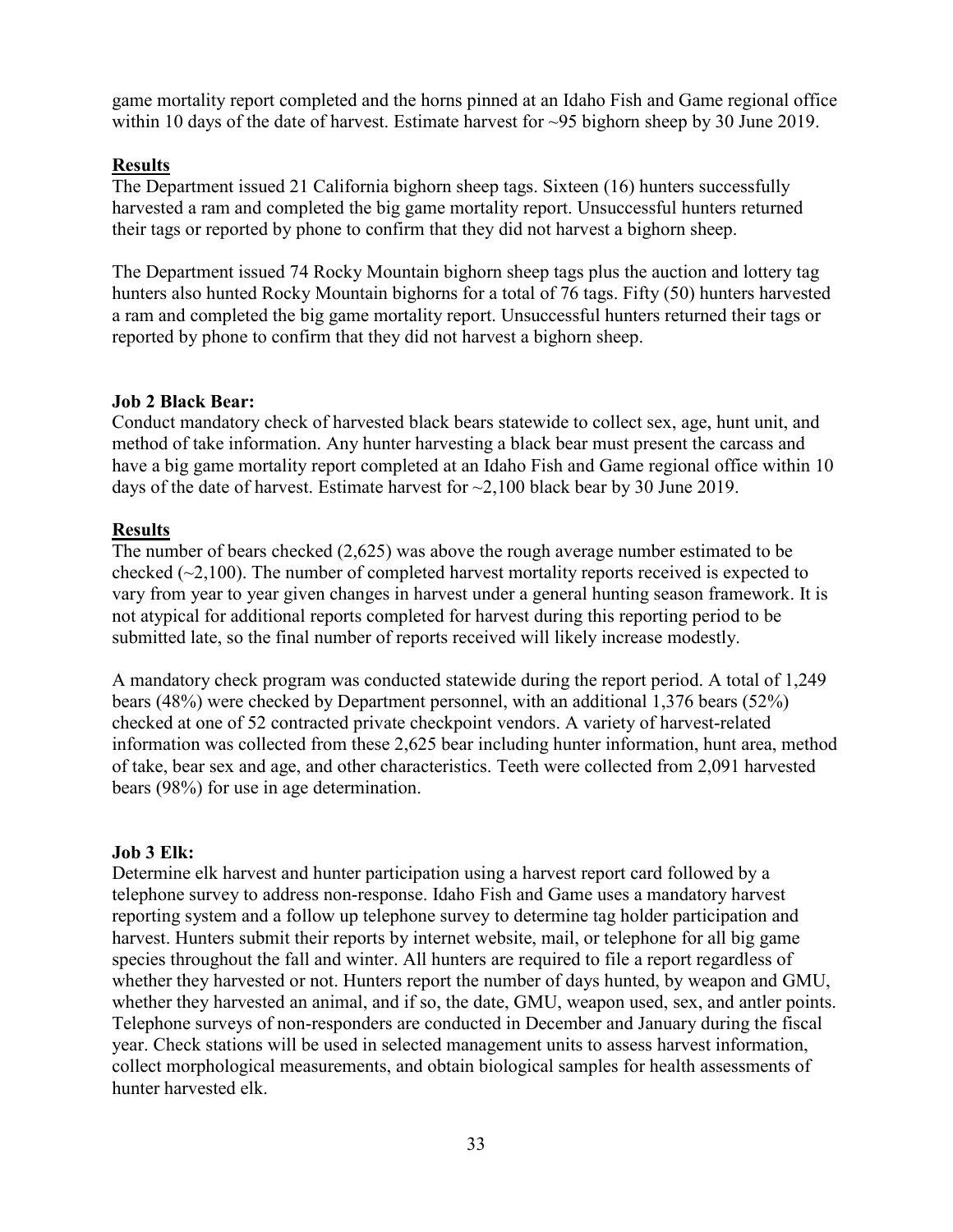## <span id="page-33-0"></span>**Results**

During the 2018 hunting season 109,626 hunters pursued elk across the state of Idaho. Hunters took 22,326 elk of which 11,328 were antlered and 10,998 antlerless. Of the antlered animals taken, 44% had at least 6 points on one side.

Regional staff operated 18 check stations with a total of 64 check station days. Staff collected harvest data from 13,074 hunters and morphological measurements from 280 elk.

#### <span id="page-33-1"></span>**Job 4 Furbearers:**

Conduct a mandatory check for all bobcat and river otter harvested statewide. Conduct a mandatory harvest report card for all trappers to monitor harvest of furbearers statewide.

#### <span id="page-33-2"></span>**Results**

One hundred twenty-two otters were harvested in the 7 regions of Idaho with a total statewide quota of 155. Quotas were met in 3 of the 7 regions. Location, sex, and date of harvest was collected by staff and a CITES tag was affixed to each harvested animal. 1,256 bobcats were harvested in the seven regions of Idaho. Location, sex, date, and method of harvest was recorded by staff and a CITES tag was affixed to each harvested animal. At the time of reporting a total of 939 fur-taker report cards were submitted of the 1,493 trappers who purchased a trapping license. Since reporting is necessary to purchase a license for the upcoming season, we expect this number to increase. Data are used to calculate catch per unit effort for 13 species of furbearer and one species of big game (wolf). Additionally, any person reporting trapping beaver was sent an additional form requesting the number of animals harvested per GMU and what watershed within the GMU. This information is being used to better understand where beaver trapping pressure exists in relation to efforts of using beaver as a restoration tool.

## <span id="page-33-3"></span>**Job 5 Gray Wolf:**

Conduct mandatory check of harvested wolves statewide to collect sex, age, hunt unit, and method of take information. Any hunter harvesting a wolf must present the carcass and have a big game mortality report completed at an Idaho Fish and Game regional office within 10 days of the date of harvest. Estimate harvest of  $~150 - 300$  wolves by 30 June 2019.

#### <span id="page-33-4"></span>**Results**

The number of harvested wolves checked (381) was greater than the number estimated to be checked (150-300). Forms were completed for 185 wolves taken by hunting and 125 wolves taken by trapping. Harvest increased in this report period compared to prior report periods, and was 81 wolves below the expected value.

A mandatory check program was conducted statewide during the report period. A total of 318 harvested wolves were checked by Department personnel, with an additional 6 wolves checked at one of 6 contracted private checkpoint vendors. A variety of harvest-related information was collected from these wolves including hunter information, information on hunt characteristics, and wolf sex and age information. Teeth were collected from 320 harvested wolves (84%) for age determination. DNA samples were collected from 223 harvested wolves (59%). In addition, a BGMR form was completed for 70 wolves that were not harvested but for which we obtained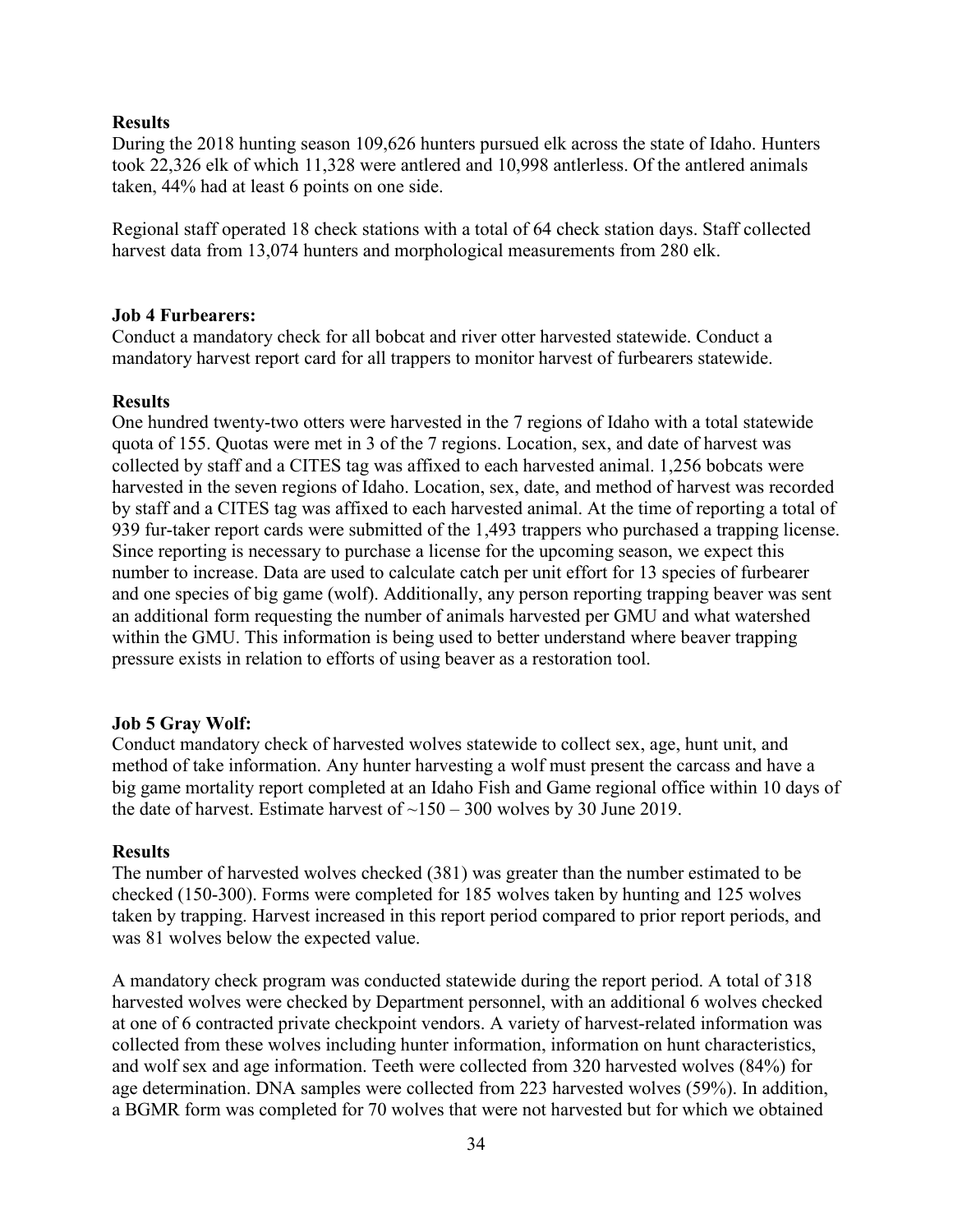kill information. Mortality information from non-harvested wolves is valuable in assessing population dynamics and factors influencing population status.

## <span id="page-34-0"></span>**Job 6 Grizzly Bear:**

Conduct mandatory check of harvested grizzly bear in Region 6 to collect sex, age, hunt unit, and method of take information. Any hunter that harvests a grizzly bear must present the skull and hide (with evidence of sex attached) and have a Big Game Morality Report completed at the Department regional office in Idaho Falls within 10 days of the date of harvest. Estimated harvest of 1 grizzly bear by 30 June 2019.

## <span id="page-34-1"></span>**Results**

In September 2018, a federal judge reinstated grizzly bears of the Greater Yellowstone Area to the Endangered Species Act list. As a result no hunt for grizzly bears occurred.

## <span id="page-34-2"></span>**Job 7 Migratory Birds:**

Estimate the number of ducks, Canada geese, light-geese, and white-fronted geese harvested using the FWS Harvest Information Program, mailed questionnaires and random surveys of license buyers.

## **Results**

The Department conducted surveys of tag holders to estimate harvest of sandhill cranes (235) in the Southeast and Upper Snake regions. Surveys were also conducted to estimate the number of Canada geese harvested (520) during early Canada goose seasons in the Southeast Region.

The Harvest Information Program reported an estimated 260,300 ducks and 42,000 Canada geese were harvested in Idaho during the 2018-2019 season.

## <span id="page-34-3"></span>**Job 8 Moose:**

Determine harvest of moose using a mandatory check process. Mandatory checks are used to monitor harvest, age, sex, and method of take. Any hunter harvesting a moose must present the moose antlers and have a big game mortality report completed at an Idaho Fish and Game regional office or other designated location within 10 days of the date of harvest. Estimate harvest for ~670 moose by 30 June 2019.

## <span id="page-34-4"></span>**Results**

During 2018 hunting season, 809 moose hunters reported the harvest of 599 moose. This included 498 males and 101 females. These totals include Super Hunt tags. Unsuccessful hunters returned their tags or reported by phone to confirm that they did not harvest a moose.

## <span id="page-34-5"></span>**Job 9 Mountain Goat:**

Determine harvest of moose using a mandatory check process. Mandatory checks are used to monitor harvest, age, sex, and method of take. Any hunter harvesting a mountain goat must present the horns and have a big game mortality report completed at an Idaho Fish and Game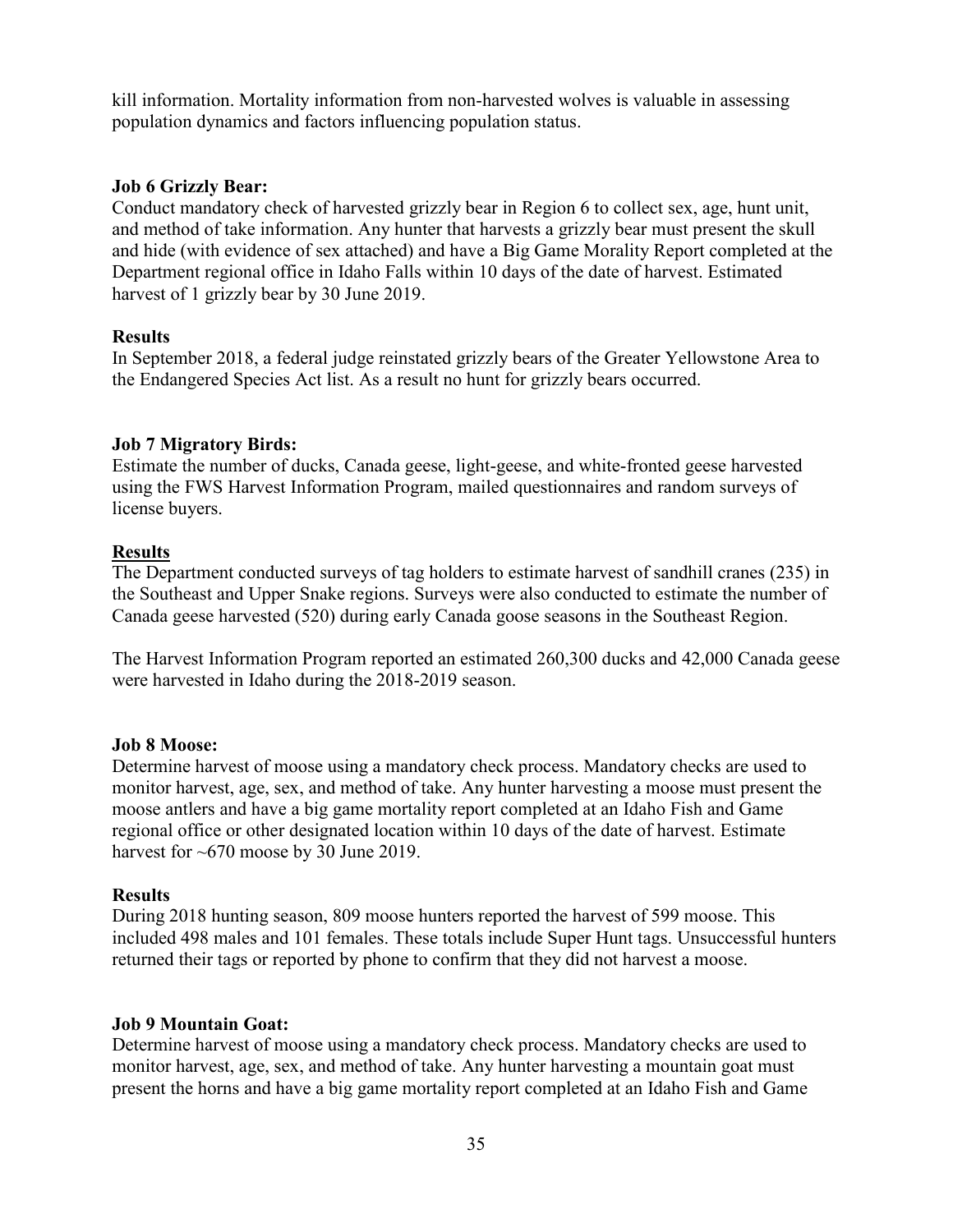regional office or other designated location within 10 days of the date of harvest. Estimate harvest for ~50 mountain goats by 30 June 2019.

## <span id="page-35-0"></span>**Results**

During 2018 hunting season, 48 mountain goat hunters reported the harvest of 37 mountain goats. The total includes 28 males and 9 females. Unsuccessful hunters returned their tags or reported by phone to confirm that they did not harvest a mountain goat.

## <span id="page-35-1"></span>**Job 10 Mountain Lion:**

Conduct mandatory check of harvested mountain lions statewide to collect sex, age, hunt unit, and method of take information. Any hunter harvesting a mountain lion must present the carcass and have a big game mortality report completed at an Idaho Fish and Game regional office within 10 days of the date of harvest. Estimate harvest for ~700 mountain lions by 30 June 2019.

## **Results**

The number of mountain lions checked (656) was slightly less than the anticipated target number to be checked (700). Harvest seasons were not changed substantially during the report period, and mountain lion tag sales (reflective of effort) did not change appreciably.

A total of 364 harvested mountain lions (55%) were checked by Department personnel, with an additional 292 lions (44%) checked at one of 39 private checkpoint vendors. A variety of harvest-related information was collected from these 656 lions including hunter information, information on hunt characteristics, and bear sex and age information. Teeth were collected from 628 harvested lions (96%). DNA samples were collected from 102 harvested lions (16%) during this report period. In addition, a BGMR form was completed for 45 lions that were not harvested. Mortality information from these nonharvested lions are valuable for monitoring population status and key factors of annual mortality.

## <span id="page-35-2"></span>**Job 11 Mule Deer:**

Determine mule deer harvest and hunter participation using a harvest report card followed by a telephone survey to address non-response. Idaho Fish and Game uses a mandatory harvest reporting system and a follow up telephone survey to determine tag holder participation and harvest. Hunters submit their reports by internet website, mail, or telephone for all big game species throughout the fall and winter. All hunters are required to file a report regardless of whether they harvested or not. Hunters report the number of days hunted, by weapon and GMU, whether they harvested an animal, and if so, the date, GMU, weapon used, sex, and antler points. Telephone surveys of non-responders are conducted in December and January of the fiscal year. Check stations will be used in selected management units to assess harvest information, collect morphological measurements, and obtain biological samples for health assessments of hunter harvested mule deer. The Department staff will be collecting lymph nodes and brain stem material from harvested, salvaged, or radio-marked deer or suspected deer to assess for chronic wasting disease (CWD).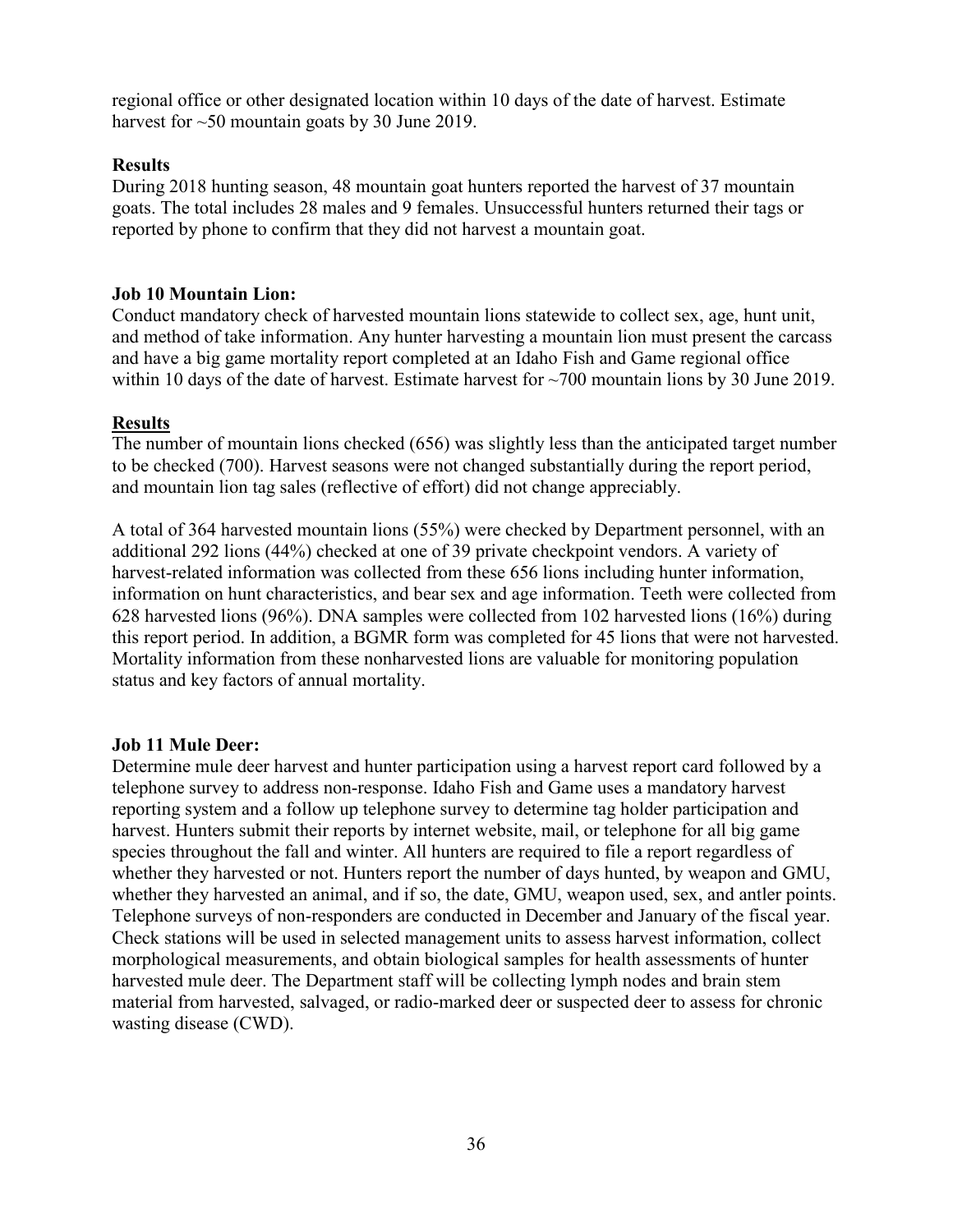## <span id="page-36-0"></span>**Results**

During the 2018 hunting season 95,489 hunters pursued mule deer across the state of Idaho. Hunters spent 488,511 days in the field taking 26,973 mule deer of which 21,467 were antlered and 5,506 antlerless. Of the antlered animals taken 46% had at least 4 points on one side.

Regional staff operated 18 check stations with a total of 64 check station days. Staff collected harvest data from 13,074 hunters and morphological measurements and biological samples from 1,506 mule deer. CWD samples were taken from 709 mule deer with all samples testing negative.

## <span id="page-36-1"></span>**Job 12 Pronghorn:**

Determine pronghorn harvest using a harvest report card followed up by a telephone survey to address non-response. Idaho Fish and Game uses a mandatory harvest reporting system and a follow up telephone survey to determine tag holder participation and harvest. Hunters submit their reports by internet website, mail, or telephone for all big game species throughout the fall and winter. All hunters are required to file a report regardless of whether they harvested or not. Hunters report the number of days hunted, by weapon and GMU, whether they harvested an animal, and if so, the date, GMU, weapon used, sex, and horn length. Telephone surveys of nonresponders are conducted in December and January of the fiscal year. Check stations will be used in selected management units to assess harvest information, collect morphological measurements, and obtain biological samples for health assessments of hunter harvest. Estimate harvest for ~1,800 pronghorn by 30 June 2019.

## <span id="page-36-2"></span>**Results**

An estimated 6,235 (includes unlimited tags) controlled hunt tag holders hunted pronghorn and harvested 1,960 pronghorn in 17,161 days of hunting during the 2018 season. Harvest was reported by internet website, mail, and telephone. No check stations were run specifically for pronghorn.

Average statewide horn measurements were 10.5 inches in the any weapon hunts and 10.4 inches in the archery hunts.

## **Job 13 Upland Game**:

Conduct harvest surveys and operate upland game bird check stations. Record hunters, days/hours, and birds harvested. Collect other data to monitor production, and distribute wing barrels in areas of high hunter pressure to increase data collections of upland bird wings from these areas. Distribute wing envelopes to hunter to increase data collection of sage- and sharptailed grouse wings. Conduct harvest surveys for turkeys to estimate hunters, days, and birds harvested.

## <span id="page-36-3"></span>**Results**

To obtain an index to annual production, wing barrels were deployed in several regions of the state. There were 11 wing barrels at the Craig Mountain WMA in the Clearwater Region, five barrels in the McCall subregion, 32 barrels in the Nampa Region, 16 barrels in the Magic Valley Region, 19 barrels in the Southeast Region, 8 barrels in the Upper Snake Region, and 8 barrels in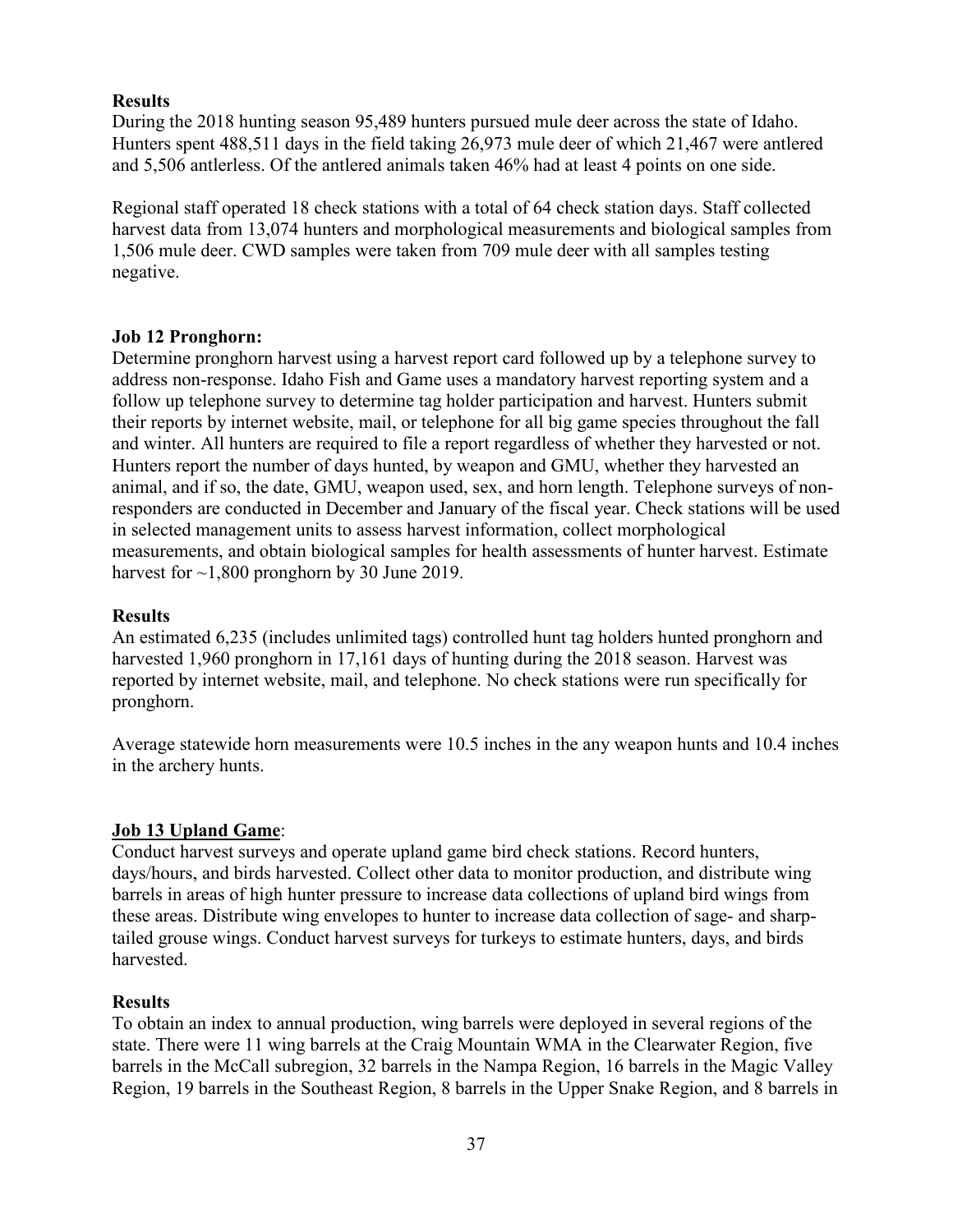the Salmon Region. The most common species in wing barrels are forest grouse, sage-grouse, and Columbian sharp-tailed grouse.

Nearly 2,900 wing envelopes were distributed to hunters to increase data collection of sage- and Columbian sharp-tailed grouse wings for the 2018 hunting season.

Over 8,600 surveys were sent to hunters to estimate upland game harvest and hunter activity. Another 8,200 surveys were sent to turkey hunters to estimate harvest and hunter activity.

## <span id="page-37-0"></span>**Job 14 White-tailed Deer:**

Determine white-tailed deer harvest using a harvest report followed by a telephone survey to address non-response. Idaho Fish and Game uses a mandatory harvest reporting system and a follow up telephone survey to determine tag holder participation and harvest. Hunters submit their reports by internet website, mail, or telephone for all big game species throughout the fall and winter. All hunters are required to file a report regardless of whether they harvested or not. Hunters report the number of days hunted, by weapon and GMU, whether they harvested an animal, and if so, the date, GMU, weapon used, sex, and antler points. Telephone surveys of non-responders are conducted in December and January of the fiscal year. Check stations will be used in selected management units to assess harvest information, collect morphological measurements, and obtain biological samples for health assessments of hunter harvested whitetailed deer. The Department staff will be collecting lymph nodes and brain stem material from harvested, salvaged, or radio-marked deer or suspected deer to assess for chronic wasting disease (CWD).

## <span id="page-37-1"></span>**Results**

Statewide, a total of 58,520 hunters took 25,132 white-tailed deer for a 43% hunter success rate during the 2018 hunting season. Of the 25,132 deer taken, 15,164 were antlered animals of which 20% had 5 points on at least one side.

The regions ran 18 check stations for 64 days checking 13,074 hunters and 345 white-tailed deer to assess harvest information, collect morphological measurements.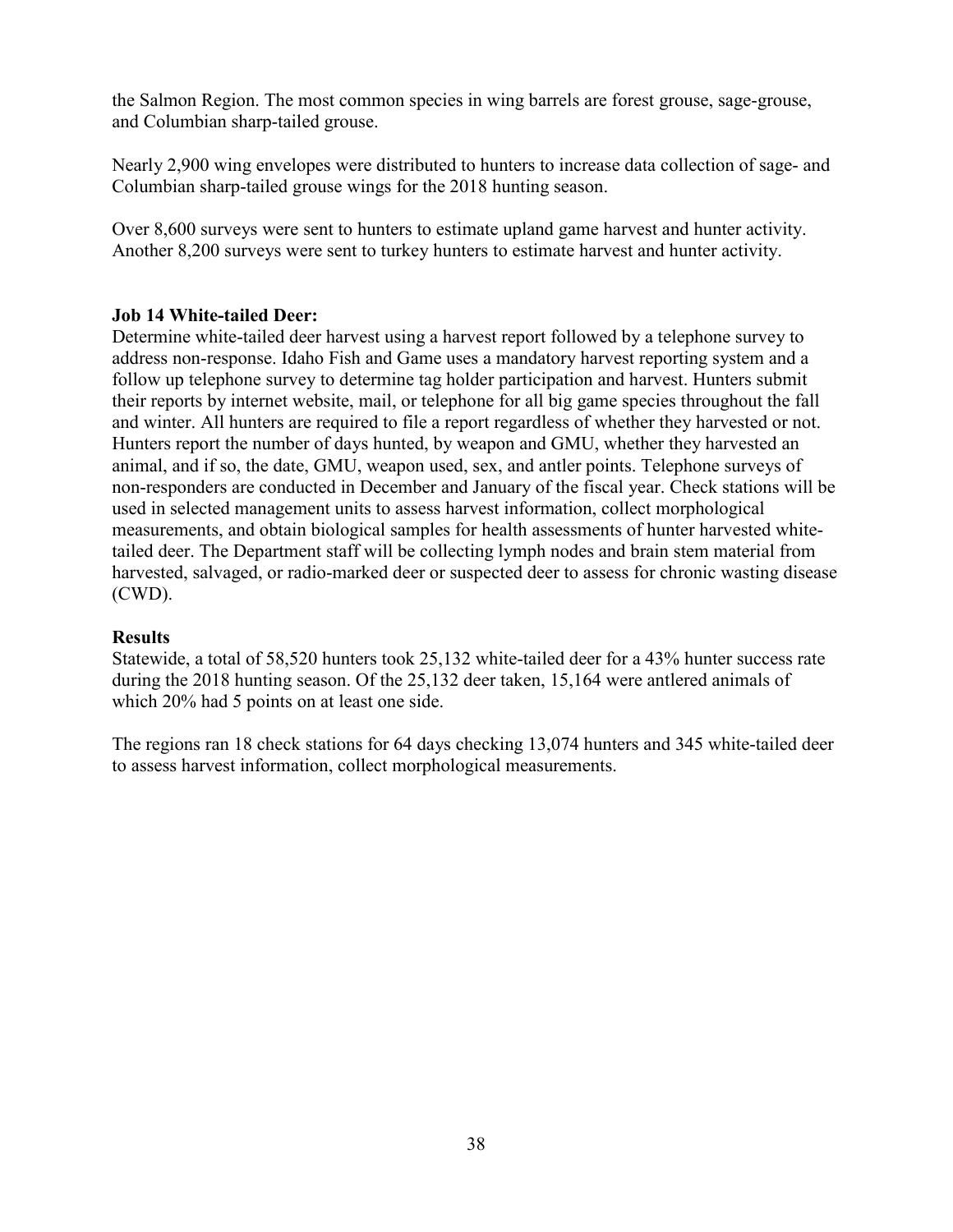## <span id="page-38-0"></span>**Project 5 – Species Reintroduction and Stocking**

## <span id="page-38-1"></span>**Need:**

The Idaho Department of Fish and Game and the Idaho Fish and Game Commission are charged with the preservation, protection, perpetuation, and management of all wildlife to provide continuous supplies for hunting and other wildlife-based opportunities. Management recommendations and actions, including establishment of appropriate harvest levels, require scientific information on population distribution, status, trend, health status, survival, and causespecific mortality.

The proposed wildlife reintroduction and stocking of beavers and turkeys provide multiple benefits, including resolution of conflicts and habitat damage on one location and then ultimately benefits through habitat improvement or hunter harvest opportunity in the area to which they were translocated.

## <span id="page-38-2"></span>**Purpose:**

The purpose of this project is to resolve localized wildlife conflict by capturing and then translocating wildlife to other locations where they confer a benefit through hunting opportunity and/or habitat improvement.

## <span id="page-38-3"></span>**Measurable Objective(s):**

Reintroduce and/or stock 3species by 30 June 2019

## <span id="page-38-4"></span>**Expected Results and Benefits:**

This project will resolve local conflicts and also provide a benefit to hunters and/or trappers. Enhanced management of Idaho's wildlife populations will result in continuous supplies for hunting and other wildlife-based opportunities that meet or exceed the public's expectations.

This project will also benefit local economies as hunters and trappers are willing to travel considerable distances to enjoy their passions. Local economies will derive benefits from increased sales of gasoline, food, supplies, lodging, and hunting equipment. Society will benefit from a healthy environment and increased outdoor recreation participation.

## <span id="page-38-5"></span>**Approach:**

## <span id="page-38-6"></span>**Job 1 Moose:**

Augment moose populations in selected GMUs through incidental capture of moose occupying urban settings. Moose will be captured via ground or aerial immobilization.

## <span id="page-38-7"></span>**Results**

Moose occasionally occupy urban settings and if they are deemed a nuisance or threat to public safety they are captured and moved to areas outside of town. In the Panhandle Region, one moose was captured and translocated. Three moose were captured in urban areas and relocated in the Magic Valley Region during this reporting period. Twelve (12) moose were captured and moved to more remote areas in the Southeast Region. In the Upper Snake Region, 16 moose were moved from urban areas to more remote areas in the region. Twenty (1 in the Magic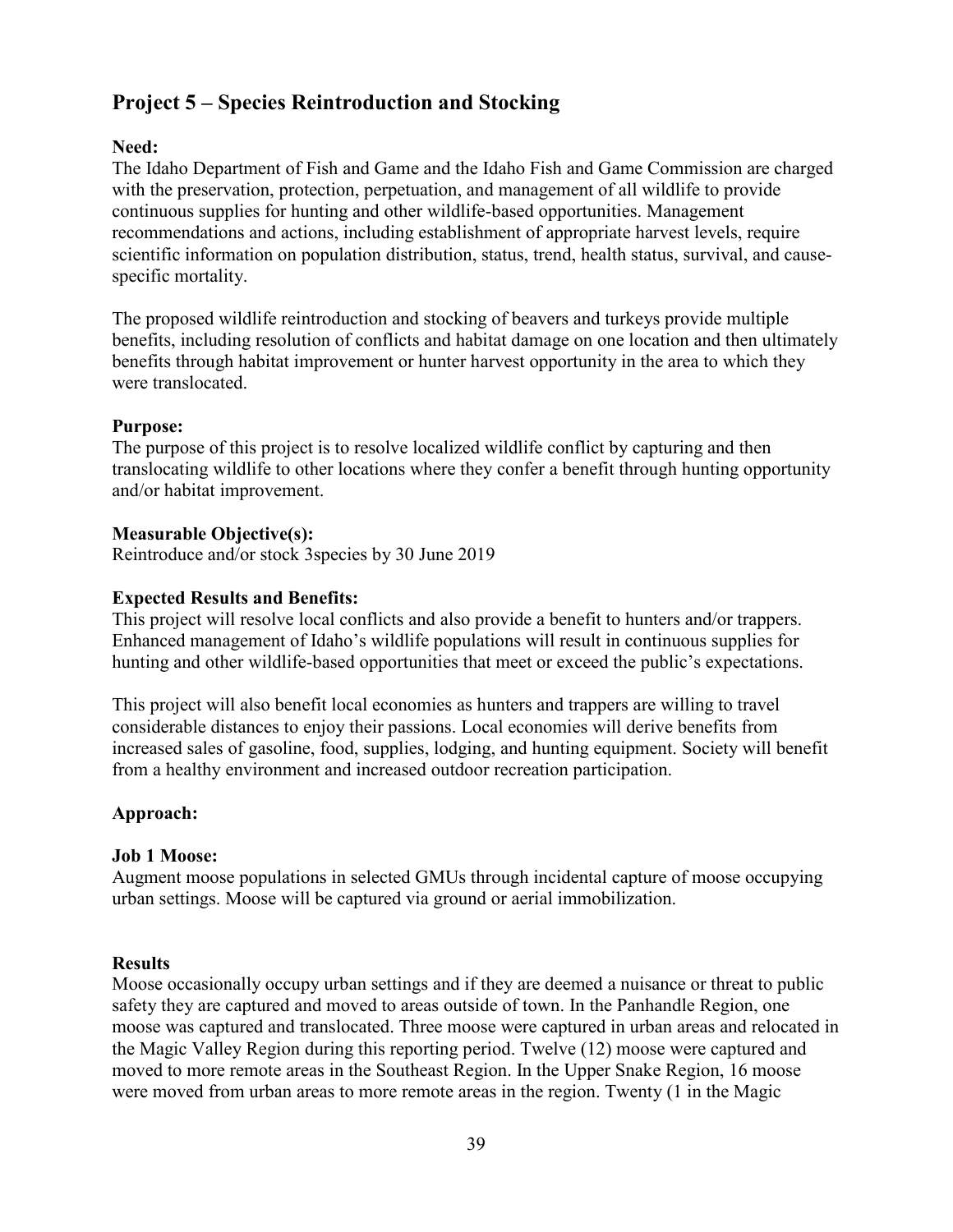Valley, 9 in the Southeast, and 10 in the Upper Snake) of the translocated moose were radiomarked to monitor their movements and survival post translocation.

## <span id="page-39-0"></span>**Job 2 Upland Game:**

Translocate upland game birds to augment existing populations, re-establish historic populations, establish new populations, or address nuisance/depredation issues. Capture methods include baited walk-in traps and rocket nets. The Department plans to trap and translocate 100 turkeys.

## **Results**

To augment existing populations, staff trapped and translocated within the Southwest Region. Eight turkeys were trapped and released within the Clearwater Region. Sixty-five birds were trapped in the Southeast Region and then translocated, to the Salmon Region to augment existing populations.

## <span id="page-39-1"></span>**Job 3 Furbearer:**

Beaver will opportunistically be translocated from problem areas (areas of conflict with private property and/or infrastructure) to streams that have been identified as sites suitable for beaver, but none are currently present. These translocation sites will be prioritized based on riparian habitat restoration needs.

## <span id="page-39-2"></span>**Results**

No beaver reintroduction and stocking was conducted in the Salmon Region this year. Reintroductions are reported and described above in Project 2, Job 4.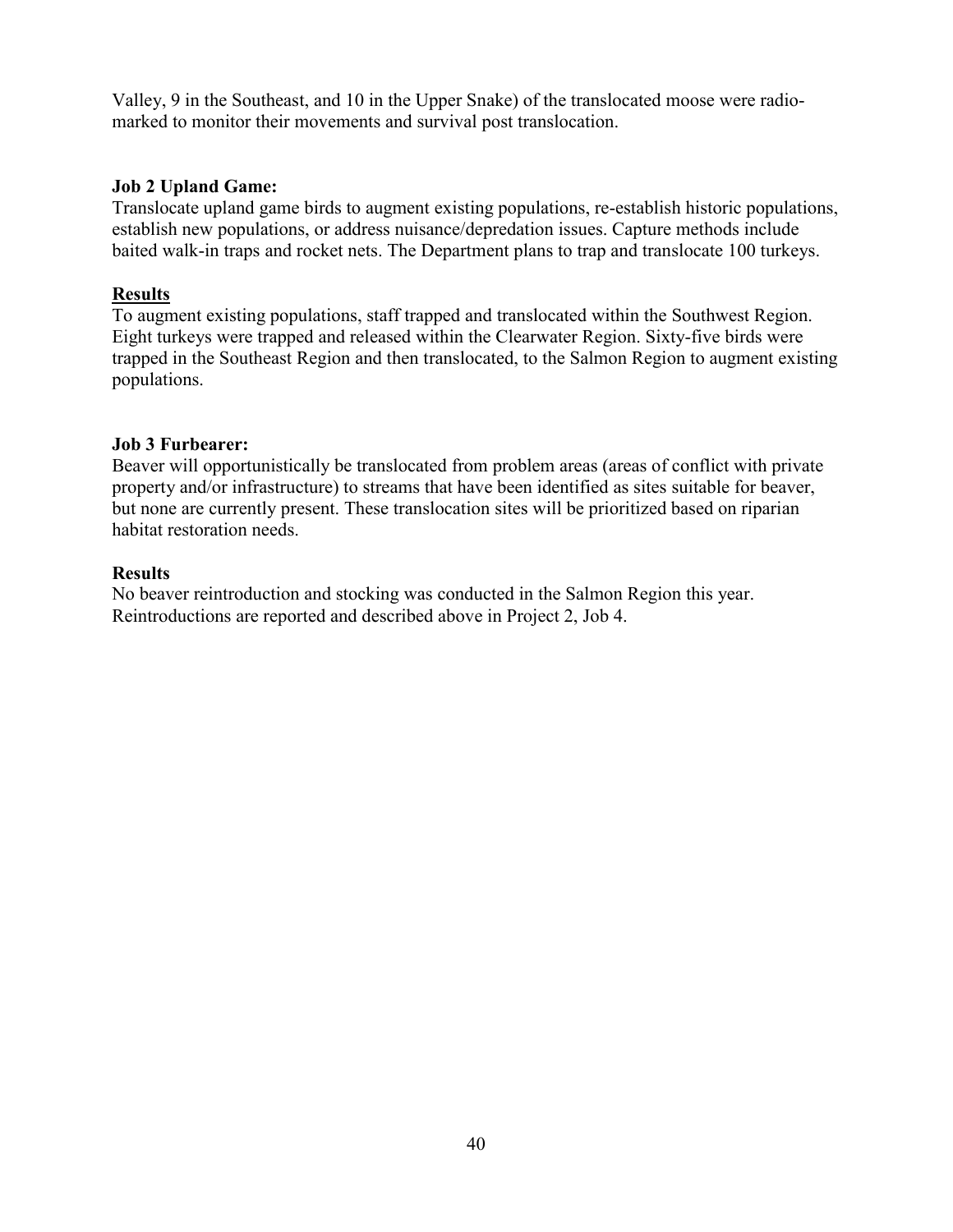## <span id="page-40-0"></span>**Project 6 – Technical Assistance**

## <span id="page-40-1"></span>**Need:**

The Idaho Department of Fish and Game and the Idaho Fish and Game Commission are charged with the preservation, protection, perpetuation, and management of all wildlife to provide continuous supplies for hunting and other wildlife-based opportunities. Management recommendations and actions, including establishment of appropriate harvest levels, require scientific information on population distribution, status, trend, health status, survival, and causespecific mortality.

The proposed wildlife technical assistance will ensure the interests of wildlife species are taken into consideration during management actions conducted by private or other governmental entities. Such assistance will help ensure the Department meets its obligation to preserve, protect, perpetuate, and manage wildlife.

## <span id="page-40-2"></span>**Purpose:**

The purpose of this project is to provide data and recommendations on 10 projects to promote sustainable populations.

## <span id="page-40-3"></span>**Measurable Objective:**

Consult with 10 entities by 30 June 2019

## <span id="page-40-4"></span>**Expected Results and Benefits:**

This project will benefit the wildlife resources of Idaho by providing wildlife staff with sciencebased, quantitative data to ensure sound and responsible management of its various wildlife populations. Staff will provide timely and science-based information regarding wildlife and wildlife habitat through technical assistance, resulting in minimized negative impacts and maximized positive impacts to wildlife and wildlife habitat.

This project will also provide benefit to recreational hunters. Enhanced management of Idaho's wildlife populations should result in continuous supplies for hunting and other wildlife-based opportunities that meet or exceed the public's expectations.

## <span id="page-40-5"></span>**Approach:**

Provide timely and science-based technical assistance on wildlife and wildlife habitat. Technical advice and information on Department management programs and policies will be provided to the public and personnel of the U.S. Fish and Wildlife Service, Bureau of Reclamation, Bureau of Land Management, U.S. Forest Service, Natural Resource Conservation Service, Farm Services Agency, Soil and Water Conservation Districts, Idaho Department of Water Resources, Idaho Parks and Recreation, Idaho Department of Lands, Idaho State Department of Agriculture, British Columbia Ministry of Environment, and other groups by telephone, letter, person-toperson, and through participation in inter-agency technical and advisory committees.

## <span id="page-40-6"></span>**Results**

The Department provided technical assistance to multiple private and governmental organizations during this reporting period. This includes sharing data, technical advice, and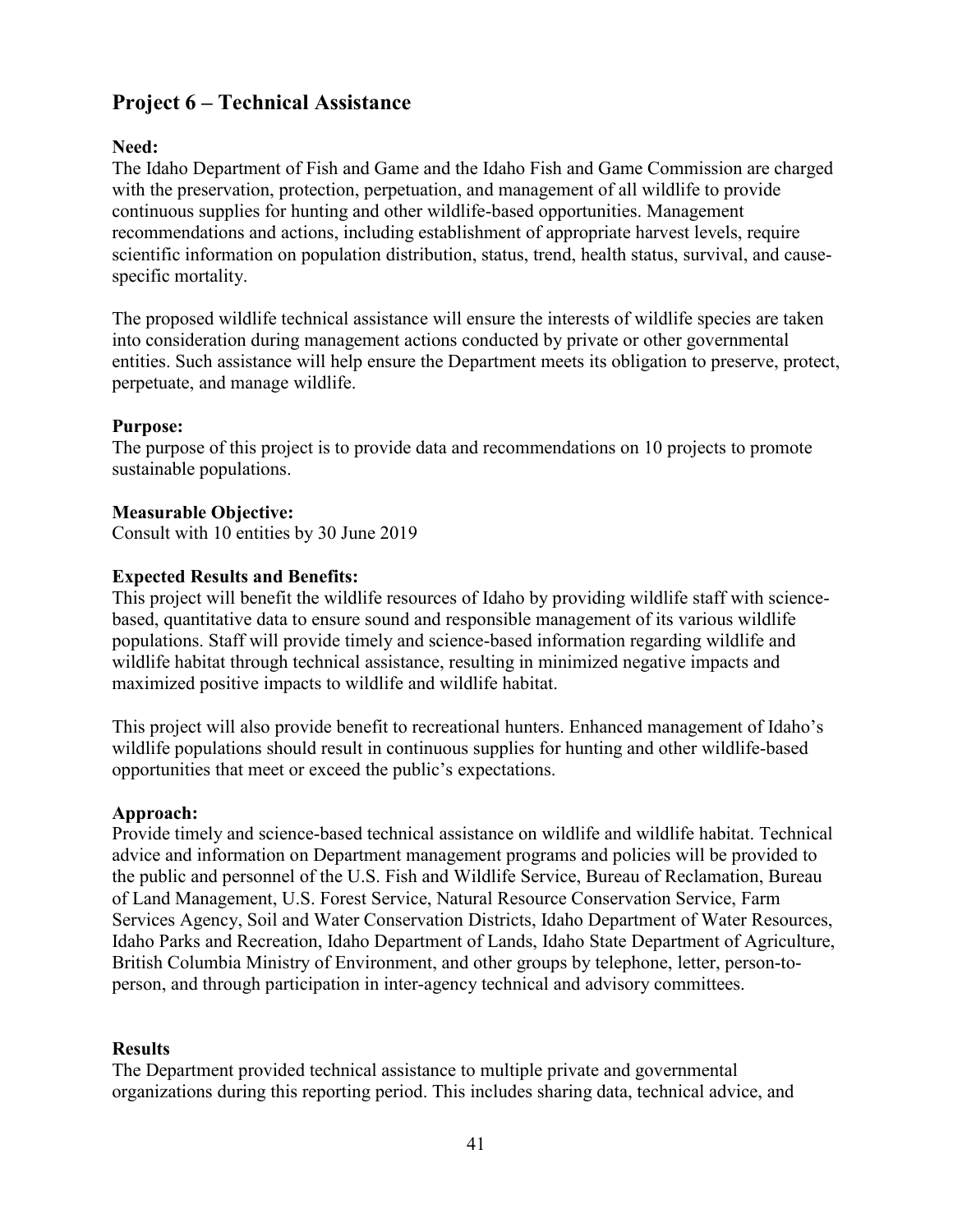information on Department policies and programs. Technical assistance was provided to the following:

- Participating in the Hells Canyon Bighorn Sheep Initiative committee. Members of this group include IDFG, Oregon Department of Fish and Wildlife (ODFW), Washington Department of Fish and Wildlife (WDFW), US Forest Service, Bureau of Land Management, Wild Sheep Foundation - National and Idaho, Washington, and Oregon chapters. Other participants at the meetings included the Nez Perce Tribe, Confederated Tribes of the Umatilla, Washington State University (WSU), and the Asotin Conservation District.
- Participating in the Western Association of Fish and Wildlife Agencies (WAFWA) Wild Sheep Working Group (WSWG). Membership in the WSWG includes all western states and provinces that are members of WAFWA ( $n = 24$ ). Meetings are also attended by the Forest Service, Bureau of Land Management, and multiple chapters of the Wild Sheep Foundation.
- Providing a state representative and 2 presentations at the WAFWA Pronghorn Workshop.
- Providing a state representative at the North American Moose Workshop.
- Providing information and interview to Idaho Public Television for a mountain goat television/internet production.
- Providing bighorn sheep data to Western Watershed's Project.
- Providing a state representative and 2 presentations at the WAFWA Pronghorn Workshop.
- Providing assistance to multiple hunters requesting harvest data on pronghorn.
- Sharing data with Oregon Department of Fish and Wildlife (ODFW) and Nevada Division of Wildlife (NDOW) on cross border movements of pronghorn.

Provided assistance to dozens of hunters requesting harvest data on bighorn sheep, moose, and mountain goats.

## **Furbearer**

The southwest region provided technical assistance to the Emmet Ranger District of the USFS regarding to beaver translocations for watersheds within their district. Additionally, HQ staff provided technical assistance to the Council Ranger District of the USFS in the form of a site visit for beaver mediated habitat restoration. The sites on the Emmet Ranger District was determined to be unsuitable for beaver without stream restoration efforts ahead of any translocation efforts. At the Council sites, it was determined that the area is suitable for beaver mimicry in an effort to encourage natural colonization by beavers.

## <span id="page-41-0"></span>**Black Bears:**

The Department works closely with the USDA Forest Service in patrolling campgrounds, looking for improperly stored attractants, and providing education materials to campers to try to reduce conflicts through outreach and education efforts and securing attractants on public and private land. Department regional staff in the Southwest region collaborate closely with the City of McCall to implement bear-proof trash containers for local residents and businesses throughout the valley.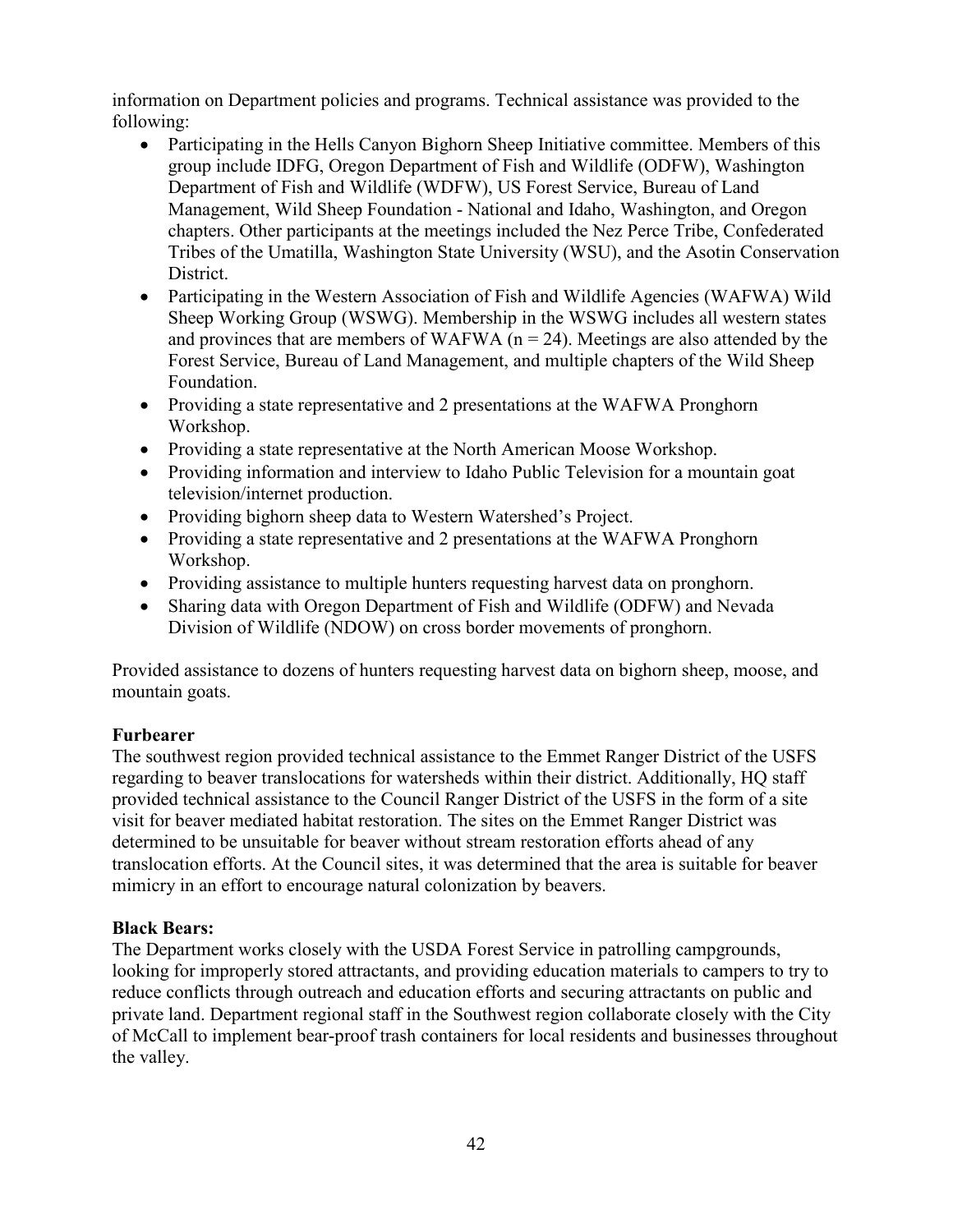## <span id="page-42-0"></span>**Wolves:**

The Department has provided recommendations to the USDA Forest Service in managing livestock grazing allotments and sheep bands near to active wolf dens and rendezvous sites, and consults continually throughout the year with USDA Wildlife Services regarding resolving wolf depredations on livestock and impacts to ungulate populations.

## <span id="page-42-1"></span>**Grizzly Bear:**

The Department works closely with the Forest Service in patrolling campgrounds, looking for improperly stored attractants, and providing education materials to campers to try to reduce conflicts through outreach and education efforts and securing attractants on public and private land.

The Department participates as a member of the Interagency Grizzly Bear Study Team, which is responsible for long-term monitoring and research efforts on grizzly bears in the Greater Yellowstone Ecosystem (GYE).

## **Capital Outlay Purchases**

10 flight helmets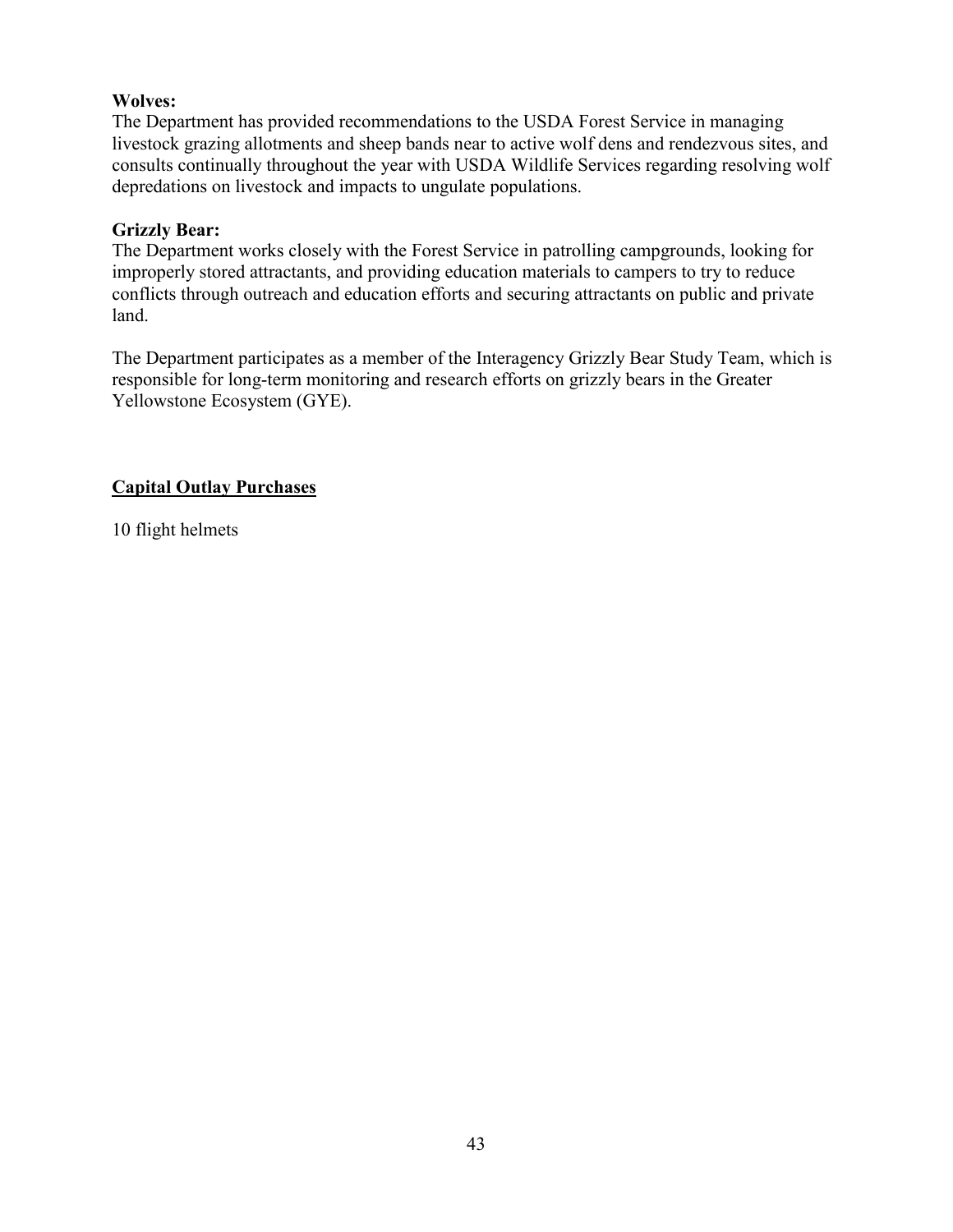**Name, title, phone number, and e-mail address of person compiling this report:** Jon Rachael State Game Manager [Jon.rachael@idfg.idaho.gov](mailto:Jon.rachael@idfg.idaho.gov)

David Smith Grnats/Contracts Specialist [David.smith@idfg.idaho.gov](mailto:David.smith@idfg.idaho.gov)

Submitted by: IDAHO DEPARTMENT OF FISH AND GAME

Approved by:

Martha Wackenhut<br>
Federal Aid Coordinator<br>
Federal Aid Coordinator<br>
Sureau of Wildlife Federal Aid Coordinator